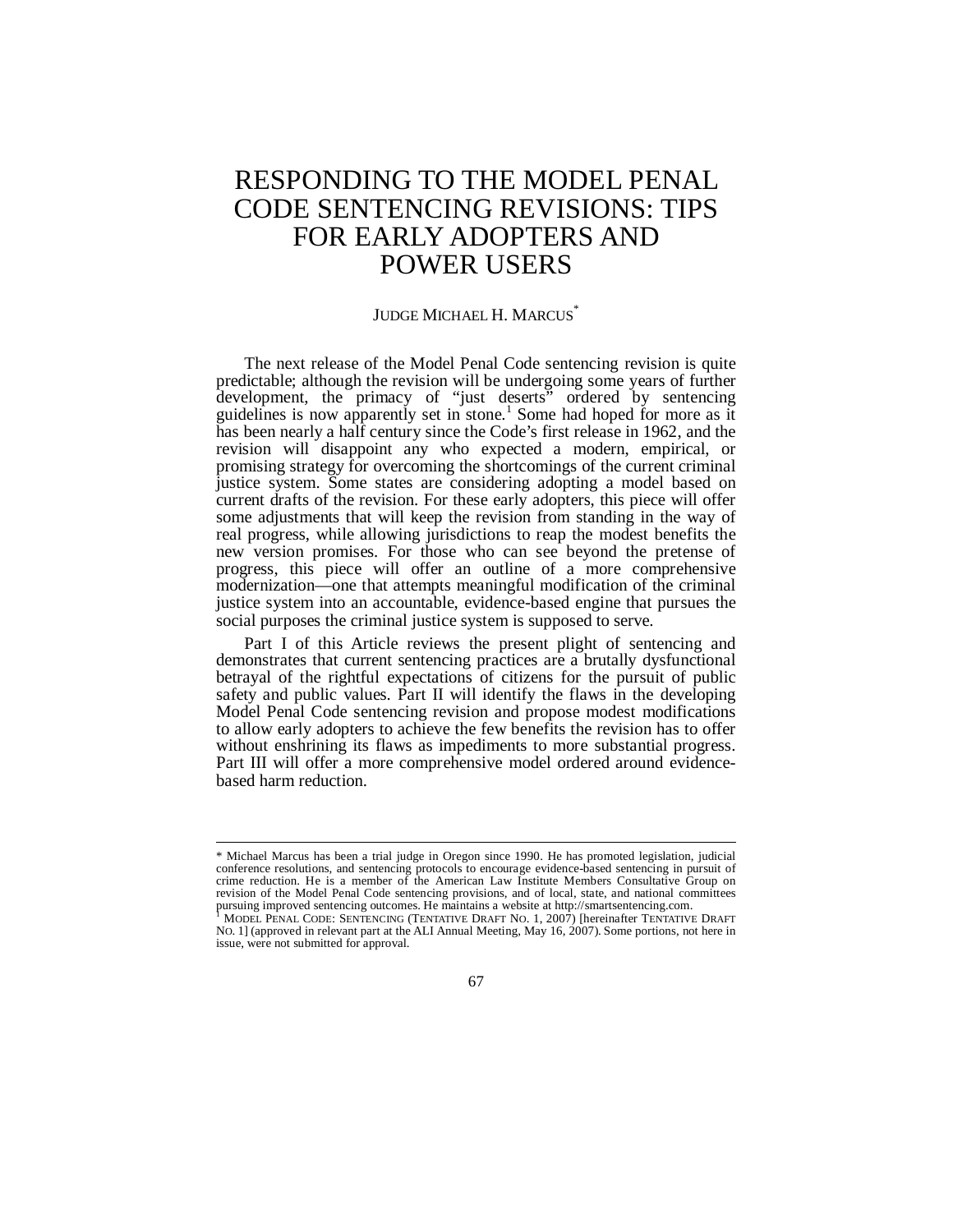## I. THE PLIGHT OF SENTENCING

There seems to be a consensus as to the path that the criminal law has followed in the last half century. The mid-twentieth century fascination with the medical model was as distant from empiricism—and as buoyed by faith—as the *a priori* reasoning that first brought us prisons from Jeremy Bentham's panopticon in the early nineteenth century. Just as the Quakers who built the Eastern State Prison in Philadelphia were certain that ordered incarceration and isolation would produce penitence (hence the name "penitentiary"), $2$  the rehabilitationists of the mid-twentieth century were confident that crime was ubiquitously susceptible to diagnosis and treatment. Neither were much on performance measures, so by the time the original Model Penal Code had solidly codified the rehabilitation directive, Robert Martinson's 1974 announcement that "nothing works"<sup>3</sup> resonated with the public and discouraged the criminal justice community. The results were a virtual stampede toward incarcerationism and away from indeterminate sentences.<sup>4</sup> Ignoring steady advances in criminology since Martinson's retreat from his destructive exaggeration,<sup>5</sup> policy-makers increasingly diverted enormous resources toward building prisons and away from rehabilitative programs. Leadership in incarceration rates is now perhaps our least vulnerable national prominence.

The author of the Model Penal Code sentencing revisions—the Reporter selected to direct the project—correctly identified several flaws in the current Code,<sup>6</sup> including the fact that it lists various purposes of sentencing—rehabilitation, deterrence, parsimony, incapacitation when necessary to achieve public safety, and proportionality—without prioritization, and with no strategy for their pursuit. As with the Quakers' assumption that imprisonment would produce penitence, the articulated purposes serve as mere proclamation, and little else. The second major flaw the Reporter identified is that the widely adopted Model Penal Code of 1962 failed to prevent the grotesque explosion of incarceration rates. The third flaw—and arguably the only one actually addressed by the Reporter's evolving revision—is that the existing Code has permitted wide disparity in sentencing results. Disparity was the inevitable product of the pernicious combination of high maximum sentences, unguided and uniformed judicial

 $2$  The first modern prison, based on the "Panopticon" of Jeremy Bentham, was built in Philadelphia in the early nineteenth century when Quakers took up the cause that Bentham had not yet sold in his native England. AM. PHILOSOPHICAL SOC'Y, STATE PENITENTIARY FOR THE EASTERN DISTRICT OF PENNSYLVANIA RECORDS (2001), *available at* http://www.amphilsoc.org/library/mole/s/statepen.pdf. 3 Robert Martinson, *What Works? Questions and Answers About Prison Reform*, 35 PUB. INT. 22, 22–49

 $(1974)$ .

*E.g.*, Richard S. Frase, *Sentencing Guidelines in Minnesota*: 1978–2003, 32 CRIME & JUST.: REV. RES. 131 (Michael Tonry ed. 2005); Richard S. Frase, *Sentencing Guidelines in Minnesota, Other States, and the Federal Courts: A Twenty-Year Retrospective*, 12 FED. SENT'G REP. 69 (1999); KATE STITH & JOSE A. CABRANES, FEAR OF JUDGING: SENTENCING GUIDELINES IN THE FEDERAL COURTS (1998).

Robert Martinson, *New Findings, New Views: A Note of Caution Regarding Sentencing Reform*, 7 HOFSTRA L. REV. 243 (1979).

<sup>6</sup> MODEL PENAL CODE: SENTENCING (PLAN FOR REVISION 2002) [hereinafter PLAN FOR REVISION]; MODEL PENAL CODE: SENTENCING (PRELIMINARY DRAFT NO. 3, 2004) [hereinafter PRELIMINARY DRAFT NO. 3].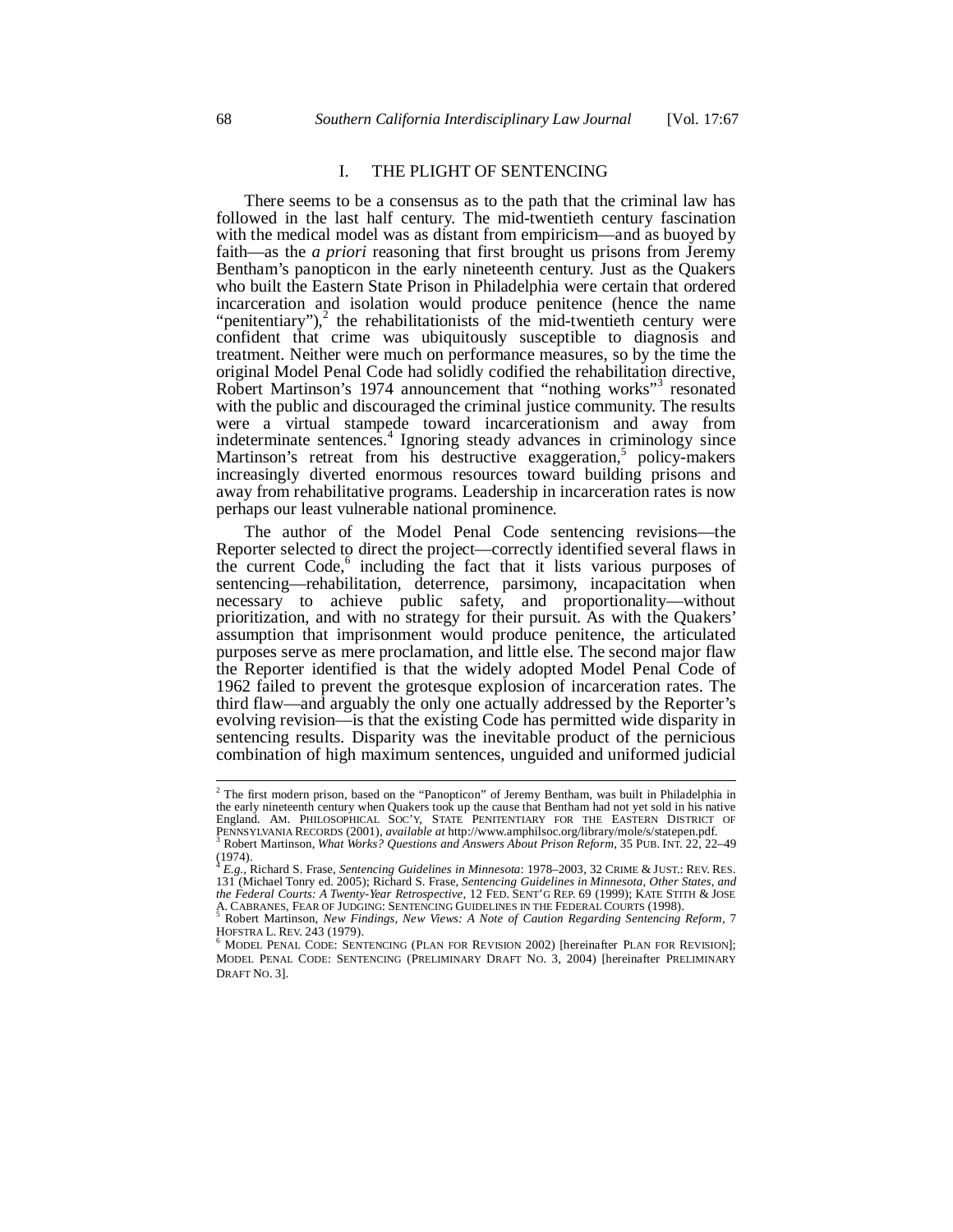discretion, the Code's lack of any strategy for pursuing *any* purpose, and the cruelly arbitrary demands of just deserts—the brutal master of the ritual of punishment since the enlightened resolution to extract *only* an eye for an eye.

The Reporter failed to acknowledge—and therefore to address precisely those flaws of criminal justice which are the major causes of mass incarceration: most offenders sentenced for most crimes offend again; most heinous crimes are committed by offenders who were sentenced for earlier crimes with no responsible effort at preventing their next crime. Recidivism rates are enormous—ranging from sixty to seventy percent and beyond depending on the crime, the cohort, and the definition of recidivism.<sup>8</sup> Our crime control failures—even without exaggeration by those who pander to public fear and anger—have spawned draconian sentencing provisions, enormous incarceration rates, and increasing diversion of resources from programs that work on some offenders. Worse yet, the resulting "prisonindustrial complex"<sup>9</sup> has also drained resources from social services and even from public education—losses which only exacerbate society's many criminogenic features. Our sentencing failures have taught the public the fallacy that severity in sentencing is the same as crime prevention, with the multiplier effect that the worse we do at preventing recidivism, the more those who pander to fear are able to substitute increasingly severe sentences for real responses, generating more failures and more crime, diverting more resources from programs that prevent or reduce crime, and creating increased pressure for more draconian responses. Without addressing these causes of our imprisonment rates, a real solution is virtually impossible.

The retributivists and the rehabilitationists among us are locked in battle as to the relationship between crime rates and incarceration rates. Proponents of mandatory minimum sentences, three strikes, and similar incapacitative attempts at crime reduction cite the correlation between generally declining crime rates and rising imprisonment rates as proof that incarceration is indeed the answer to crime. Opponents see the relationship as ironic rather than causal, showing unnecessary increase in incarceration in the face of declining crime rates, arguing most persuasively when they cite decreasing crime rates in jurisdictions that have not resorted to ballooning imprisonment. The respective views of rehabilitation are predictable, with one side arguing that programs and alternatives to prison do not work, while the other—often accepting the terribly misguided

<sup>7</sup>  *Lex talionis*, or the principle of equivalency, finds expression in *Exodus* 21:23. Although "an eye for an eye" is now the slogan of severe punishment, it originally implied moderation and was intended to condemn excessive retaliation or retribution for injuries or wrongs. A similar concept runs through the *Code of Hammurabi* (c. 2500 BCE). *See, e.g.*, Arthur B. Berger, Note, Wilson v. Seiter: *An Unsatisfying Attempt at Resolving the Imbroglio of Eighth Amendment Prisoners¶ Rights Standards*, 1992 UTAH L. REV. 565, 567 (1992).

 $8$  E.g., Michael Marcus, Justitia's Bandage: Blind Sentencing, 1 INT'L J. PUNISHMENT & SENT'G 1, 2-4 (2005), available at http://www.sandstonepress.net/ijps/IJPS\_sample.pdf [hereinafter Justitia's *Bandage*].

*E.g.*, Eric Schlosser, *The Prison-Industrial Complex*, The Atlantic Monthly, Dec. 1998.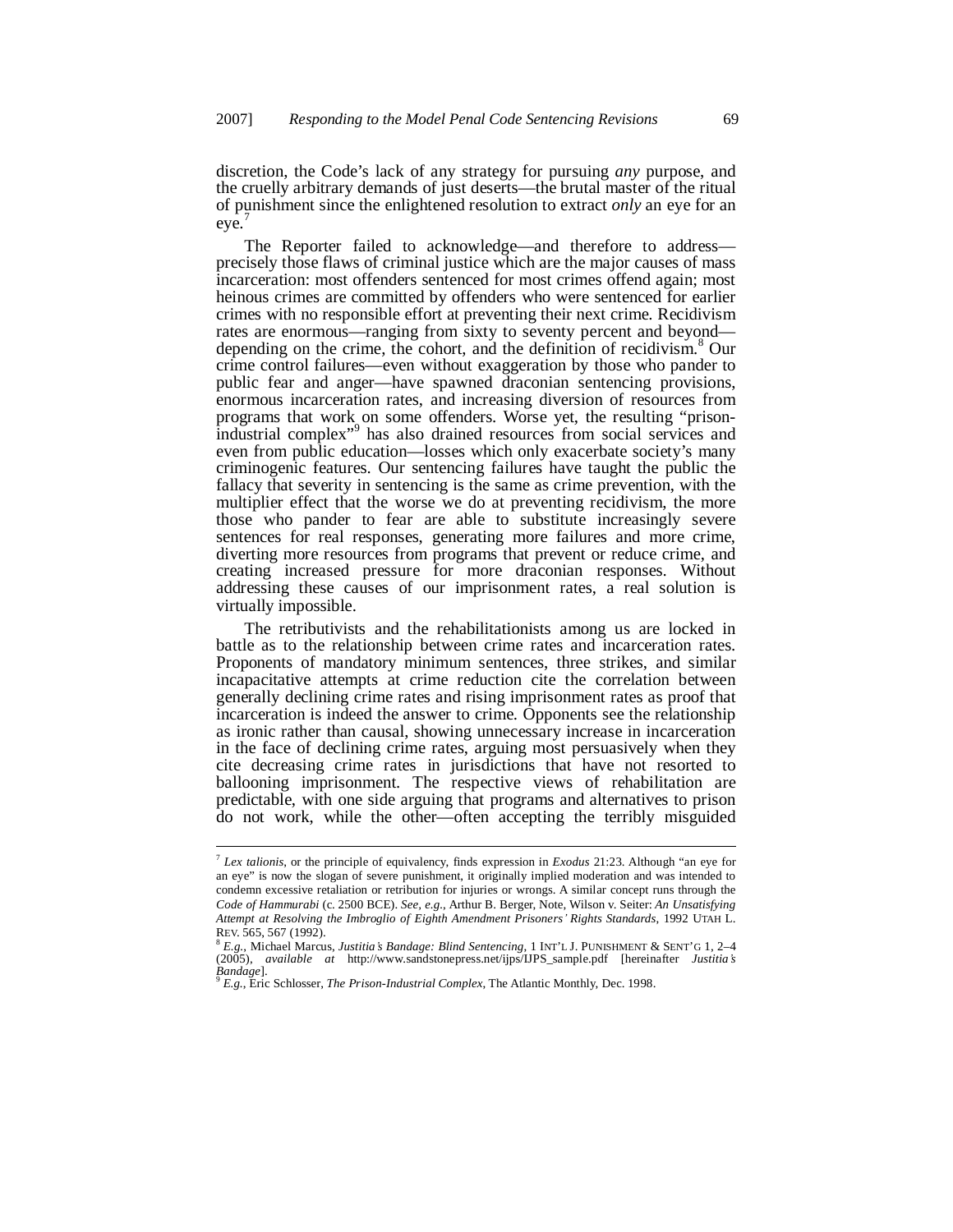assumption that our choice is between rehabilitation<sup>10</sup> through programs or public safety through incarceration—focuses on evidence of some success through the programs.

This ideological stalemate has produced an unholy alliance against empiricism, with each side fearing that data-based dispositions would support the opposing view. Whether the fear is that the empirical data would *in fact* support the opposing side, or that opponents will distort the data matters not: the operating consensus is the same—by fear and suspicion as well as by fundamentalism, just deserts remains the driving principle. We increasingly fill prisons with the most violent offenders. Progressive members of the community are satisfied with the scraps of restraint obtained, outside the federal system, $11$  primarily as a consequence of budget limitations: drug-courts, other "treatment" courts, and early disposition programs. While treatment courts and other laudable exceptions to just deserts spare some the consequences of the standard fare of criminal justice, the rule remains the mindless persistence of victimizations we would avoid with smarter sentencing, and brutality for many offenders whose punishment serves no purpose other than to maintain the façade of just deserts.

As is the case with so many social ills, it is easy to overlook the human realities we generally tolerate by abstraction. Among those avoidable victimizations are undoubtedly many property crimes<sup> $12$ </sup> and crimes whose immediate victim is the offender himself. But also among those avoidable victims are the children irreparably damaged by sexual, physical, or emotional abuse; the young people seduced into addiction, crime, and despair; and our fellow citizens who are assaulted, raped and murdered. Trial judges, attorneys, and medical examiners (as well as some jurors) see the photographs documenting the murders and assaults that characterize the worst of these victimizations. Perhaps protecting the policy-makers from these images undermines attempts to enlist more effective responses to crime than the misdirection of just deserts.<sup>13</sup>

<sup>&</sup>lt;sup>10</sup> My colleague, Oregon Circuit Judge John Collins, prefers "habilitation" because "rehabilitation" suggests that our task is to restore to offenders a set of attributes they once had, when the requisite attributes are new to most.<br><sup>11</sup> This restraint has not reached the federal realm in which budgets for draconian projects seem endless,

and anything approaching fiscal restraint is reserved for expenditures to support health, education, housing, disaster relief, or care for those who return sorely wounded from the battles we fight beyond our borders. The federal guidelines scheme is widely condemned as irrationally draconian in its pervasive reliance upon a calculus of blame worthiness. United States v. Booker, 543 U.S. 220 (2005), rendered the federal guidelines scheme advisory. Most view this as a temporary reprieve, likely to be overwhelmed by a response from Congress that will be at least as reliant upon incarceration as the ritual<br>to which the vast majority of federal trial judges have become accustomed throughout their careers.<br><sup>12</sup> The impact

inconvenience that fuels the business plan of the insurance industry, but it may be the loss of items whose emotional value is priceless. Compared to the images of physical violence, however, all property crime remains substantially less concrete for most observers. The difference is apparent to those who meet the victims.<br><sup>13</sup> Of course, confronting policy-makers with these realities could also exacerbate their mistakes.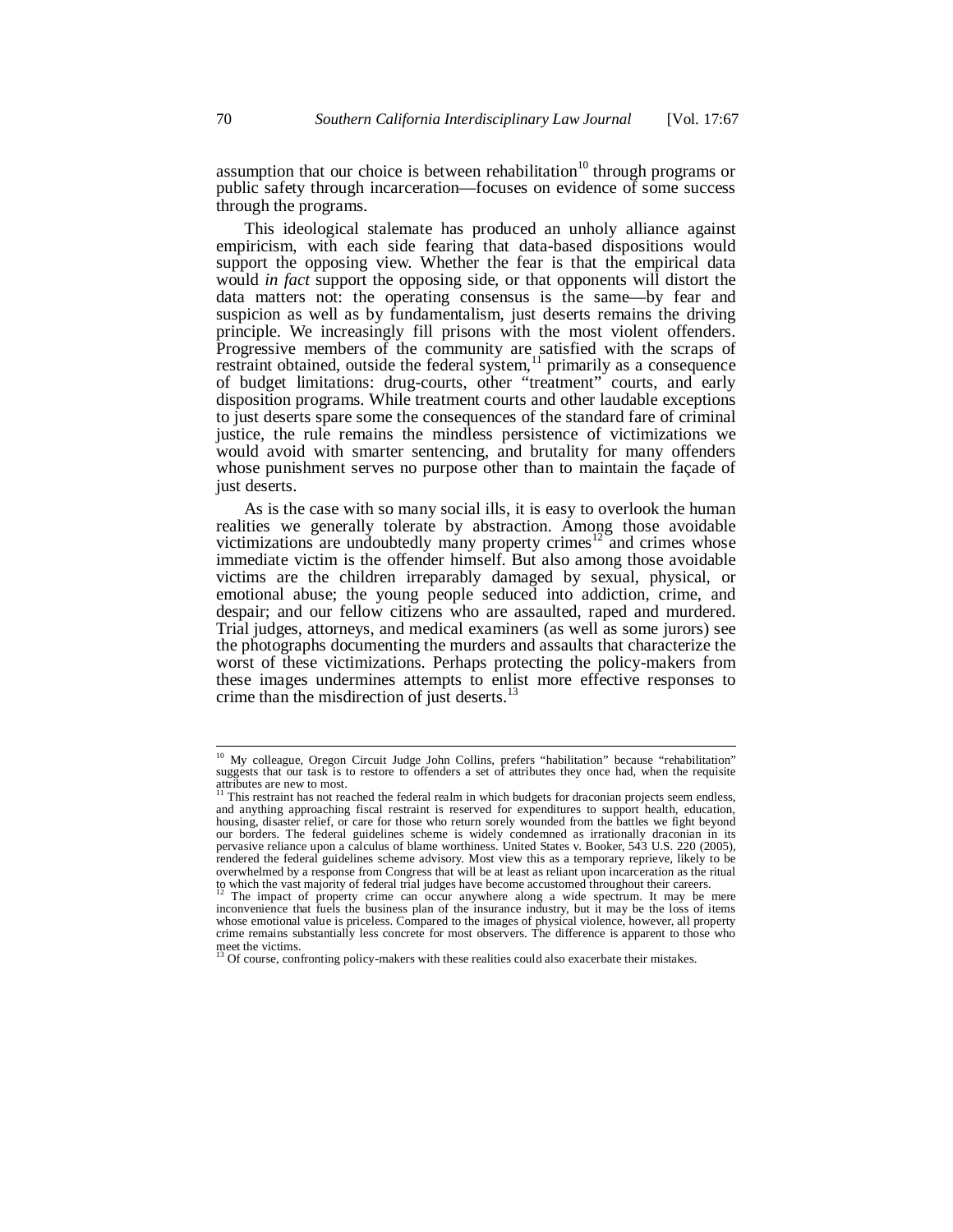The others who pay the price of our ancient liturgy of punishment $14$  are those we send to prison,<sup>15</sup> largely to avoid having to perceive directly their actual fate while cherishing the illusion that—as with the victims of the Inquisition—their suffering is just and in service of a greater good. We send these offenders into a world in which the worst and most violent among them spar with corrections officials for the direction of the culture of prisons, imposing a very real and brutal influence on daily life behind bars. The most vulnerable often find a semblance of safety only by paying dearly for the protection of the more powerful individuals or gangs within an institution, and risk suffering similar abuse for attempting to avoid the price. Offenders return with new sentences after years of imprisonment, old beyond their years, some missing teeth to facilitate the gratification of more powerful inmates. Many display prison tattoos as evidence of the primitive tribalism spawned by prison realities. Most evince despair, hopelessness, or resignation. Although some come without explanation for their criminality, most have roots in dysfunctional families, abusive childhoods, mental illness, or other disadvantages. Quite aside from the minimal value of debates about their moral implications for degrees of culpability, these realities dramatically affect the availability of effective correctional strategies. Perhaps policy-makers who actually meet these offenders might be more careful in designing responses to their behaviors—or in allocating dollars between Head Start and prison, mental health programs and jail beds, teachers, and police officers.<sup>16</sup>

Many have noticed that the universe of offenders intersects more broadly with that of victims than on the occasion of the crimes that define them. Many offenders were victims of abuse or the collateral consequences of punishment of a parent—broken families, economic duress, or degraded role models—as a child. Communities that produce more than their proportionate share of offenders are also home to a disproportionate share of victims; the files of the police, courts, juvenile authorities, and prosecutors commonly contain the names of offenders in one file who appear as victims in another.

The state of sentencing in our society remains cruelly archaic and dysfunctional. Even in jurisdictions that have adopted sentencing guidelines in a feeble attempt to normalize sentencing practices, just deserts is still the master—demanding sentences crafted in terms of aggravation or mitigation rather than by rational application of strategies to reduce the harms inflicted by recidivism and misdirected punishment. We persist in punishing primarily out of a sense of morality, immune to the suffering of victims whose crimes we could prevent and of offenders we punish for punitive reasons alone, clinging to the rationale of just deserts with the same sort of fundamentalism that sustained the Inquisition for centuries.

<sup>&</sup>lt;sup>14</sup> Michael Marcus, *Archaic Sentencing Liturgy Sacrifices Public Safety: What's Wrong and How We Can Fix It*, 16 FED. SENT'G REP. 76 (2003).

<sup>15</sup> *See, e.g.,* ALAN ELSNER, THE CRISIS IN AMERICA'S PRISONS (2004); TARA HERIVEL & PAUL WRIGHT, PRISON NATION: THE WAREHOUSING OF AMERICA'S POOR (2003); JEFFREY IAN ROSS & STEPHEN C. RICHARDS, BEHIND BARS: SURVIVING PRISON (2002).<br><sup>16</sup> A less beneficial reaction is also possible.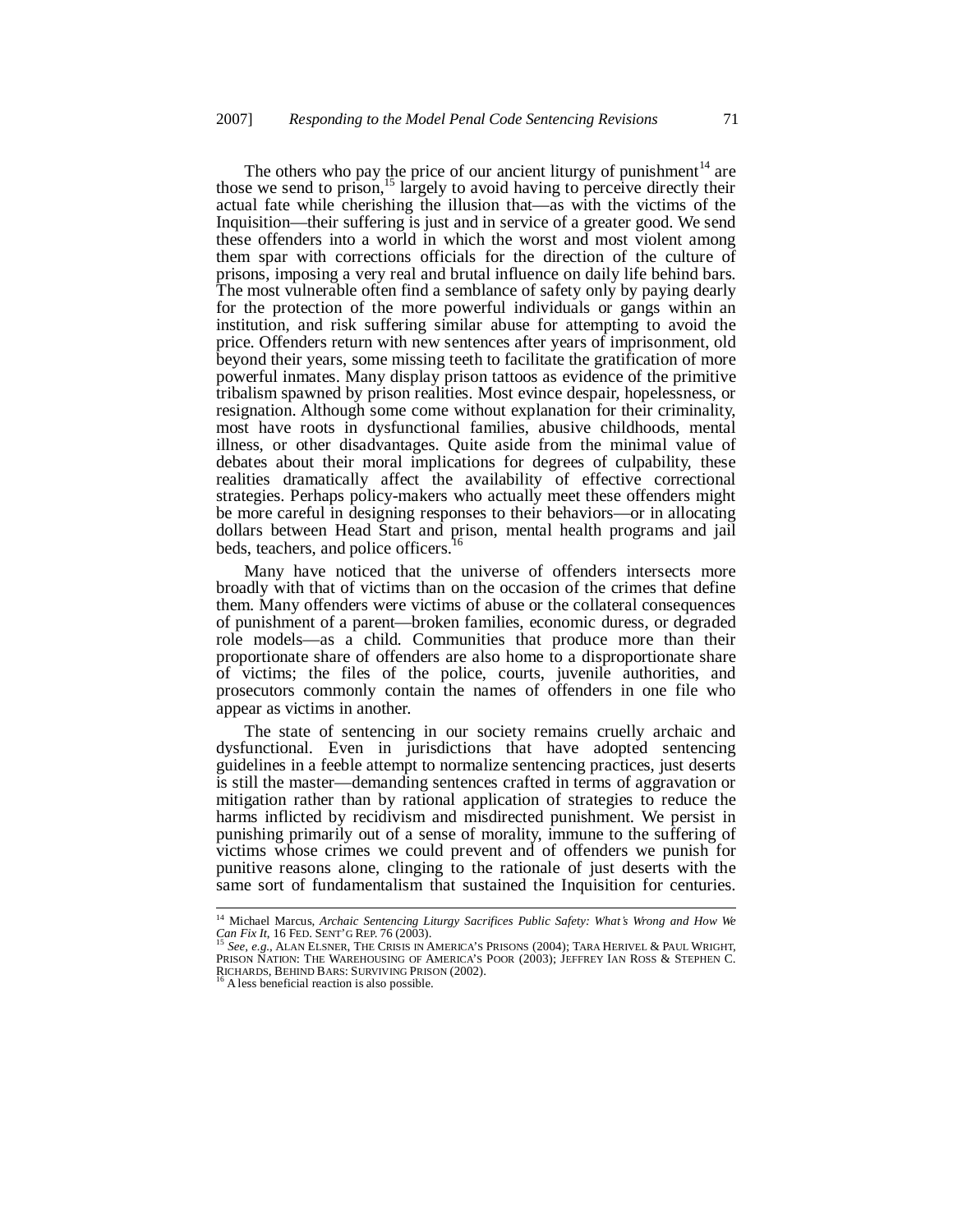True, our zeal is clothed with the trappings of a secular state, and the mechanisms of criminal justice are less obviously distorted by political jealousies, but the distinction in brutality between older and modern versions of this crusade lays not in its extent. We have avoided burnings at the stake; our executions are fewer in number and conducted more privately, but we have substituted for prompt and public torture the clandestine yet sustained brutality of years in prison. The totality of the suffering we have inflicted on a tremendous proportion of our population even without the addition of the victimizations we have unnecessarily allowed—surely rivals that of the purportedly discredited past.

#### II. FLAWS IN THE REVISION AND TIPS FOR THEIR MITIGATION

The Reporter set out to address both the lack of precision of a shopping list of sentencing objectives and the rise of mass incarceration, but ultimately offered only a feeble solution to mass incarceration and disparity: sentencing guidelines to limit judicial discretion, designed and maintained by a sentencing commission sequestered from public passions, and monitored by appellate review.<sup>17</sup> Pursuit of such utilitarian objectives as rehabilitation, deterrence, incarceration, and newer formulations such as restorative justice and prisoner reintegration, is abjectly optional.<sup>18</sup>

The Reporter has followed the guidelines movement that has appealed to fewer than half of our states. Guidelines themselves are neutral. Like frequency modulation to radio content, they are but a means to an end; their value depends upon the purposes for which they are deployed and the effectiveness with which they pursue those purposes. Even by archaic standards, guidelines are inherently neither severe nor lenient.

The ends to which the revision would direct guidelines are the normalization and, indirectly, moderation of sentencing severity. Unfortunately, the Reporter has utterly surrendered to the continued dominance of just deserts and to the inevitable dysfunction that accompanies that surrender. All sentences are to be of appropriate severity; nothing more is required. This capitulation cripples guidelines as a bulwark against punitivism, and substantially impedes their success in limiting sentencing disparity. This approach unavoidably contemplates that we will deploy prison beds overwhelmingly on the basis of just deserts—not public safety or any other social purpose.<sup>19</sup> Professor Edward Rubin, now Dean of

<sup>&</sup>lt;sup>17</sup> See PLAN FOR REVISION, *supra* note 6.<br><sup>18</sup> TENTATIVE DRAFT NO. 1, *supra* note 1.

<sup>&</sup>lt;sup>19</sup> "Incapacitation" is only to be pursued if "reasonably feasible." Perhaps incapacitation in the form of imprisonment is always "feasible" if a bed is available (in law and in fact). Perhaps to the Reporter incapacitation is "feasible" only when it demonstrably serves interests in crime reduction—ultimately a calculus about how much crime is avoided during imprisonment and how much, if any, recidivism is accelerated after imprisonment. Necessarily, the means of imposing "severity" is or is not limited to the "mechanisms" listed in Subsection (a)(ii). Since the list does not include a host of common mechanisms of alternative sanctions such as alternative community service, it would appear that the list of "purposes" is not intended to include all mechanisms of inflicting "proportionate severity." Either way, it is obvious that the Reporter intends that commissions prescribe ranges of imprisonment for more serious crimes based on just deserts, and that prisons be filled on that basis to achieve proportionate severity regardless of the feasibility of the pursuit of other "purposes."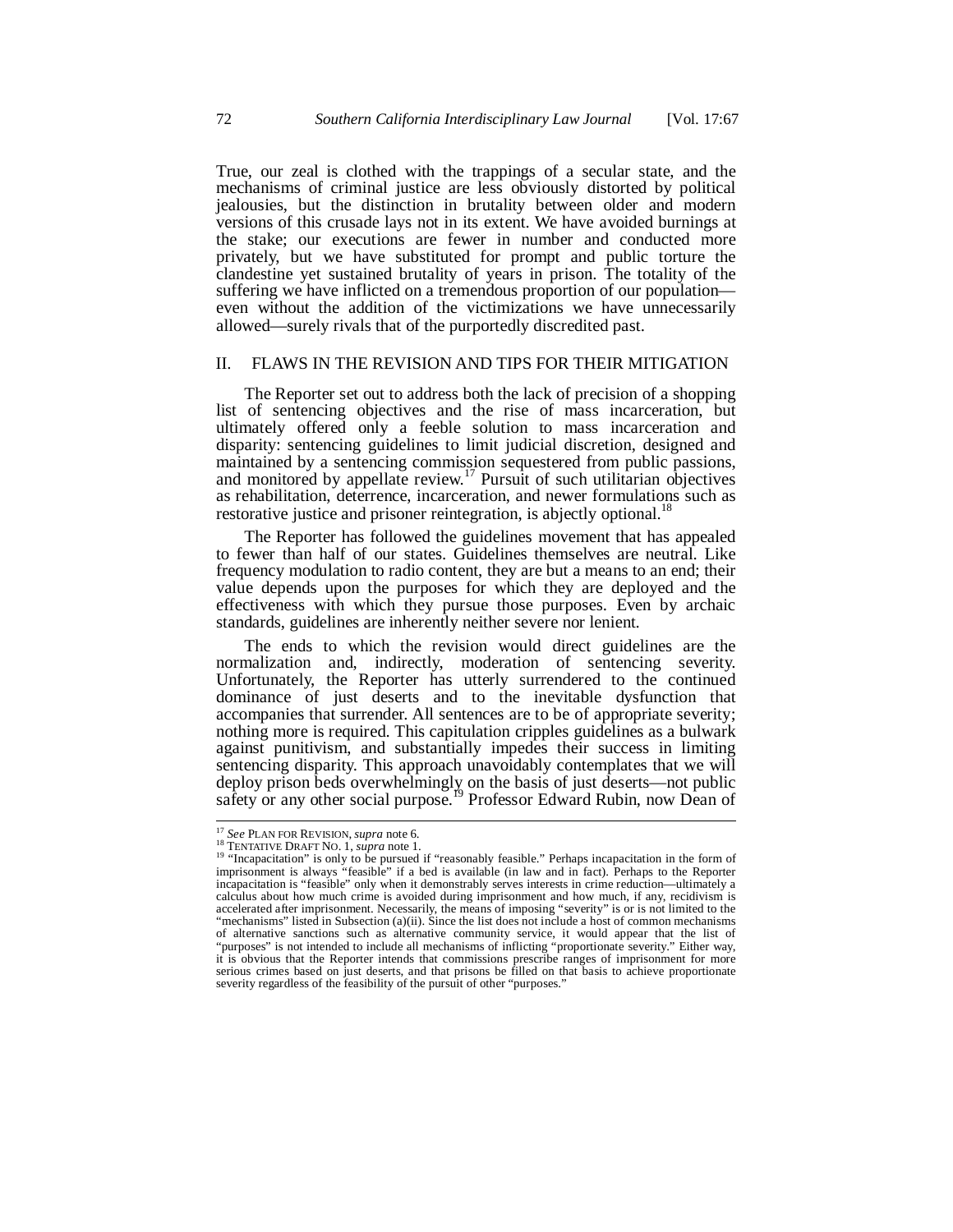Vanderbilt University Law School, described this ultimately retributivist revision as "a serious mistake, both for the Code and for the country . . . because it would align the Code with the worst features of contemporary American penal practice . . . . [T]he revised Code will remain shackled to an approach that will seem primitive and inefficient, the artifact of an abandoned theory."<sup>20</sup>

There are, however, rather minor adjustments to the language of the revision the Reporter proposes that would substantially ameliorate these flaws. The adjustments would not cure the ills of the culture of sentencing, but the resulting sentencing code would support rather than subvert efforts to do so. Most importantly, the amendment proposed here would prevent the revision itself from cementing the brutal sentencing flaws of the past for generations to come.

The Purposes provision of the revision, now set in place by the vote of those present at the 2007 annual meeting of the American Law Institute, sets the stage for this analysis:

§ 1.02(2). Purposes; Principles of Construction.

(2) The general purposes of the provisions on sentencing, applicable to all official actors in the sentencing system, are:

(a) in decisions affecting the sentencing of individual offenders:

(i) to render sentences in all cases within a range of severity proportionate to the gravity of offenses, the harms done to crime victims, and the blameworthiness of offenders;

(ii) when reasonably feasible, to achieve offender rehabilitation, general deterrence, incapacitation of dangerous offenders, restoration of crime victims and communities, and reintegration of offenders into the law-abiding community, provided these goals are pursued within the boundaries of proportionality in subsection (a)(i); and

(iii) to render sentences no more severe than necessary to achieve the applicable purposes in subsections (a)(i) and (a)(ii);<sup>21</sup>

(b) in matters affecting the administration of the sentencing system:

- (i) to preserve judicial discretion to individualize sentences within a framework of law; (ii) to produce sentences that are uniform in their reasoned pursuit of the purposes in
- Subsection (a):

(iv) to encourage the use of intermediate sanctions;

(v) to ensure that adequate resources are available for carrying out sentences imposed and that rational priorities are established for the use of those resources;

(vi) to ensure that all criminal sanctions are administered in a humane fashion and that incarcerated offenders are provided reasonable benefits of subsistence, personal safety, medical and mental- health care, and opportunities to rehabilitate themselves;

<sup>20</sup> Edward Rubin, *Just Say No to Retribution*, 7 BUFF. CRIM. L. REV. 17, 17–18 (2003). Professor Rubin was addressing an earlier version of the revision, but his analysis applies with full force to the current draft. <sup>21</sup> TENTATIVE DRAFT NO. 1, *supra* note 1. The remainder of this section acknowledges more modern

aspirations for administrative purposes, apparently apart from the function of "sentencing individual offenders":

<sup>(</sup>iii) to eliminate inequities in sentencing across population groups;

<sup>(</sup>vii) to promote research on sentencing policy and practices, including assessments of the effectiveness of criminal sanctions as measured against their purposes, and the effects of criminal sanctions upon families and communities; and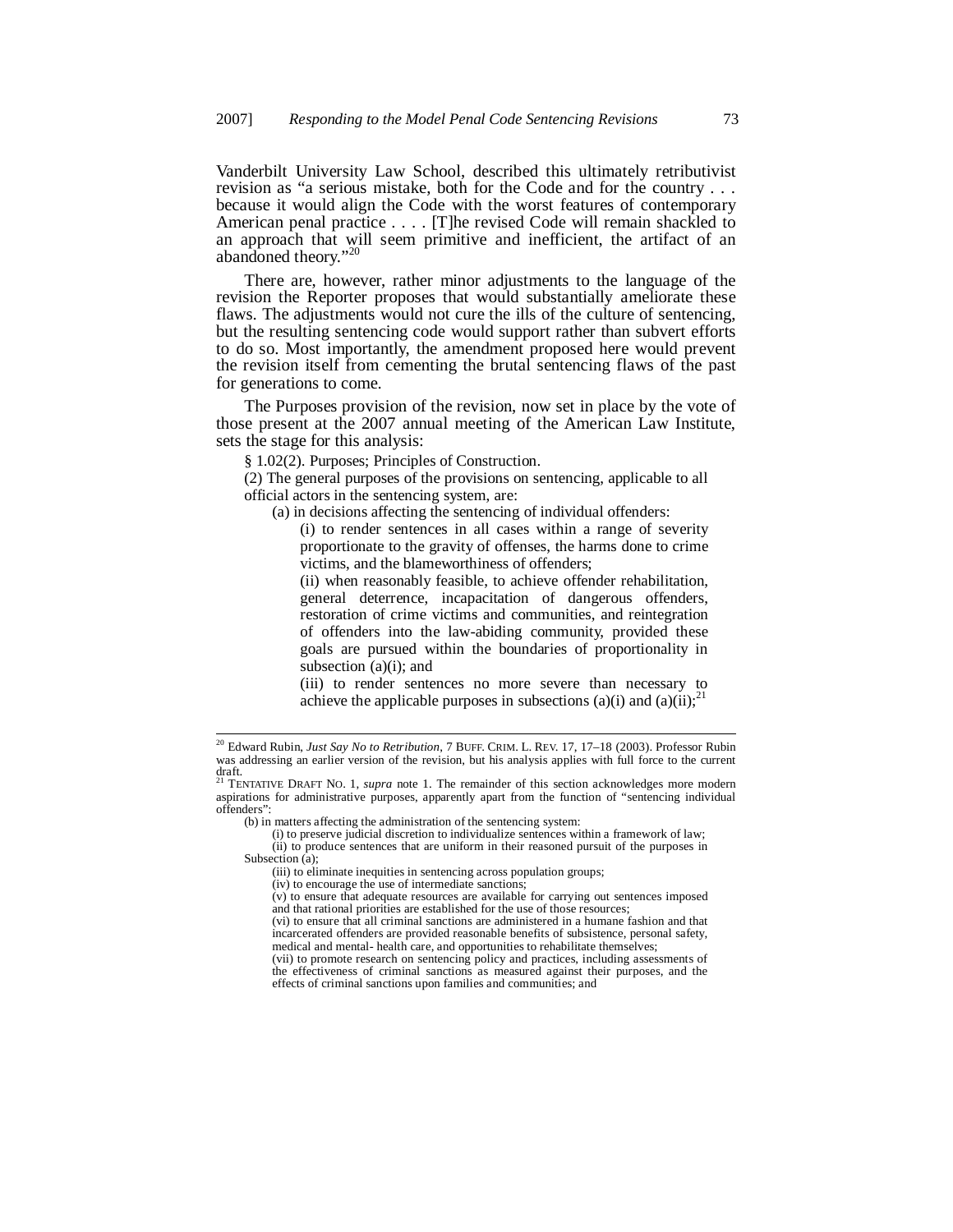The Reporter explains this approach as resting upon the theory of "limiting retributivism,"<sup>22</sup> setting a maximum and minimum for all sentencing based upon deontological principles, and allowing for the optional pursuit of the identified "utilitarian" objectives of sentencing only "when reasonably feasible." Although it is certainly appropriate that sentences be limited by proportionality, and that we be concerned with feasibility whenever we impose sentences for any purpose, it is critical to this analysis, and fundamental to the failure of the revision, that the Reporter's approach both identifies severity as *a purpose* and holds sentencing to no limit or purpose *other than* proportionality.

Although the revision permits pursuit of the utilitarian goals identified in Section  $1.02(2)(a)(ii)$  when the pursuit is reasonably feasible, Subsection (a)(iii) limits severity by the *purposes* identified in Subsections (a)(i) and (a)(ii), and Subsection (a)(i) directs that we achieve severity "in all cases" that is "proportionate to the gravity of offenses, the harms done to crime victims, and the blameworthiness of offenders." This articulation of purpose infests every significant function the Reporter proposes, as all components of his structure—including those of sentencing commissions and appellate review—are to be guided by the "purposes stated in Section  $1.02(\overline{2})(a)$ ."

The revision has essentially abandoned any solution other than guidelines to the problem of un-prioritized sentencing purposes, eschewing responsibility for improvement of the public safety performance of sentencing, and settling for whatever guidelines can bring us to moderate mass incarcerationism and sentencing disparity. Indeed, it is only by proposing guidelines, sentencing commissions, and related appellate review that the revision has any claim to improvement as compared with the

between offenses; it does not give any more fine-tuning to the appropriate sentence

than that. The fine-tuning is to be done on utilitarian principles. NORVAL MORRIS, MADNESS AND THE CRIMINAL LAW 199 (1982). Indeed, Morris counseled that we would never achieve a "rational sentencing policy" until "Justitia . . . remove[s] that anachronistic bandage from her eyes and look[s] about at the developments in society," and until we learn to analyze criminals and their environment in a painstaking and objective exploitation of developing social sciences and correctional technology. See NORVAL MORRIS & GORDON HAWKINS, THE HONEST POLITICIAN'S GUIDE TO CRIME CONTROL 245, 138–44 (1970). *See generally* Michael Marcus, *LR:Limiting Retributivism or Lamentable Retreat?: The Third Draft of Revisions to the Model Penal Code*, *available at* http://www.smartsentencing.com; *Justitia¶s Bandage*, *supra* note 8.

<sup>(</sup>viii) to increase the transparency of the sentencing and corrections system, its accountability to the public, and the legitimacy of its operations as perceived by all affected communities.

<sup>&</sup>lt;sup>22</sup> "Limiting Retibutivism" is the concept attributed to Norval Morris. Nothing suggested by any of these motions is inconsistent with Morris's analyses.

The concept of "just deserts" sets the maximum and minimum of the sentence that

may be imposed for any offense and helps to define the punishment relationships

As the Reporter notes,

New § 1.02(2) is cross-referenced frequently in the revised Code, and is made a required basis for decisionmaking and explanation by identified officials throughout the sentencing system. See  $\S$ § 6A.01(2)(e), 6A.04(3)(a), 6A.05(2)(e) and  $(\overline{4})(b)$ , 6A.09(1)(a), 6B.03, 6B.06(1), 7.XX-(1), (2), (3), and (5), and 7.ZZ(1), (2), and (6)(a). TENTATIVE DRAFT NO. 1, *supra* note 1, at 3.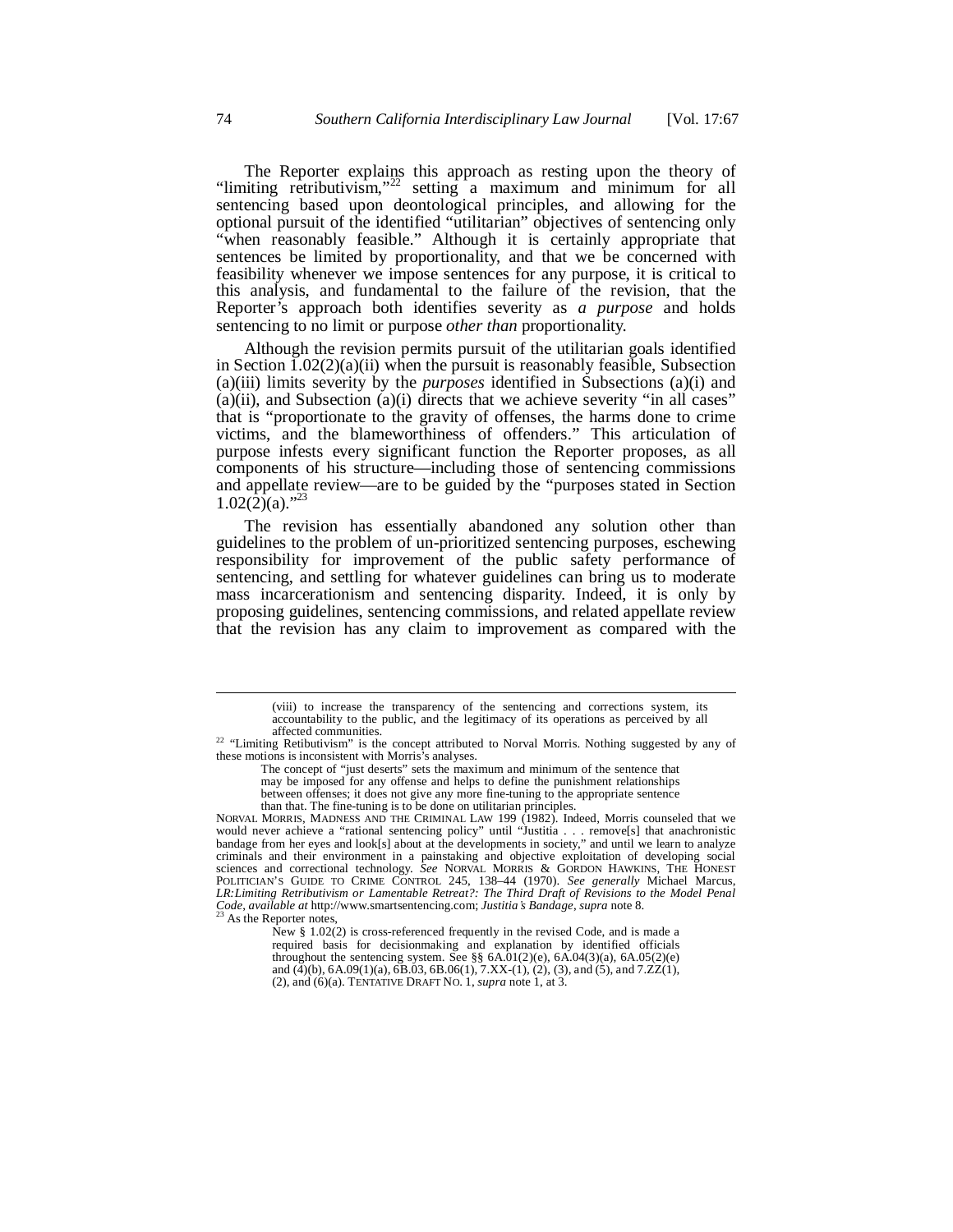existing Model Penal Code.<sup>24</sup> Through the various drafts of the revision, it is apparent that the Reporter believes that programs and alternatives are appropriate for only a small "layer" of crimes.<sup>25</sup> It is less obvious, but increasingly likely, that the Reporter's steadfast refusal to identify public safety as a purpose of sentencing<sup>26</sup> is the product of an unspoken concern that linking crime reduction to incapacitation and deterrence would undermine efforts to reduce incarceration rates. Because the revision has yielded all to the continued archaic dominance of just deserts—retribution, however named—and because it evades responsibility for public safety, its only promise is that of guidelines. That promise is anemic indeed.

As a cure for mass incarceration, the guidelines are at best a modest bulwark. The experience of Oregon, in common with other guidelines states, is that punitivism easily overwhelms the sentencing limits proposed by sequestered commissions. The guidelines provide no defense against mandatory minimum sentences and similar overrides that were designed to achieve high imprisonment rates and assuage the public.<sup>27</sup>

(g) to advance the use of generally accepted scientific methods and knowledge in the sentencing and treatment of offenders;

(h) to integrate responsibility for the administration of the correctional system in a State Department of Correction [or other single department or agency].

<sup>25</sup> *See* KEVIN R. REITZ, Reporter, *Model Penal Code: Sentencing: Preliminary Draft No. 3* (May 28, 2004), Proposed §1.02(2) at 4, *passim;* KEVIN R. REITZ, Reporter, *Model Penal Code: Sentencing: Preliminary Draft No. 1* at 16–28 (American Law Institute, August 26, 2002); Michael H. Marcus, *Comments on the Model Penal Code: Sentencing Preliminary Draft No. 1*, 30 AM. J. CRIM. L. 135, 150– 52 (2003) [hereinafter *Comments on the Model Penal Code*]. <sup>26</sup> The Reporter has successfully and expressly resisted the inclusion of "public safety" as a purpose of

sentencing at several stages of the drafting process. Although he previously mischaracterized the issue as whether public safety should "trump" proportionality. MODEL PENAL CODE: SENTENCING, COUNCIL<br>DRAFT NO. 1, *Issues for the Council* at xiv–xv (American Law Institute, September 27, 2006). He<br>ultimately conceded that he op proportional sentencing limits. *Compare Michael H. Marcus, Motion #2: Articulate "Public Safety" as*<br>*a Purpose of Sentencing (American Law Institute 2007 Annual Meeting), with Reporter's Response to Judge Marcus* (American Law Institute 2007 Annual Meeting). Most states would presumably agree that the existing code (*supra* note 24) is preferable in recognizing public safety as at least one purpose of sentencing.<br><sup>27</sup> Oregon initially adopted sentencing guidelines in 1989 Or. Laws ch. 790, § 87. From the same

legislative session, 1989 Or. Laws ch. 1, §§ 2 & 3, and ch. 790, § 82, required previous mandatory<br>"gun" minimum sentences to trump guideline sentences, and required "determinate" sentences without reduction, leave, or parole for certain felonies if committed by offenders with similar prior convictions ("Denny Smith" sentences). In 1993, the Oregon legislature negated guidelines limitations on

<sup>&</sup>lt;sup>24</sup> The 1962 Model Penal Code is superior to the revision in many respects, including its accommodation of the likelihood that differences in susceptibility to or availability of treatment justify disparity in treatment, and its assertion that public safety is a purpose of sentencing: Section 1.02(2) The general purposes of the provisions governing the sentencing and

treatment of offenders are:

<sup>(</sup>a) to prevent the commission of offenses;

<sup>(</sup>b) to promote the correction and rehabilitation of offenders;

<sup>(</sup>c) to safeguard offenders against excessive, disproportionate or arbitrary punishment; (d) to give fair warning of the nature of the sentences that may be imposed on conviction of an offense;

<sup>(</sup>e) to differentiate among offenders with a view to a just individualization in their treatment;

<sup>(</sup>f) to define, coordinate and harmonize the powers, duties and functions of the courts and of administrative officers and agencies responsible for dealing with offenders;

Oregon's version, for example, articulates the relationship between disparity and rehabilitation in this statement of a purpose: "To prescribe penalties which are proportionate to the seriousness of offenses and which permit recognition of differences in rehabilitation possibilities among individual offenders." ORS 161.025(1)(f).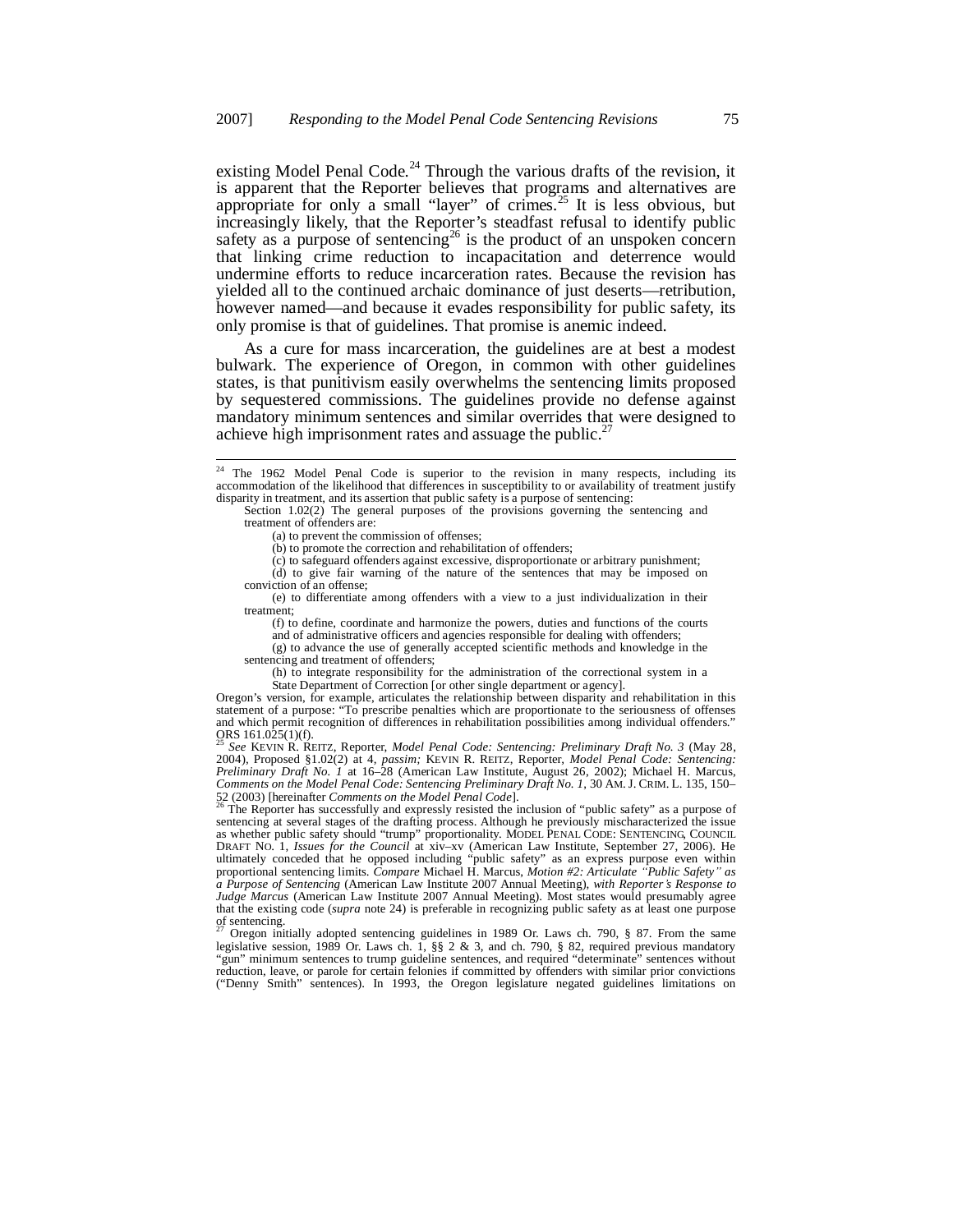It is astonishing to most members of the public, but insipidly apparent to criminal justice practitioners and informed policy-makers, that guidelines in most permutations make no pretense of serving public safety.<sup>28</sup> Crime reduction is neither their purpose nor their design; guidelines serve to balance prison resources against just deserts, measured under the revision by the "gravity of offenses, the harms done to crime victims, and the blameworthiness of offenders." It is hardly surprising, therefore, that they fail adequately to achieve public safety. Under the revision, including criminal history as a factor that might affect the severity of a sentence is optional with the states; the Reporter is reluctantly satisfied with guidelines that prescribe sentences by crime seriousness without reference to an offender's past convictions.<sup>29</sup> Oregon's version of guidelines, like the guidelines of many states, promulgates presumptive sentences by the intersection of the seriousness of the presenting crime and the criminal history of the offender. Some had hoped that guidelines sensitive to criminal history actually capture the most predictive of variables that support risk assessment, but it turns out that as a risk assessment instrument, even these guidelines are probably wrong twothirds of the time. By one measure, Oregon's guidelines overestimate the risk of future crime in about a third of the sentences, underestimate risk in about a third of sentences, and get it about right for the remaining third.<sup>30</sup> Translated into our use of prison, even given the obvious short-run efficacy of incarceration as a crime control device, we misallocate prison beds in most cases by failing to incarcerate some offenders, and by incarcerating others who we should not incarcerate at all or for as long as we do. In terms of the resulting human costs to victims and offenders, these victimizations and punishments are alone sufficient to condemn the revision as a wholly inadequate solution to only a small part of the problem.

These were among the many implications of the as yet unpublished work of Oregon Department of Corrections researcher Paul Bellatty to support the work of the advisory committee appointed pursuant to 2005 Or. Laws ch. 474 (SB 919), *supra* note 28.

dangerous offender sentences. 1993 Or. Laws ch. 334, § 6. In 1995, Oregon voters adopted mandatory minimum sentences for a similar range of serious felonies. Ballot Measure 11, 1995 Or. Laws ch. 2 (codified at ORS 317.700, *et seq.*). In 1996 (effective July, 1997), Oregon legislated thirteen and nineteen month presumptive sentences (to override lower presumptive sentences in the guidelines) for certain "repeat property offenders." ORS 137.717, 1996; Or. Laws ch. 3, § 1. Oregon is hardly alone in this experience. *Compare, e.g.*, J. Clark, J. Austin, & D. Henry, "Three Strikes and You're Out": A *Review of State Legislation* 1 (U.S. Dept. of Justice, National Institute of Justice, Sept. 1997), *available at* http://www.ncjrs.org/pdffiles/165369.pdf, *with* ARK. CODE ANN. § 16-90-804 (Supp. 2003), KAN. STAT. ANN. § 21-4701, *et seq* (2003), FLA. STAT. § 9210016 (2003), N.C. GEN. STAT. § 15A-134016 (Lexis 2003), *and* 204 PA. CODE § 303, *et seq* (2004), reproduced following 42 PA. CONS. STAT. ANN. § 9721 (Purden Supp. 2004). <sup>28</sup> 2005 Or. Laws ch. 474 (SB 919). Directs that "the Oregon Criminal Justice Commission shall

conduct a study to determine whether it is possible to incorporate consideration of reducing criminal conduct and the crime rate into the commission's sentencing guidelines and, if it is possible, the means of doing so." The resulting efforts of the Commission to introduce risk assessment into a group of grid blocks in the 2007 legislative session failed for a combination of budgetary and ideological reasons. Although more success may be achieved in subsequent sessions, and the Commission itself has recognized the failure of guidelines to pursue public safety, to date the greatest achievement of 2005 Oregon SB 919 has been official recognition that guidelines are not intended to directly protect or promote public safety.

<sup>&</sup>quot;Section  $6B.07(1)$  does not require a commission to build into guidelines the consideration of offenders' criminal histories, but it does require a commission to 'consider' whether and in what circumstances it is desirable to do so." TENTATIVE DRAFT NO. 1, *supra* note 1, at 231.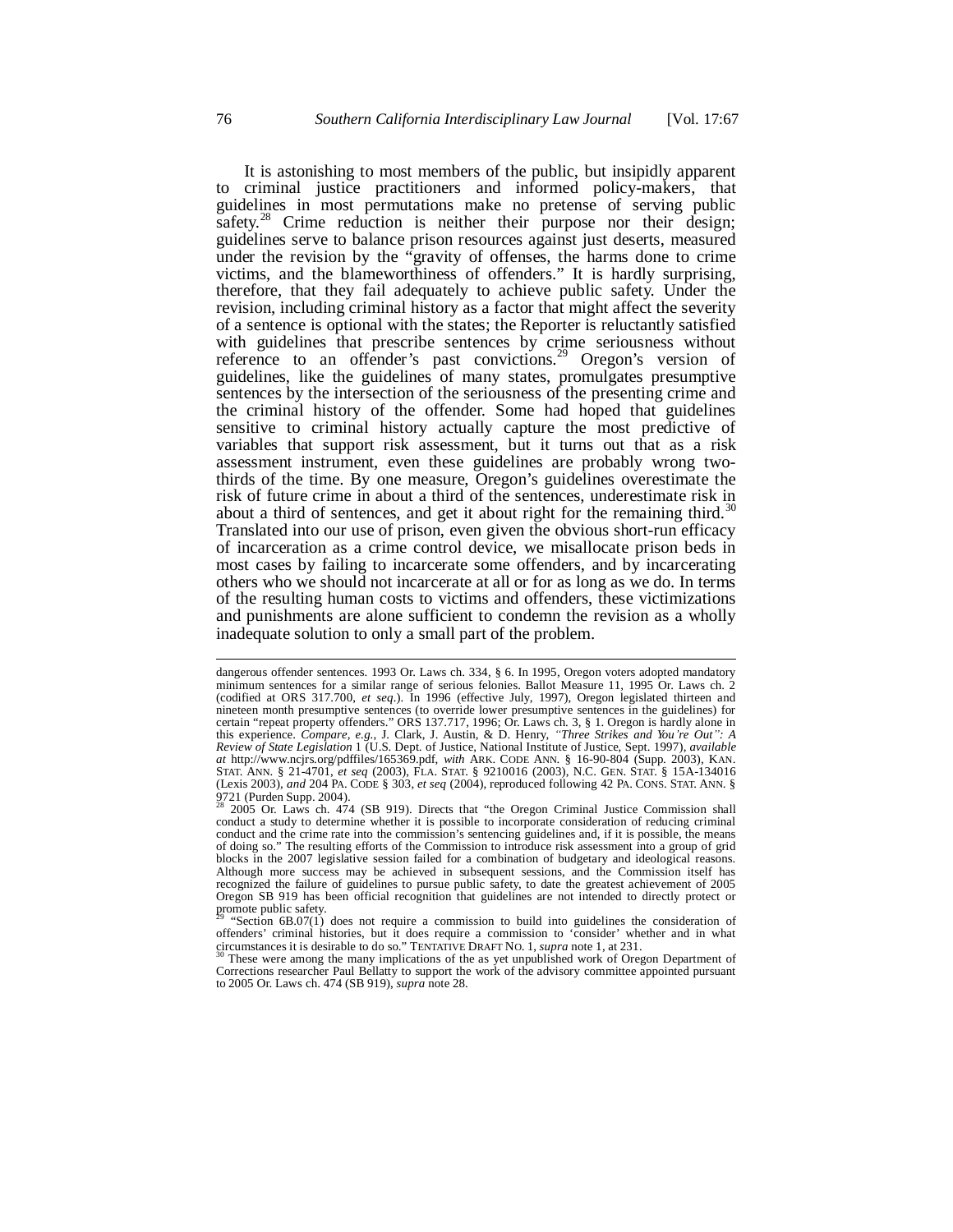Moreover, the revision's promise of reduced sentencing disparity is profoundly compromised by categorizations that decree sentencing severity based upon a paucity of variables. Even under the optionally more complex guidelines that comprehend criminal history as well as the severity of the crime, guidelines ignore differences that should matter. Guidelines prescribe the same sentence for an assault by a social drinker redeemable through corrections and for a similar assault by a psychopath whose incorrigible pleasure is the imposition of pain on others. They demand a higher sentence for a thief who steals an expensive trophy from a collector's stable of antique automobiles than for one who takes a single mother's modest sole means of transportation. They prescribe the same sentence range for the youthful accomplice lured into driving the getaway car in a convenience store robbery as for the skillful manipulator who exploits others to commit the crime while he remains out of harm's immediate way. They prescribe disparate sentences for an arsonist whose crime destroys a home and for one of identical intent and behavior, but whose fire was more rapidly repressed.<sup>31</sup> All of this is a regression from the existing Model Penal Code.<sup>3</sup>

Worse by far than the revision's deficits in resisting punitivism and achieving uniformity is its absolution for sentencing policies and practices that make no claim other than proportional retribution. Comfortably for those who shun accountability or fear performance measures, it is entirely sufficient under the Reporter's approach for sentencing judges, commissions, and appellate review to be concerned with proportionality alone. A sentence that achieves the broad target of proportionality is immune from review or reproach; neither trial judges, advocates, commission members, nor appellate analysis need be troubled with best efforts at achieving anything else; all are entirely free, while distributing the enormous human impact and public resources represented by prisons, supervision, and programs, to ignore public safety or even the social purposes which punishment might promote.

A relatively modest amendment to the revision would substantially reduce the regression it otherwise promises. The proposed adjustments would provide some bounds to the role of just deserts beyond the ephemeral restraint of proportionality, while requiring that all modalities of sentencing be deployed rationally in pursuit of at least some identifiable public purpose—prominently, but not exclusively, public safety. Early

<sup>&</sup>lt;sup>31</sup> The example I have in mind was an arsonist who by accident chose the home of a firefighter—who promptly extinguished the blaze before it caused extensive damage. Uniformity in sentencing is, in any event, of limited value. *Comments on the Model Penal Code*, *supra* note 25, at 155 & n.66. There is no sufficient reason why an offender whose risk can be substantially reduced by a program in one community should be sentenced the same as an offender in a community that lacks the same resource. The uniformity mantra would in its purest manifestation preclude experimenting with any promising new modality of rehabilitation—or even restitution. In practice, the notion of equal treatment is most commonly proclaimed by prosecutors unwilling to accommodate a uniquely appealing plea for an alternative disposition, just as "color blindness" is so commonly invoked to rebuff requests to ameliorate consequences for an offender on grounds of his victimization by racism. Overwhelmingly, uniformity is invoked to resist recognizing differences that should matter rather than to achieve treating alike those who really are alike.

<sup>32</sup> *See* ORS 161.025(1)(f), *supra* note 24.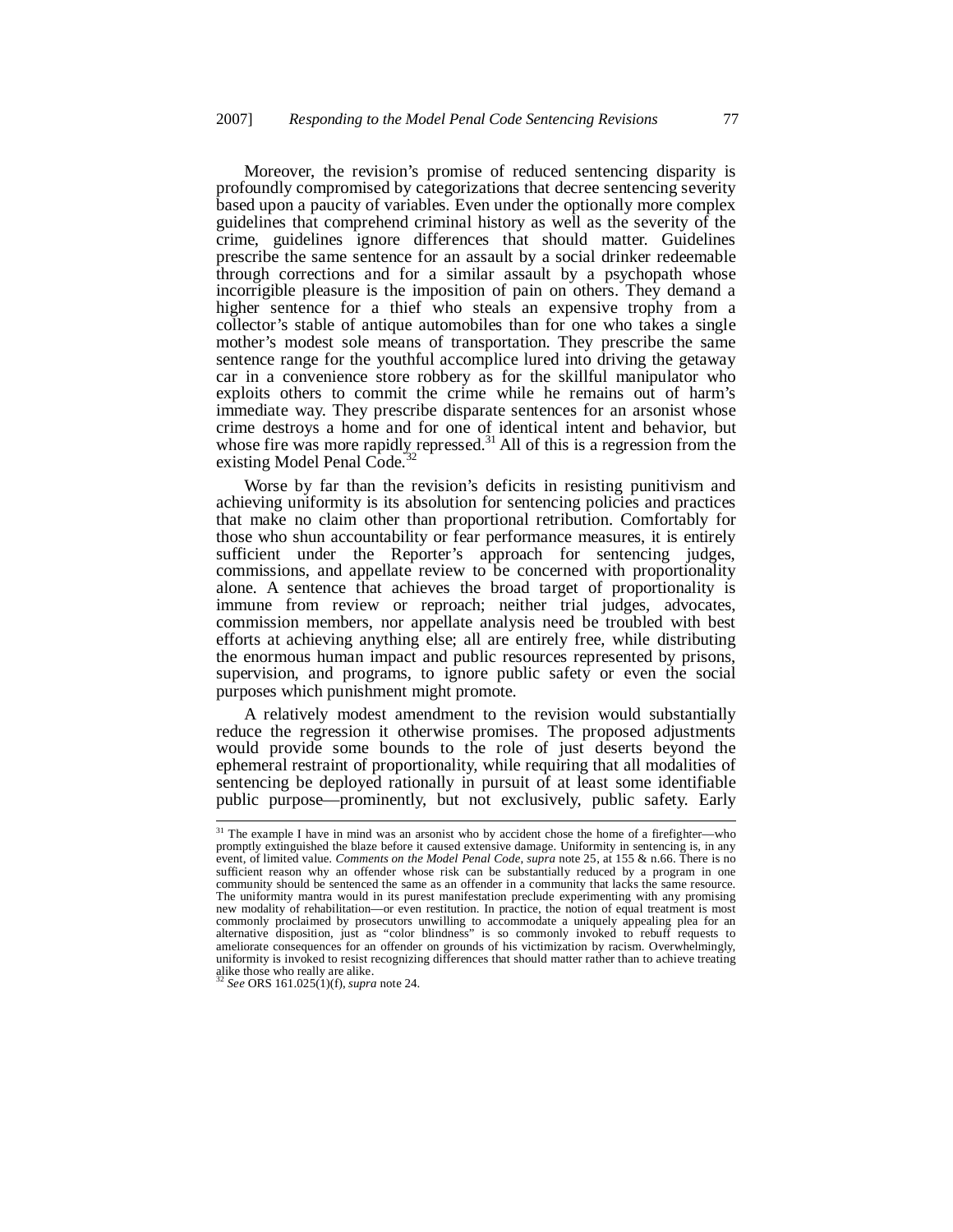adopters of the revision should consider amending Section  $1.02(2)(a)$  as follows:

(2) The general purposes of the provisions on sentencing are:

(a) in decisions affecting the sentencing of individual offenders:

(i) when reasonably feasible, to impose sanctions to serve a legitimate need of a victim, to prevent vigilantism or private retribution, to maintain respect for legitimate authority, or to enhance respect for the persons, property, or rights of others; to render sentences in all cases within a range of severity proportionate to the gravity of offenses, the harms done to crime victims, and the blameworthiness of offenders

(ii) when reasonably feasible, to achieve pursue public safety through offender rehabilitation, general deterrence, incapacitation of dangerous offenders, restoration of crime victims and communities, and reintegration of offenders into the law-abiding community; provided these goals are pursued within the boundaries of proportionality in subsection  $(a)(i)$ ; and

(iii) when reasonably feasible, to achieve restoration of crime victims and communities;

(iii iv) to render sentences no more severe than necessary to achieve the applicable purposes in subsections  $(a)(i)$ ,  $(a)(ii)$ , and  $(a)(ii iii);$  and

(v) to ensure that sentences do not exceed a range of severity proportionate to the gravity of offenses, the harms done to crime victims, and the blameworthiness of offenders; $33$ 

This amendment would remedy the three most glaring failures of the revision: capitulation to unbounded just deserts, subversion of any pursuit of empiricism, and abdication of responsibility for public safety.

New Subsection (a)(i) unpacks what the Reporter labels proportionate severity—more commonly captured by "just deserts," "retribution," or, more currently, "consequences," "personal responsibility," or more currently, "consequences," "personal responsibility," or "accountability."<sup>34</sup> This proposal recognizes that punishment can properly serve multiple social purposes: to respond to a legitimate need of a victim, to prevent vigilantism or private retribution, to maintain respect for legitimate authority, and/or to enhance respect for the persons, property, or rights of others.<sup>35</sup> The contributions of this formulation are to identify the

accountability for one's actions and reformation." <sup>35</sup> This list appears to be conclusive of all legitimate purposes. Its function, however, need not be compromised by its expansion, should additional legitimate purposes of punishment be identified. Professor Richard Frase argued against amendment at the 2007 annual meeting by contending that the

<sup>&</sup>lt;sup>33</sup> This proposal combines and slightly modifies two motions separately proposed at the 2007 annual meeting of the American Law Institute. The motions separately addressed substituting the underlying<br>social purposes for "proportional severity" in Subsection (a)(i) and identifying public safety as a<br>purpose (and incorpora separate (while retaining in new Subsection (a)(iii)) restorative justice from the objective of public safety. That modification concedes that the relationship between restorative justice and public safety is sophisticated enough to warrant pursuit of restorative justice in its own right and regardless of its connection to public safety.

<sup>34</sup> Pursuant to a 1996 voter-initiated amendment, OR Const., art. I, § 15, provides, "Laws for the punishment of crime shall be founded on these principles: protection of society, personal responsibility,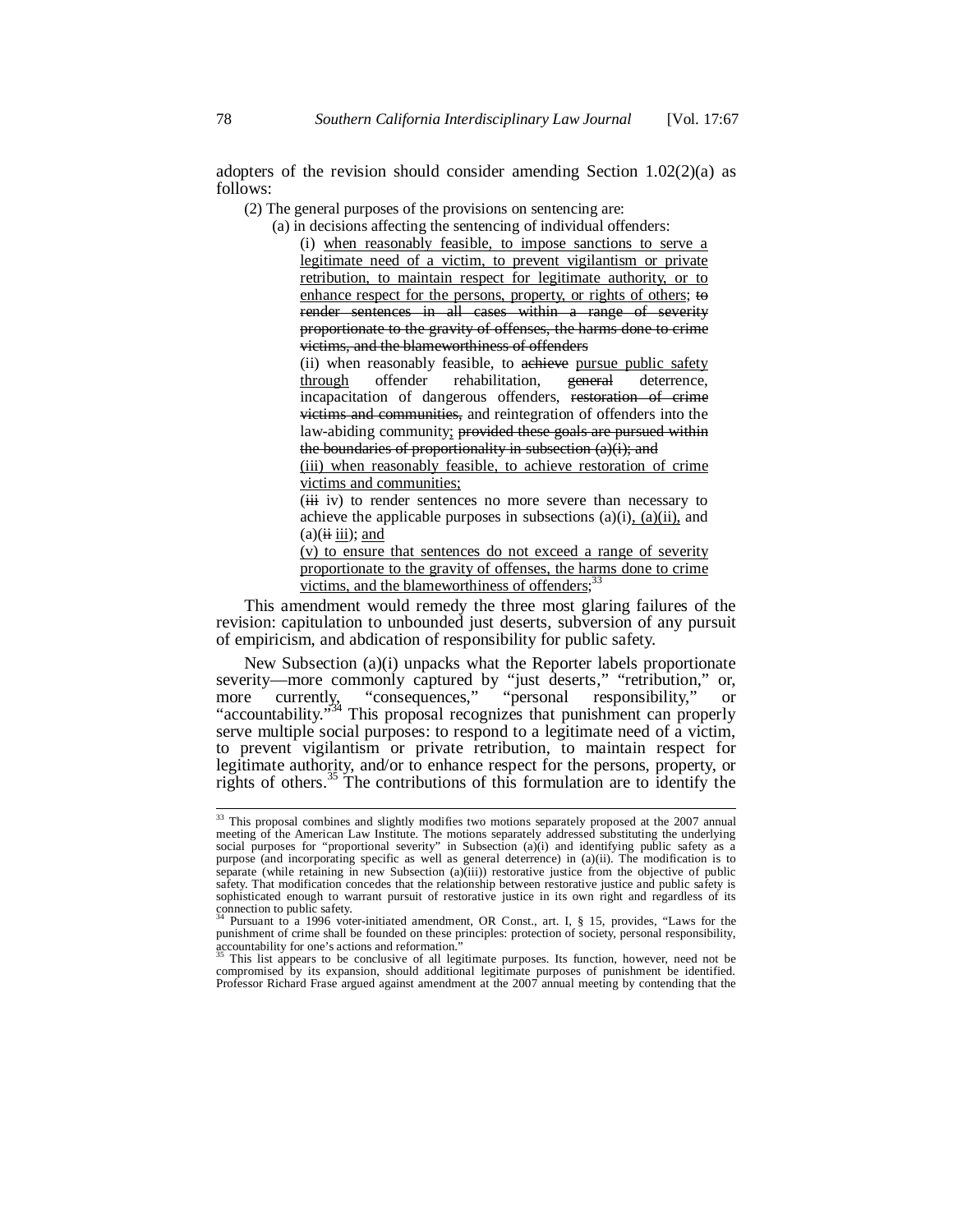social purposes of punishment and to subject their pursuit to the same accountability for performance that the Reporter properly assigns to other pursuits.

This is not nuance; under the Reporter's revision, there is no obligation for a commission, judge or policy-maker to consider, much less to articulate, why or how a given level of sanction—typically a range of months in prison—is correct for a given crime. Without amendment, the revision allows all actors to punish in the name of just deserts with no measure other than proportionality—a measure no more demanding of logic than religious faith or Justice Potter Stewart's exasperation, "I know it when I see it.<sup>336</sup> Since the Reporter's version is satisfied by proportionate severity alone, anything approaching empiricism or accountability for social impacts is optional at best and, more likely and traditionally, wholly absent. The proposed amendment is intended, therefore, to require at least some rational thought and discussion, and to encourage some appropriate empirical examination, before prison and other correctional resources are allocated for purposes other than those the Reporter labels utilitarian.

No consensus is required for linking punishment to the purposes the amendment lists. The modest but critical point is that mindless ritual does not compete with the pursuit of *any* social purpose. There are surely cases calling for punishment even when not necessary to incapacitate, to reform, or to deter. Trial judges sentence social drinkers who have killed others while drinking and driving, and who will never drink and drive again.<sup>3</sup> Whether for the emotional needs of the victim's survivors or to maintain the sanctity of human life or to maintain respect for the law, judges will properly impose a sentence of substantial severity. There are opportunistic, intra-familial sex offenders who can be adequately kept from recidivism by supervision alone, but whose sentence must be perceived as substantial to serve the therapeutic needs of a child victim who might otherwise wrongfully and destructively accept blame for the crime.<sup>38</sup>

The amendment is intended to recognize the wisdom underlying much of restorative and "therapeutic" justice—that punitive sanctions may

proposed list failed to include equal treatment of similar offenders. He and the Reporter also argued that the list failed to insist on some minimum punishment for every crime. The listed purposes would, however, surely encompass all occasions which might properly require a minimum punishment, or compromise of an individually crafted sentence in the name of equal treatment. When the listed purposes do not do so, only fundamentalism remains as support for deviating from the "utilitarian" functions identified in the other subsections. The Reporter argued at the 2007 annual meeting that the proposal to replace severity with this list of social purposes is yet further evidence of an instinctual utilitarianism. For purposes of this analysis, a "utilitarian" strategy is one aimed primarily at public safety, while a "non-utilitarian" purpose is one aimed primarily at public values. Arguably, insisting on a purpose that is not "utilitarian" under the Reporter's expansive meaning—serving *any* demonstrable function—is instinctively mystical. In any event, it is by definition socially useless and demonstrably

harmful to the very real extent that it displaces socially useful performance.<br><sup>36</sup> Jacobellis v. State of Ohio, 378 U.S. 184, 197 (1964) (Stewart, J., concurring).<br><sup>37</sup> There are, of course, other drunk drivers whose like  $\lim_{38}$ 

<sup>38</sup> Of course, there are sex offenders whose likely recidivism calls for prolonged incarceration. The example in the text is complicated by the occasions on which subjective responsibility for the punishment compounds a child's victimization—a reality that occasionally makes tragic the scarcity of input from treatment providers.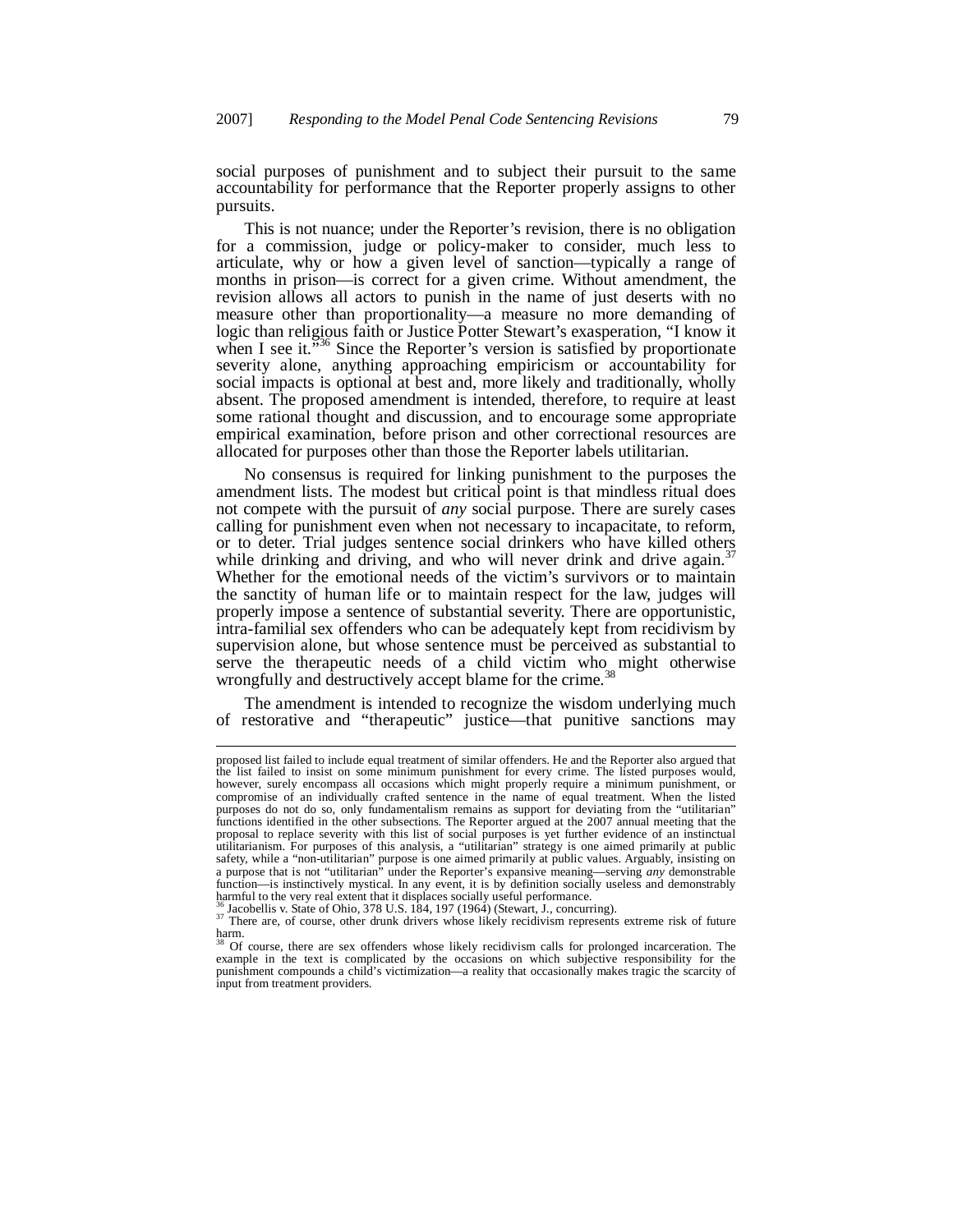actually undermine the pursuit of such values as respect for the persons, property, or rights of others. At least in some circumstances, degrading punishments are counterproductive if the social purpose is to enhance those values that underlie lawful behavior: empathy, human dignity, and community; measured by the likely service of social functions, these concepts surely should have some place among sentencing considerations.<sup>3</sup>

Express pursuit of public safety is, of course, resonant with the policies of the many states that have adopted some version of the existing Model Penal Code—and probably with the populations of all jurisdictions. Although our submission to the reign of just deserts has promoted the corrosive fallacy that severity and safety are directly proportional, all students of public attitudes have found that—notwithstanding the perceptions of most policy-makers to the contrary—citizens are primarily supportive of public safety and rehabilitation, as opposed to punishment per  $se^{40}$ 

<sup>&</sup>lt;sup>39</sup> In common with the Reporter's revision, this proposal avoids directly confronting the continued presence of capital punishment in our arsenal of sentencing options. This proposal, however, at least focuses the issue toward the purposes of punishment, allowing others to continue to debate whether the sanctity of life is promoted or debased by executions. Articulating the purposes of punishment might help ultimately to modernize our position; perhaps doing a better job of crime prevention might at least weaken our apparent national passion for the death penalty.<br><sup>40</sup> It is critical to examine the question that is asked. Asking what sentence is "appropriate" for a given

crime scenario, or "should the punishment fit the crime?" is almost as useless as such "push-poll" questions as "should judges be tougher on crime?" Smarter questions reveal the public's priorities by asking the subjects to rate or to articulate the purposes of sentencing. In any event, it is overwhelmingly obvious when examination of the issue is not precluded by study design flaws that the public wants public safety above all else and is far more supportive of rehabilitation than policy-makers generally believe. *See generally* U.S. Department of Justice, National Institute of Corrections, "*Promoting Public Safety Using Effective Interventions*," Section 1 (Feb. 2001), *available at* http://nicic.org/Library/Default.aspx?Library=016296 (citing B.K. Applegate, F.T. Cullen & B.S. Fisher, *Public Support for Correctional Treatment: The Continuing Appeal of the Rehabilitative Ideal*, 77 PRISON J. 237–58 (1997)); FAIRBANK, MASLIN, MAULIN & ASSOCIATES, RESOURCES FOR YOUTH CALIFORNIA SURVEY (1998); Peter D. Hart Research Associates, Inc., *Changing Public Attitudes toward the Criminal Justice System* (Feb. 2002) (for The Open Society Institute), *available at* http://www.soros.org/initiatives/justice/articles\_publications/publications/hartpoll\_20020201/Hart-

Poll.pdf; Beldon, Russonello & Stewart, Optimism, Pessimism, and Jailhouse Redemption: American Attitudes on Crime, Punishment, and Over-incarceration (2001); Judith Green & Vincent Schiraldi, *Cutting Correctly: New Prison Policies for Times of Fiscal Crisis* 5–8 (Ctr. on Juvenile and Criminal Justice 2002), *available at* http://www.cjcj.org/pdf/cut-cor.pdf; NAT'L INST. OF CORR., *Promoting Public Safety Using Effective Interventions* Section 1 (2001),

http://ni cic.org/Library/Default.aspx?Library=016296 (citing B.K. Applegate, F.T. Cullen & B.S. Fisher, *Public Support for Correctional Treatment: The Continuing Appeal of the Rehabilitative Idea,* 77 PRISON J. 237–58 (1997)). When it examined the issue of public opinion through empirical means in the United Kingdom, the HALLIDAY REPORT found:

When asked unprompted what the purpose of sentencing should be, the most common response is that it should aim to stop re-offending, reduce crime or create a safer community. Next most frequently mentioned are deterrence and rehabilitation. Very few spontaneously refer to punishment or incapacitation.

John Halliday, Cecilia French & Christina Goodwin, *Making Punishments Work: Report of a Review of the Sentencing Framework for England and Wales,* HOME OFFICE, July 2001 at 8, http://www.homeoffice.gov.uk/documents/halliday\_report)sppu. For an analysis of the HALLIDAY REPORT, *see* Marcus, *Thoughts on Strathclyde*, *Processing the Second Sentencing and Society Conference*, 31–38, nn.101–131, and accompanying text, August 20, 2002,

http://ourworld.compuserve.com/homepages/SMMarcus/Thoughts\_on\_Strathclyde.htm. *See also* Princeton Survey Research Assoc. Int'l, *The NCSC Sentencing Attitudes Survey: A Report on the Findings* (2006),

http://www/ncsonline.org/ D\_Research/Documents/NCSC\_SentencingSurvey\_Report\_Final060720.pdf.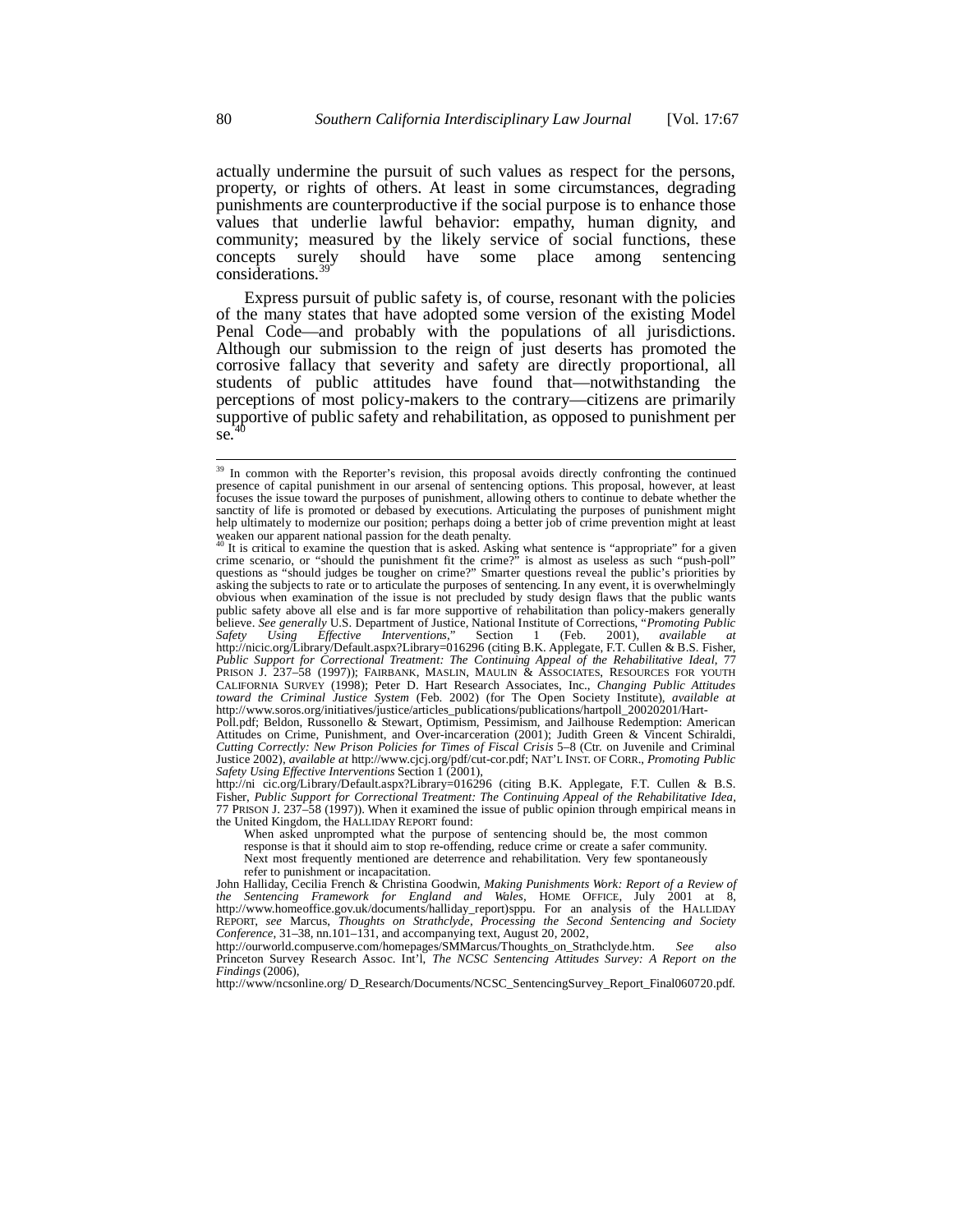A further improvement accomplished by the proposed amendment is express recognition that *all* of the traditional mechanisms of corrections rehabilitation, deterrence, and incapacitation—as well as the more recently articulated mechanism of "offender reintegration"—are properly employed as tools to achieve public safety. We may desire improvement in the lives of offenders through rehabilitation or reintegration after incarceration, but the justification for public expenditures in criminal justice along these lines is the expectation that through them we will reduce the offender's likelihood of recidivism. The contrary implication—that rehabilitation *competes* with public safety in the form of incarceration—is a destructive artifact of the ideological divide between rehabilitationists and incarcerationists; the un-amended revision exacerbates that divide by divorcing the "mechanisms" of punishment from their purposes.<sup>41</sup> Recognizing that different things work or don't work for different offenders, and that all legally and practically available correctional resources are rationally deployed only when allocated by reason of risk, efficacy, proportionality, and priority, is critical to any successful modernization of sentencing law and practice.<sup> $42$ </sup> The revision without amendment at best retards this recognition; the proposed amendment permits it, and the model proposed in Part III exploits it.

Another improvement accomplished by the proposed amendment is the correction of the revision's odd omission of the notion of specific deterrence—that offenders are deterred from recidivism by a wish to avoid the punishment received for criminal behavior in the past. Indeed, across the spectrum of crime, specific deterrence is more often a realistic strategy than general deterrence—the notion that others are deterred from the offender's crime by their awareness of the offender's punishment. Both forms of deterrence are surely limited in their efficacy, and probably useless for wide swaths of the offender population, whose crimes are linked to deficient impulse control, foresight, judgment, or empathy; or to mental illness, addiction, or desperation. These factors are not easily overcome by abstract threats of punishment; public hangings were notoriously exploited by pickpockets when such theft was a capital offense. The strongest proponents of deterrence concede that it depends upon certainty, celerity and severity for its success. $43$  Criminal justice is best known for its lack of

<sup>41</sup> The Reporter resisted articulating "public safety" as a purpose of sentencing by arguing that the Purposes provision already lists these "mechanisms" for pursuing public safety. *See supra* note 19. Rather, the awkward Purposes provision lists these "mechanisms" as purposes in their own right, along with proportionate severity. And since these mechanisms are the only identified means by which any purpose is to be achieved under the Reporter's version, they are unavoidably to be deployed based on just deserts—particularly when no other purpose can achieve the "reasonably feasible" threshold.

<sup>&</sup>lt;sup>42</sup> Lawrence H. Sherman et al., *Preventing Crime: What Works, What Doesn't, What's Promising*, NAT'L<br>INST. OF JUST. RES. IN BRIEF, July 1998, *available at http://www.ncjrs.org/pdffiles/171676.pdf.* "The<br>important issue format accessed and its display; the quote is in Chapter 9, *Criminal Justice and Crime Prevention* 4. REHABILITATION AND TREATMENT (meaning preventing crime by focusing on known offenders through sentencing and corrections).

Most support this order and agree that the severity of punishment, at least beyond a sufficiently unpleasant threshold, is relatively insignificant. The literature of deterrence is remarkably light on good evidence of the actual efficacy of punishment as a means of preventing crimes by others. *See, e.g.,* H. Laurence Ross & Gary D. LaFree, *Deterrence in Criminology and Social Policy, in* BEHAVIORAL AND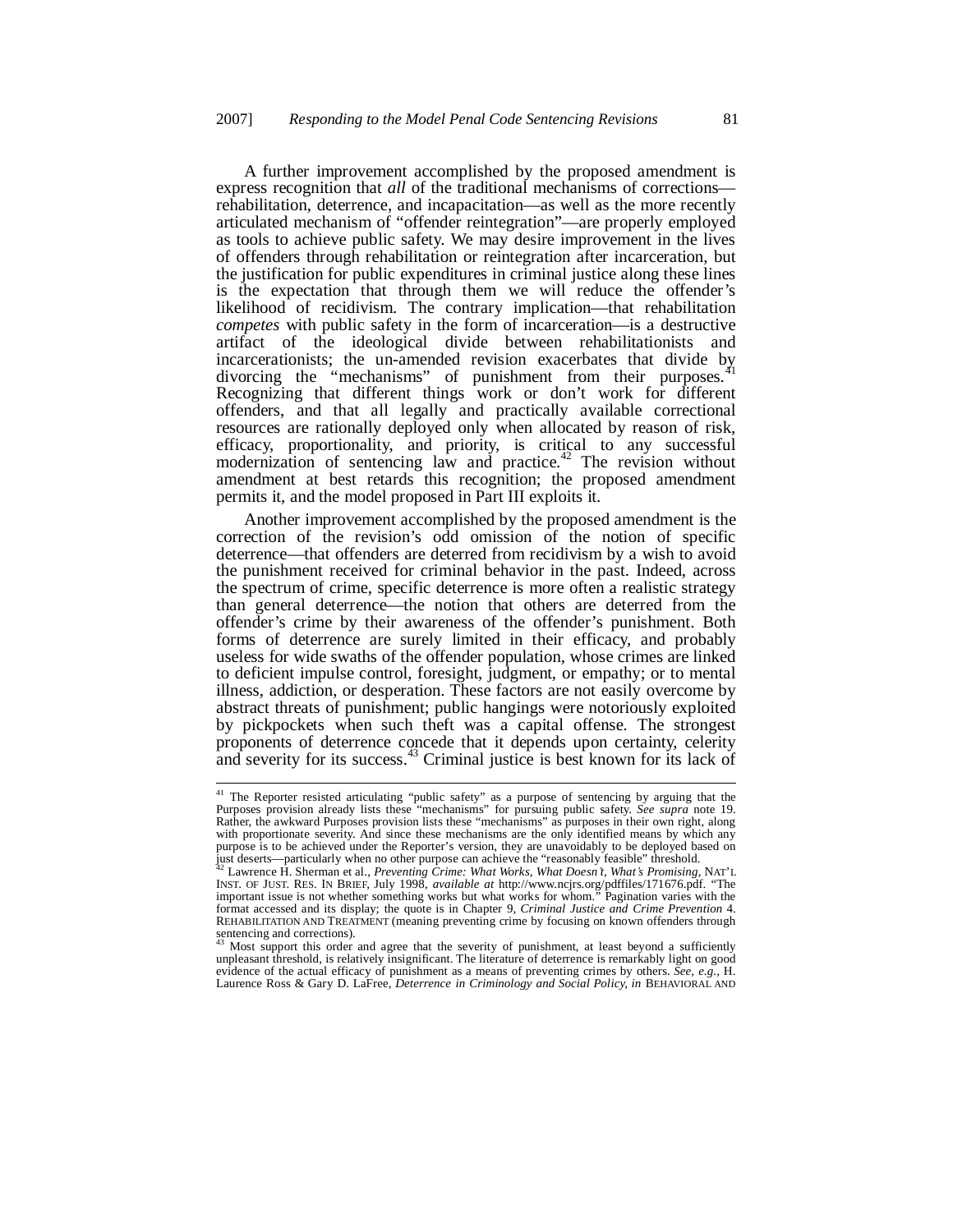celerity, and so the quest for deterrence begins sorely disadvantaged. General deterrence is probably most realistic at the level of parking tickets and environmental crimes motivated by business plans that calculate risk.

The proposed amendment retains the qualification "when reasonably feasible" for incapacitation for reasons in addition to the Reporter's focus on jail bed availability.<sup>44</sup> Incapacitation in the form of imprisonment is perhaps the most obviously successful correctional tool. During incarceration, offenders generally do not commit crimes; or at the very least, they don't commit crimes with victims outside prison.<sup>45</sup> The real problem—resolutely overlooked by a just deserts regime—is that for most low and medium risk offenders, incarceration correlates with increased post-release recidivism rates.<sup>46</sup> When, as is the case in the vast majority of prison sentences, the offender is released well before the end of his potential criminal career, we run a very real risk that we do more harm than good with a given incarceration sentence, measured by crime reduction. When we ignore this issue, there are surely offenders who commit more crimes because we incarcerate them, just as there are surely other offenders who commit more crimes because we do not incarcerate them.

However, the proposed amendment does not depend on any consensus as to when and where (or even why) any sentencing modality is effective. As compared with the un-amended revision, the point is to impose accountability related to feasibility for all sentencing, largely to prevent

[I]n regard to the general deterrence question, it is better in the present state of knowledge for the penal system to concentrate on the task of making the community safer by preventing the actual offender's return to crime upon his release than to pursue the problematic preclusion of offenses by others. MORRIS & HAWKINS, *supra* note 22.

SOCIAL SCIENCE: 50 YEARS OF DISCOVERY 129–52, and authorities cited (1986). A particularly popular form of discourse is the proposal of a model that assumes the underlying axioms and purports to compare the relative significance of swiftness ("celerity"), severity, and certainty as variables. *See, e.g*, Daniel D. Nagin & Greg Pogarsky, *Integrating Celerity: Impulsivity, and Extralegal Sanction Threats into a Model of General Deterrence: Theory and Evidence*, 39 CRIMINOLOGY 865 (2001), *available at* http://www.hss.cmu.edu/department/sds/BDRauthors/criminology.pdf. Modern thought and the great majority of criminal justice practitioners recognize that deterrence is of minimal efficacy for the vast majority of crimes and criminals—because so much crime is the product of poor impulse control, poor role modeling and parenting, addiction, and a host of other criminogenic factors largely or wholly extrinsic to the rational process presupposed by deterrence theory. Deterrence may work for parking tickets, and it may work for business offenders who actually attempt to estimate risk and reward, but most in the criminal justice world agree that we are far more realistic to seek prevention, incapacitation, or behavior modification of those convicted than to rely on punishment to prevent crime by others. Marcus, *supra* note 25, at 151–52 & n.58. In any event, there is no question that we must improve the crime reduction impact of sentences on those we sentence if we are to improve criminal justice's impact on the total crime rate.

<sup>&</sup>lt;sup>44</sup> It is now apparently common that jails are overflowing, so that "matrix release" and "furlough" programs are routinely used to accommodate jail population limits and prisons continue to ease their overcrowding with alternative incarceration, work release, and reintegration programs. These are all usually motivated primarily to relieve overcrowding rather than to pursue their unfortunately secondary functions of minimizing the criminogenic propensities of separation from normal social interaction (work, housing, relationships) and concentration of criminal cohorts.

<sup>45</sup> Charles Manson may have directed crimes by his unincarcerated associates and organized crime figures reportedly were able to do so, but these are exceptions that tend to prove the rule.

<sup>46</sup> Kovandzic et al., *When Prisoners Get Out: The Impact of Prison Releases on Homicide Rates, 1975- 1999*, 15 CRIM. JUST. POL'Y REV. 212 (2004); Todd R. Clear, *Backfire: When Incarceration Increases Crime,* 1996 J. OKLA. CRIM. JUST. RES. CONSORTIUM 2 (1996); LIN SONG & ROXANNE LIEB, WASTATE INST. FOR PUB. POL'Y, RECIDIVISM: THE EFFECT OF INCARCERATION AND LENGTH OF TIME SERVED (1993), http://www.wsipp.wa.gov/rptfiles/IncarcRecid.pdf.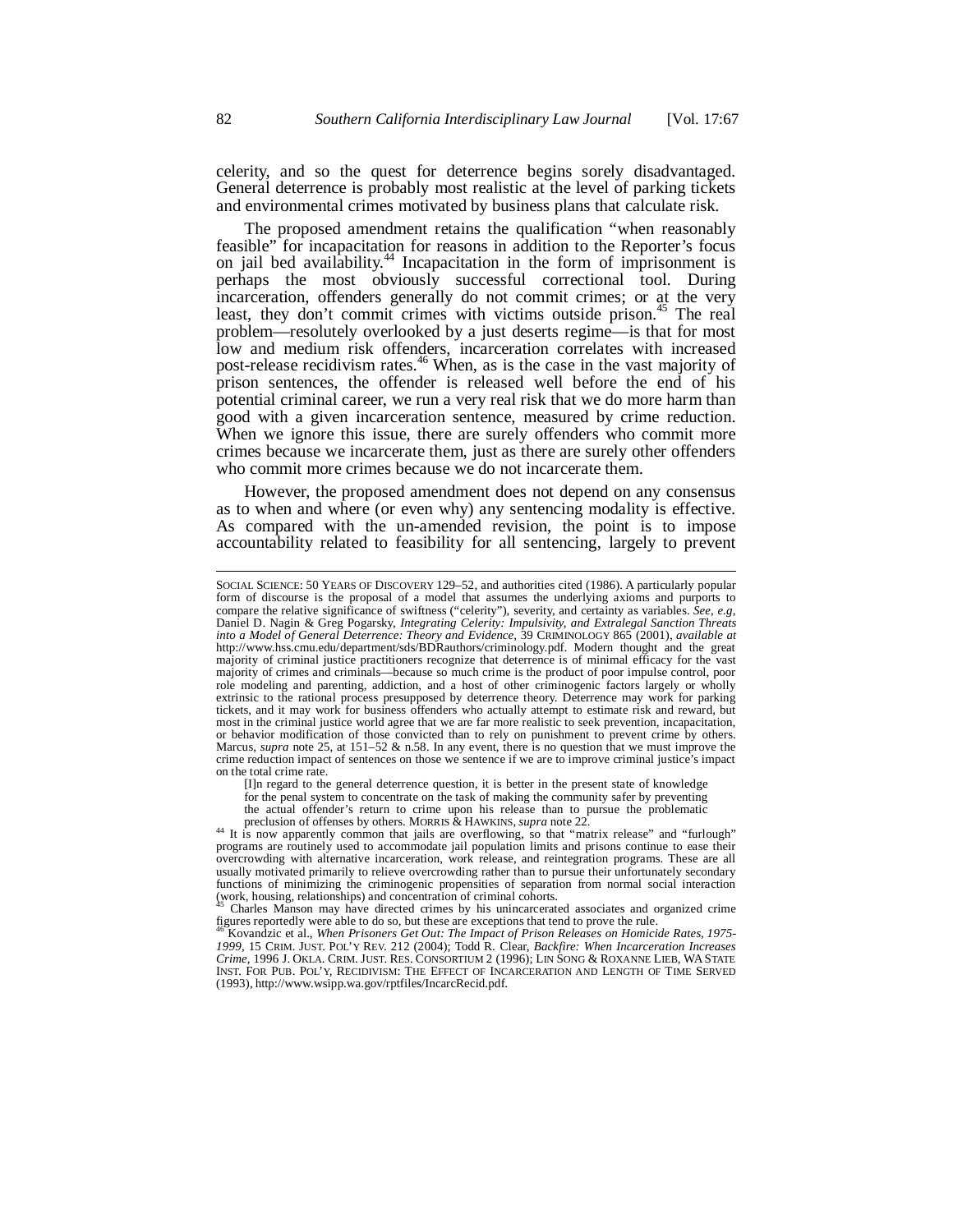sentencing from avoiding all accountability by invoking the ephemeral façade of proportional severity. Although assessing feasibility varies widely in its attainable precision among the listed sentencing objectives, the amendment would not expand the breadth of variation. Thus the unamended revision would have sentencing judges impose, and commissions research, calculate, and promulgate, sentences in light of the feasibility of general deterrence as well as the appropriate severity for all sentences.<sup> $4$ </sup> If anything, the amendment improves the potential precision of these tasks by unpacking proportional severity into its legitimate functions: to respond to the legitimate needs of a victim, to prevent vigilantism or private retribution, to maintain respect for legitimate authority, and to enhance respect for the persons, property, and rights of others.<sup>48</sup>

The amendment proposed by Part II would do much to avoid the harm threatened by the revision. Policy-makers intent on making more meaningful progress, however, would be better served by the more comprehensive approach suggested in Part III.

## III. SUBSTANTIAL PROGRESS: A HARM REDUCTION SENTENCING CODE

The amendment proposed by Part II would discourage merely proportionate retribution as sufficient sentencing performance, and expressly restore public safety to its rightful place among the articulated purposes of sentencing. But even with these improvements, the revision would still retain major flaws that at the very least fail to exploit the occasion of change for meaningful progress in sentencing law and policy. Among those flaws is the absence of substantial priority among the purposes of sentencing. The revision is also flawed in its pursuit of guidelines as an end in themselves. The appeal of guidelines is far from universal; since guidelines are no better than the purpose to which they are put and the effectiveness with which they are deployed for their purpose,<sup>4</sup> this part proposes a model code that is neutral with respect to guidelines

<sup>&</sup>lt;sup>47</sup> Thus, Section 1.02(2)(b)(vii) of the revision contemplates research on the effectiveness of all sentencing purposes, of which proportional severity is one and general deterrence another. Section 6A.01(2)(d) directs sentencing commissions to "assemble and draw upon sources of knowledge, experience, and community values from all sectors of the criminal-justice system, from the public at large, and from other jurisdictions" in order to promulgate their guidelines. Although the Reporter laudably endorses data collection and research to facilitate evidence-based pursuit of utilitarian objectives (TENTATIVE DRAFT NO. 1, *supra* note 1, at 21), the revision's acceptance of proportionate severity as sufficient performance subverts enforcement of any other accomplishment. The point of the text, however, is that rationally assessing what does and does not further the social values of punishment articulated by the amendment involves an effort already deemed plausible by the unamended revision. Although we can, should, but rarely do measure the impact of programs and prisons on recidivism, we also can, should, but rarely do engage in the kind of social science research designed to determine what serves the therapeutic needs of victims, and what furthers or retards the various public values related to respect for the law and for the persons, property, or rights of others. *See* authorities cited *supra* note 40.

The model proposed *infra* Part III would charge sentence commissions and appellate review with the task of developing standards for evidence relating to these considerations.

*See supra* note 19, and accompanying text.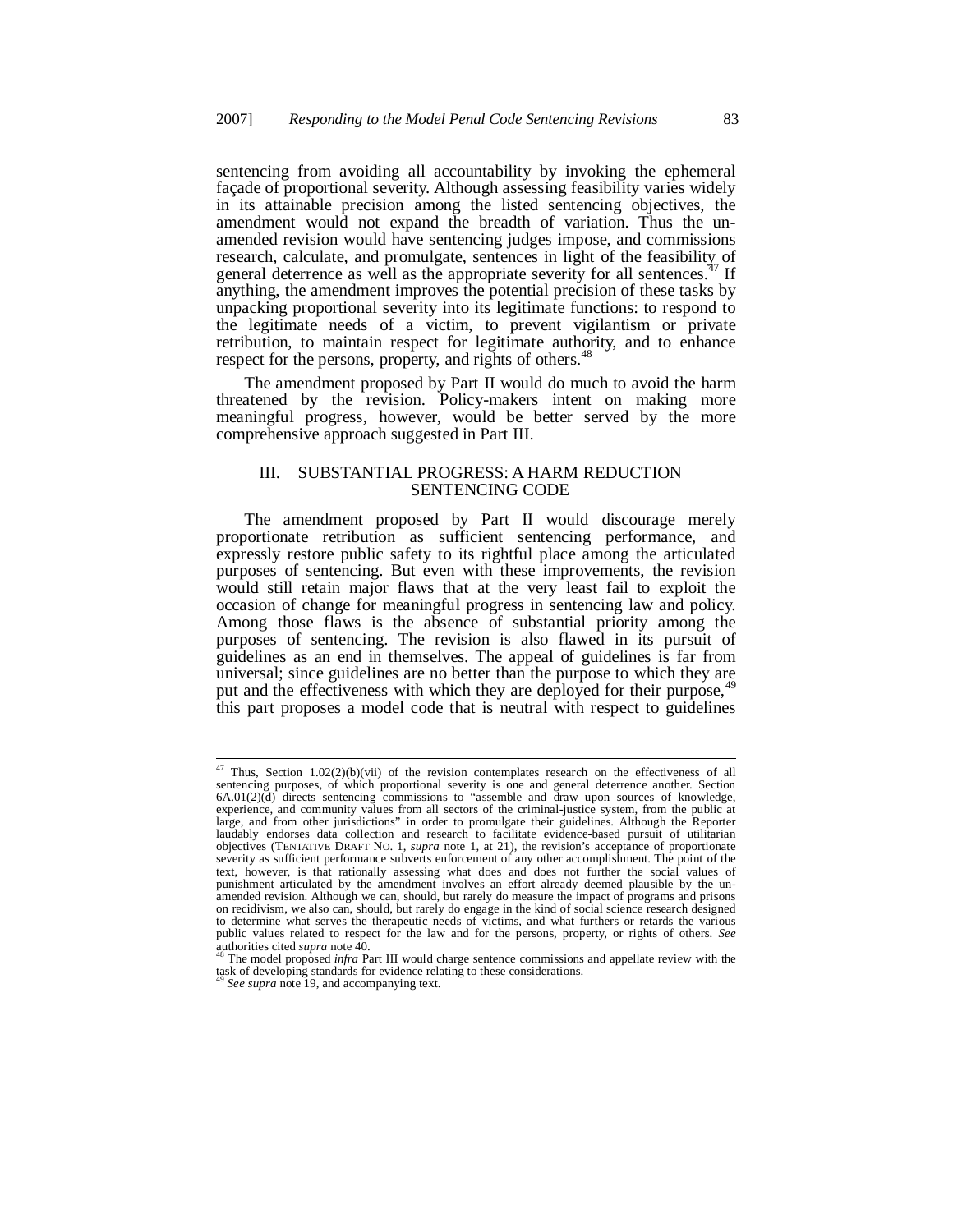and open to the employment of other modalities to marshal sentencing towards the pursuit of social purposes.

As distinct from the changes proposed in Part II, the model code presented here $50$  adds a protocol for the pursuit of sentencing purposes and invites participation by states that do not embrace guidelines as well as those that do. $51$  As compared to the un-amended revision, this proposed code would focus sentencing primarily on crime reduction within limits of proportionality and priority, throughout the range of available sentencing dispositions, and with due regard for available resources; sentencing may pursue other purposes in the unusual circumstances in which they are not adequately addressed by a sentence responsibly based on considerations of public safety alone. Every sentence we impose—not just those we think of as rehabilitative—has an outcome in the sense that it is or is not followed  $by<sup>52</sup>$  reduced, delayed, or avoided recidivism. The un-amended revision would direct sentencing commissions primarily to the task of divining which deserts are just for whom, and then to the tasks of predicting imprisonment trends and researching the effectiveness of sentencing to achieve proportional severity and compliance with guidelines. Optionally, commissions guided by the Reporter's vision might research how well we accomplish deterrence, incapacitation, rehabilitation, and restorative justice. The proposed code would direct sentencing commissions primarily to the task of increasing our knowledge of what works to reduce crime by which offenders—considering the full range of available dispositions, and the full extent of potential criminal careers—and to the task of encouraging sentencing behaviors that exploit that knowledge to the end of crime reduction. The proposed code would have commissions develop recommendations and standards for evidence addressing the various purposes of sentencing. The proposed code would also direct commissions secondarily to the tasks that the un-amended revision deems primary. The un-amended revision would respond to the very real limitations of our knowledge about the crime reduction efficacy of sentencing by condoning pursuit of proportional severity in lieu of crime reduction, and by immunizing most sentencing from empirical accountability by assigning to it the quixotic mission of achieving "limited" retribution—and by deeming that mission sufficient and anything more optional and accompanied with

<sup>50</sup> I am grateful to Ohio Senior Judge Burt Griffin for instigating the exchange that led to this effort, and for offering his wisdom and experience. *See* Burt W. Griffin & Lewis R. Katz, *Sentencing Consistency:* **Basic Principles Instead of Numerical Grids: The Ohio Plan, 53 CASE W. RES. L. REV. 1 (2002).**<br>Basic Principles Instead of Numerical Grids: The Ohio Plan, 53 CASE W. RES. L. REV. 1 (2002).

<sup>51</sup> In the drastically abbreviated process that substituted for deliberation during code approval in the American Law Institute 2007 annual meeting, the Reporter and the Director announced—with no opportunity for rebuttal—that this proposal was essentially the same as the proposals combined *supra* Part II. This proposal is markedly different in proposing a protocol and being agnostic about guidelines; it also substantially redirects the focus of sentencing commissions and appellate review. As compared with the proposal presented at the annual meeting, this version is somewhat expanded to address the responsibility of attorneys and sentencing judges, including responsibility for sentences resulting from plea negotiations. <sup>52</sup> "Followed by" recognizes that although sentencing at its best causes a reduction or prevention of

recidivism, what is more accessible is whether a sentence correlates with reduction or prevention of recidivism. It is often a substantial achievement of sentencing that we merely avoid disrupting processes that would reduce the offender's recidivism without our intervention. There are surely offenders whose sentences do more harm than good by any of these measures.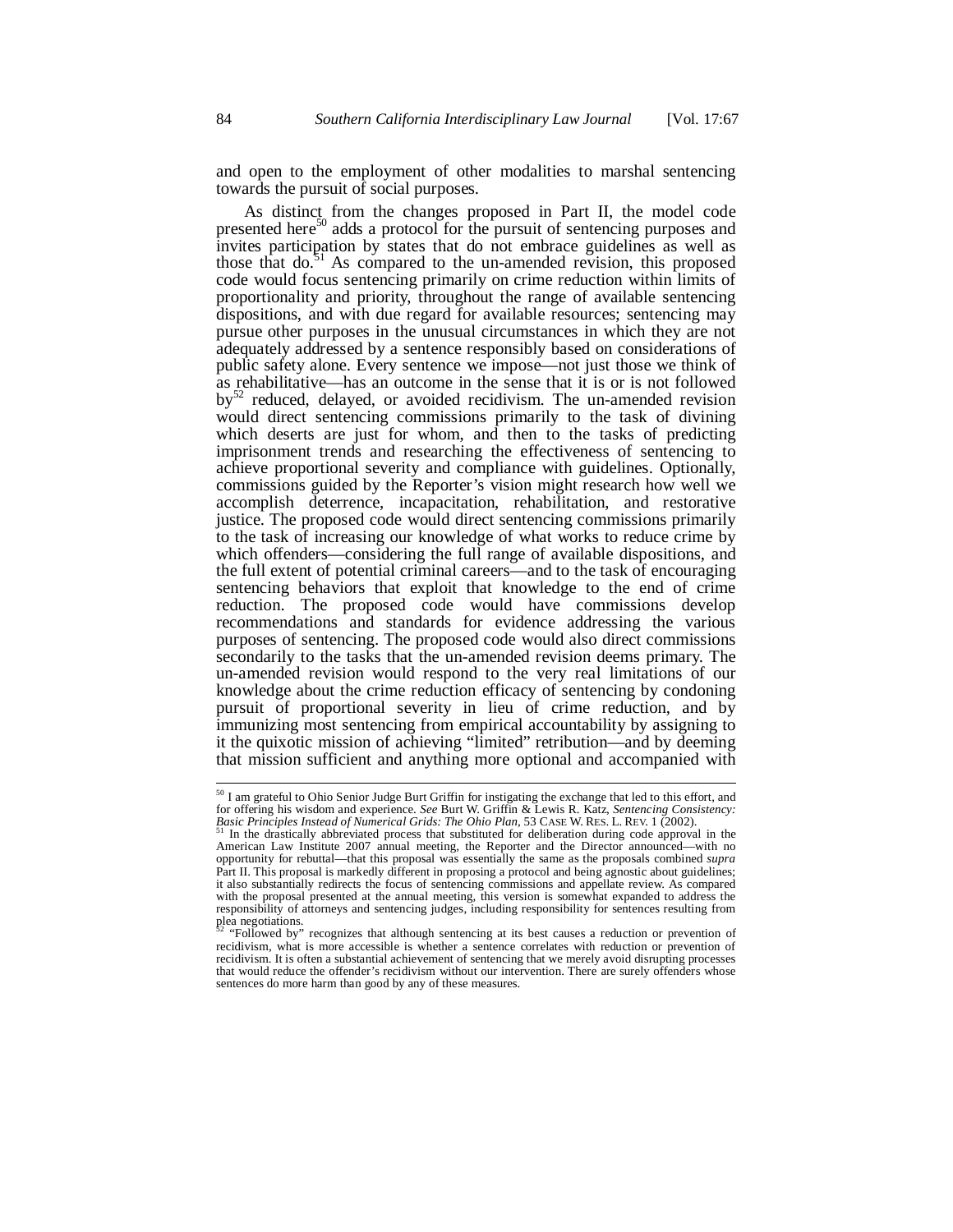an added burden of justification. In contrast, the code proposed here would have us accept accountability for our public safety impact, make the best use of the best information we can access, focus our energies on improving our information about what works on which offenders, and adopt strategies to promote the exploitation of that information while fashioning sentences. The proposed code would subject the public functions bundled within "just deserts" to the same rigor that we should apply to all purposes of sentencing.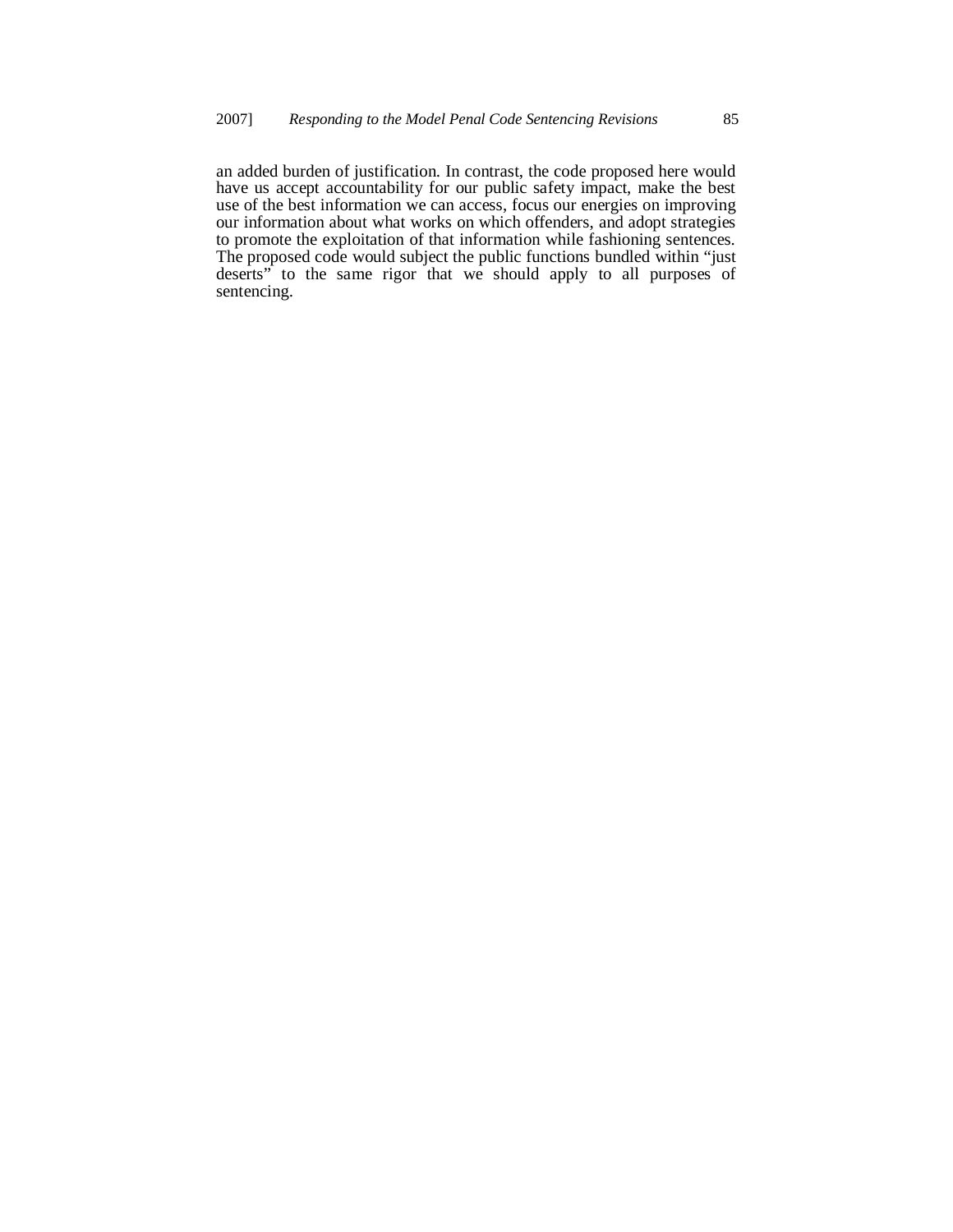# **A Harm Reduction Sentencing Code**

| § 2.1 Means of Directing Sentencing Towards Sentencing         |
|----------------------------------------------------------------|
|                                                                |
|                                                                |
|                                                                |
|                                                                |
|                                                                |
|                                                                |
|                                                                |
|                                                                |
|                                                                |
| § 5.2 Oversight of Plea Negotiation by the Sentencing Judge115 |
|                                                                |
|                                                                |
|                                                                |
|                                                                |
|                                                                |
|                                                                |
|                                                                |
|                                                                |
|                                                                |
|                                                                |
|                                                                |
|                                                                |
|                                                                |
|                                                                |
|                                                                |
|                                                                |
|                                                                |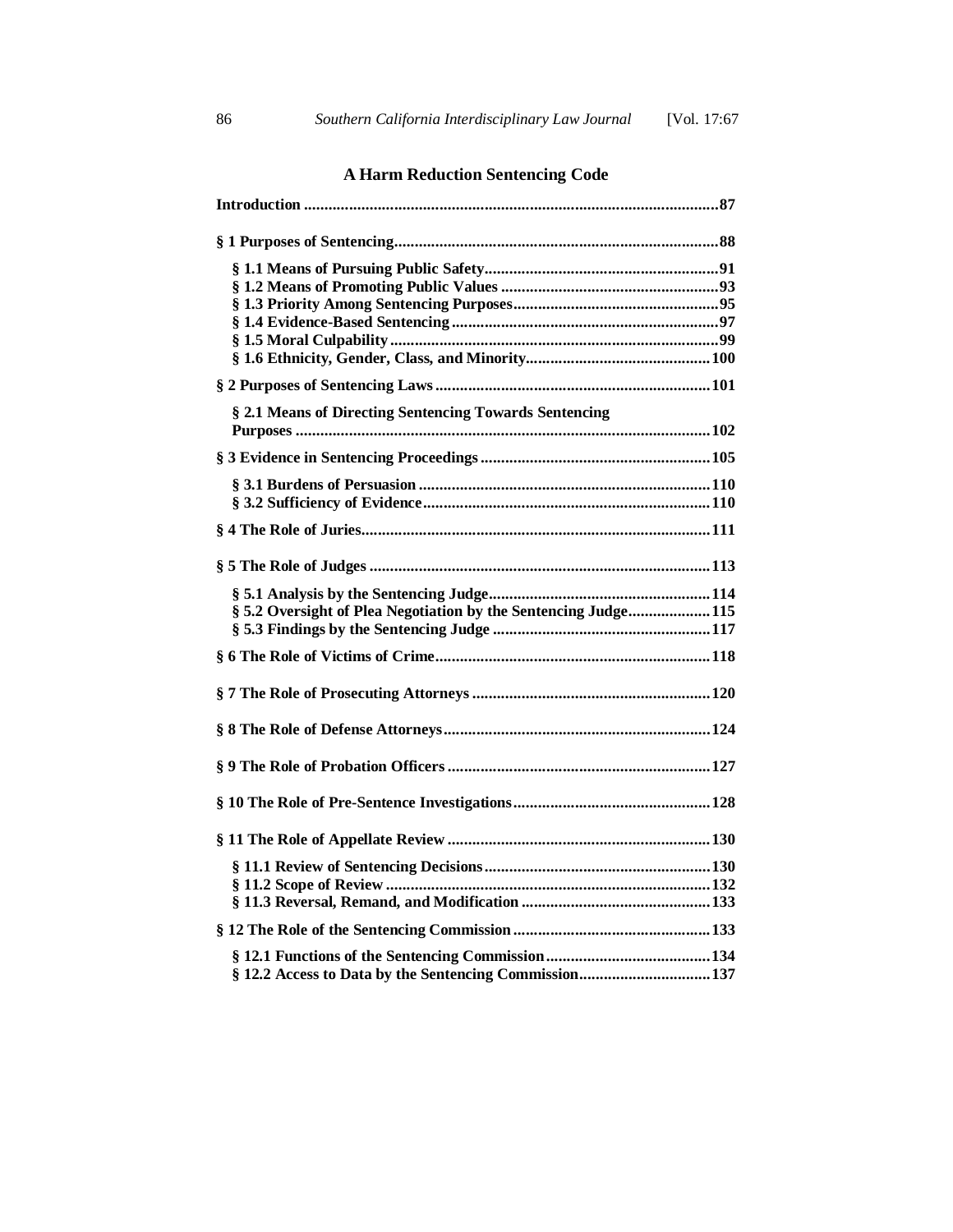## **Introduction**

This code is intended to illustrate how a sentencing code organized around evidence-based harm reduction would affect purpose and discretion, as well the roles of judges, crime victims, attorneys, probation officers, sentencing commissions, and appellate review. It is as consonant with "limiting retributivism" as is the Reporter's approach;<sup>53</sup> both versions endorse the proposition that no sentence should be disproportionately severe.

The foundational propositions of this code include:

- The need for reform arises from the profound disconnect between the claimed objectives of sentencing and the existing culture of sentencing practices and their public safety outcomes.
- The Reporter's criticisms of existing sentencing law are correct insofar as they challenge the validity of mere suppositions that sentencing somehow serves social purposes, but we should require validation for all suppositions about the effects of sentencing.
- Founding a sentencing code upon ordered retribution as a sufficient purpose of sentencing, rather than as merely a limitation on sentence severity, subverts the social utility of punishment and ultimately enables rather than moderates punitivism and mass incarceration.
- Accepting accountability for public safety outcomes is the best way to moderate punitivism, and to harness the public's pervasive but largely untapped support for rehabilitation.
- The need for evidence-based validation and accountability for actual outcomes exists throughout any responsible sentencing theory. It is not limited to any one component, any subgroup or "layer" of crimes, or any subset of functions of sentencing; among those functions, retribution is particularly in need of continued assessment of its actual relationship to social purposes: the promotion of public values.
- The function of punishment is complex; limiting the role of punitivism is far better served by confronting and deconstructing that complexity than by exalting retribution (however "limited") per se as the overriding function of sentencing while avoiding accountability for our public safety impact as well as the actual impact of retribution measured by its social functions.
- A viable revision must recognize the utility of incarceration in the interests of public safety for some classes of offenders, but must also recognize that for many offenders, rigorously vetted alternatives are more productive of public safety and more cost effective than legally or practically available and proportional incarceration.
- While retribution is an important component of sentencing for serious

<sup>53</sup> TENTATIVE DRAFT NO. 1, *supra* note 1. *See* authorities cited *supra* note 22.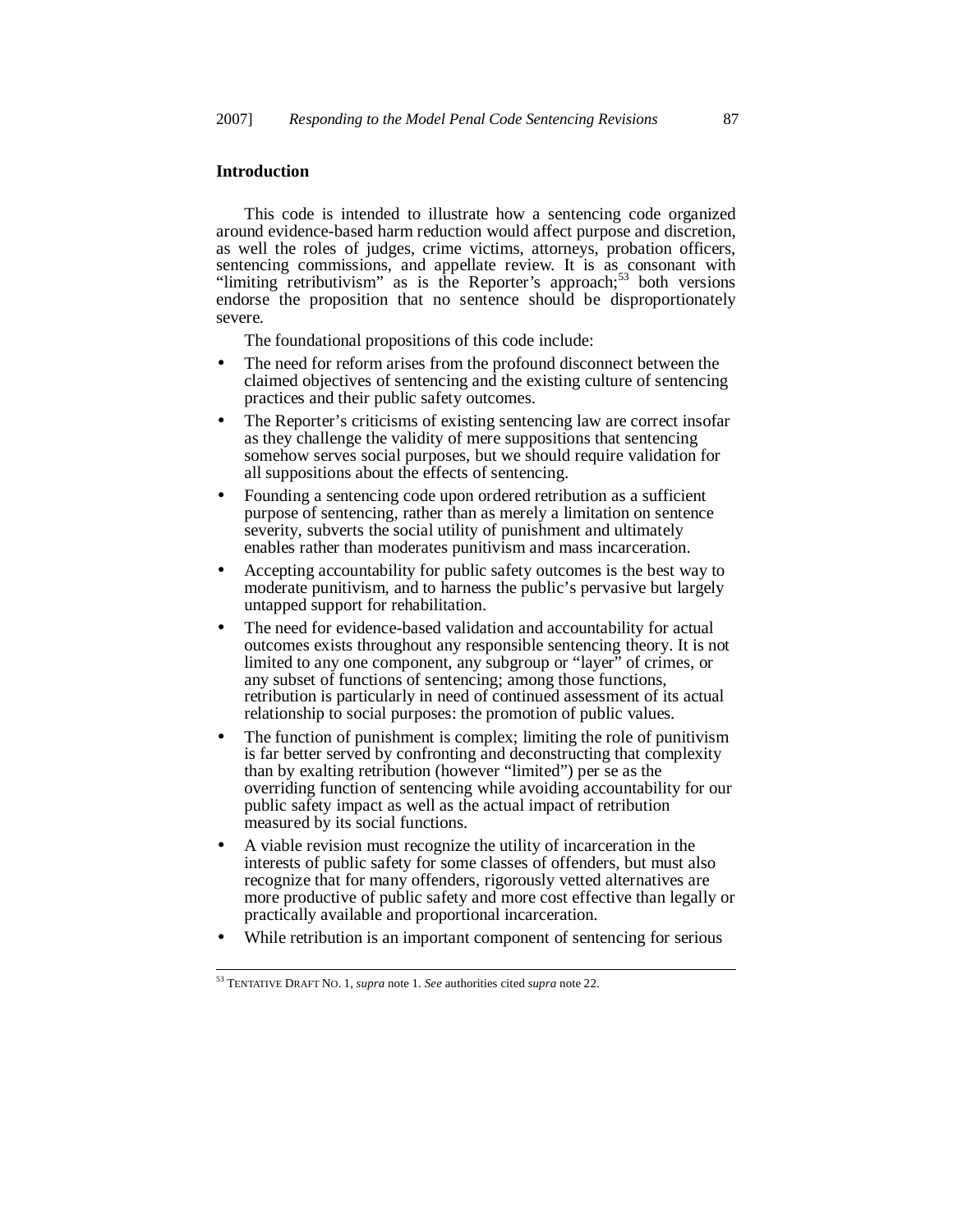crimes with actual victims, it rarely justifies departure from sentences responsibly crafted to reduce or prevent recidivism.

- For many offenses and offenders, dispositions that best serve reformation are also best at promoting values supportive of lawful behavior: human dignity, compassion, and respect for the persons, property, and rights of others.
- Enforcing loyalty to the principles of sentencing requires law, structure, the functions of a sentencing commission, and a strong appellate role, but there is no need to exclude jurisdictions that prefer or reject guidelines, or to insist that jurisdictions adopt or retain guidelines.

#### **§ 1 Purposes of Sentencing**

## **Within the context of criminal justice, the purposes of sentencing are to provide public safety and to promote public values.**

All who have addressed the issue agree that the Purposes Section is critical. This brief statement reduces the purposes of sentencing to basics, recognizing that the typically listed contents of such provisions and discussions constitute means to ends rather than ends in and of themselves. The two purposes of providing for public safety and promoting public values comprehend all legitimate sentencing objectives. They are not mutually exclusive.

The qualification that these are purposes that operate "within the context of criminal justice" recognizes that public safety is the object of a wide range of social activities and institutions of which criminal justice is only one. At its furthest reaches, "public safety" includes such diverse enterprises as national defense, flood control, public health, and highway signage. As it relates to criminal conduct, however, we pursue public safety in part through crime prevention; not just through law enforcement, but also through high school completion, parenting education, and early childhood intervention efforts. "Within the context of criminal justice," sentencing addresses public safety to the extent that it attempts to reduce the subsequent criminal behavior of those sentenced (through such means as specific deterrence, reformation, incapacitation, offender reintegration, supervision, and the devices of restorative or therapeutic justice), and of others who may be influenced by sentencing via general deterrence or by the successful promotion of values such as human dignity and worth, and respect for the persons, property, and rights of others.

Similarly, sentencing is hardly unique in having the role of promoting social values. In the public sector, public education and educational publicity by governmental agencies are common methods of promoting the values of a society. In the private realm, faith-based and issue-oriented private organizations, and private educational institutions assume a substantial portion of the effort of promoting values, as does the family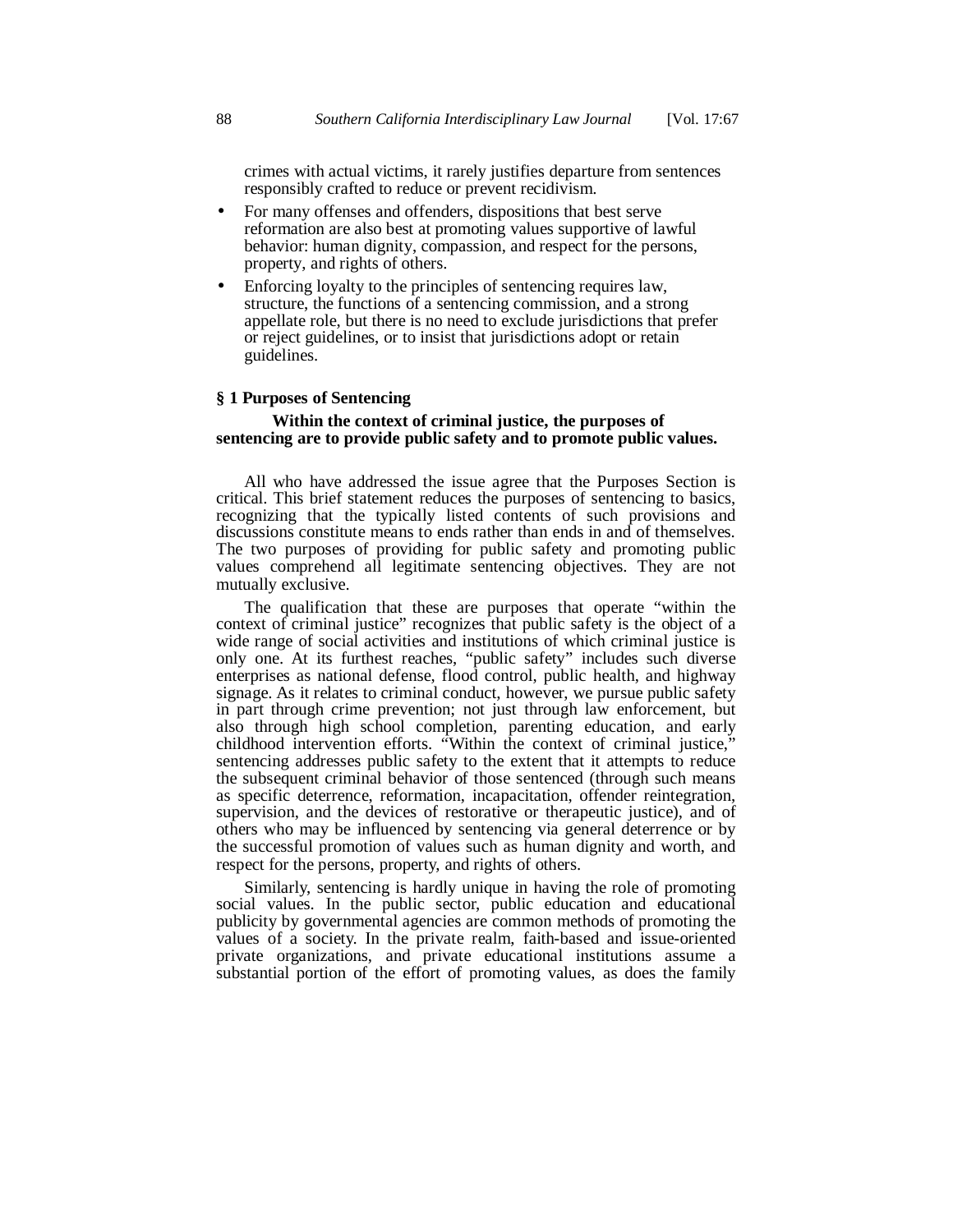unit. "Within the context of the criminal law," sentencing serves in theory to denounce conduct deemed criminal,<sup>54</sup> but also serves the function of promoting values through a host of additional modalities. While deterrence uses fear of incarceration to restrain future misbehavior by others (general deterrence) or by the offender (specific deterrence), sentences can seek to reinforce the compassion of others by exhibiting mercy toward an offender, or to enhance empathy on the part of an offender through counseling, restorative justice, education, or even focused community service. If imposing punishment deemed excessive on a mentally ill, addicted, or homeless offender undermines public values of concern for the mentally ill, addicts, or the homeless, responding correctly to the circumstances of mental illness, addiction, or homelessness in crafting evidence-based sentences may have the opposite, pro-social impact. A sentence that effectively responds to an offender's criminogenic circumstances will often enhance the offender's respect for the persons, property, or rights of others. In a given case, an offender's pro-social values may also be enhanced by restorative justice, or by simply requiring a letter of apology as a sentencing element. Within limits of proportionality, this draft is neutral with respect to severity and leniency; the draft proposes that the choice within limits of proportionality be driven by rational and evidence-based pursuit of public safety and social values.

This draft expressly embraces public safety as a purpose of sentencing. Those who argue that our science is too limited fairly to justify imposing sanctions in order to pursue public safety serve neither the fairness nor the function of sanctions by immunizing them from assessment in terms of public safety.<sup>55</sup> Sentences justified on the basis of an ephemeral matrix of just deserts are just as harsh or lenient, and gain nothing in equity by avoiding utilitarian purposes. Worse still, they produce avoidable victimizations and arbitrary cruelty (to victims *and* to offenders) to the extent that they would be better crafted if responsibly aimed at crime reduction. Whatever exceptions might properly exist for capital punishment, allocating correctional resources among offenders according to best efforts at assessing the risk they represent and the effectiveness of available devices for reducing that risk is at the core of any rational approach to sentencing.

This draft also directly rejects the notion that some pain—psychic or otherwise—must be extracted from every offender in service of some presupposed universal need for retribution*.* By deconstructing the purposes usually bundled within notions of "punishment" into essential components, and by noticing the consistent results of responsible efforts to assess public attitudes, retribution per se may be properly reserved for those crimes and offenders that actually call for punitive sanctions in pursuit of social values. If a minimum punishment is not necessary to secure crime reduction,

<sup>54</sup> Some jurisdictions expressly list "denunciation" as a function of criminal punishment. *See, e.g.*, CRIM. CODE CAN., Part XXIII, § 718(a).

<sup>55</sup> *See, e.g.,* Michael Marcus, *Post-*Booker *Sentencing Issues for a Post-*Booker *Court*, 1 FED. SENT'G. REP. 227, 228 (2006) [hereinafter *Post*-Booker *Sentencing Issues*].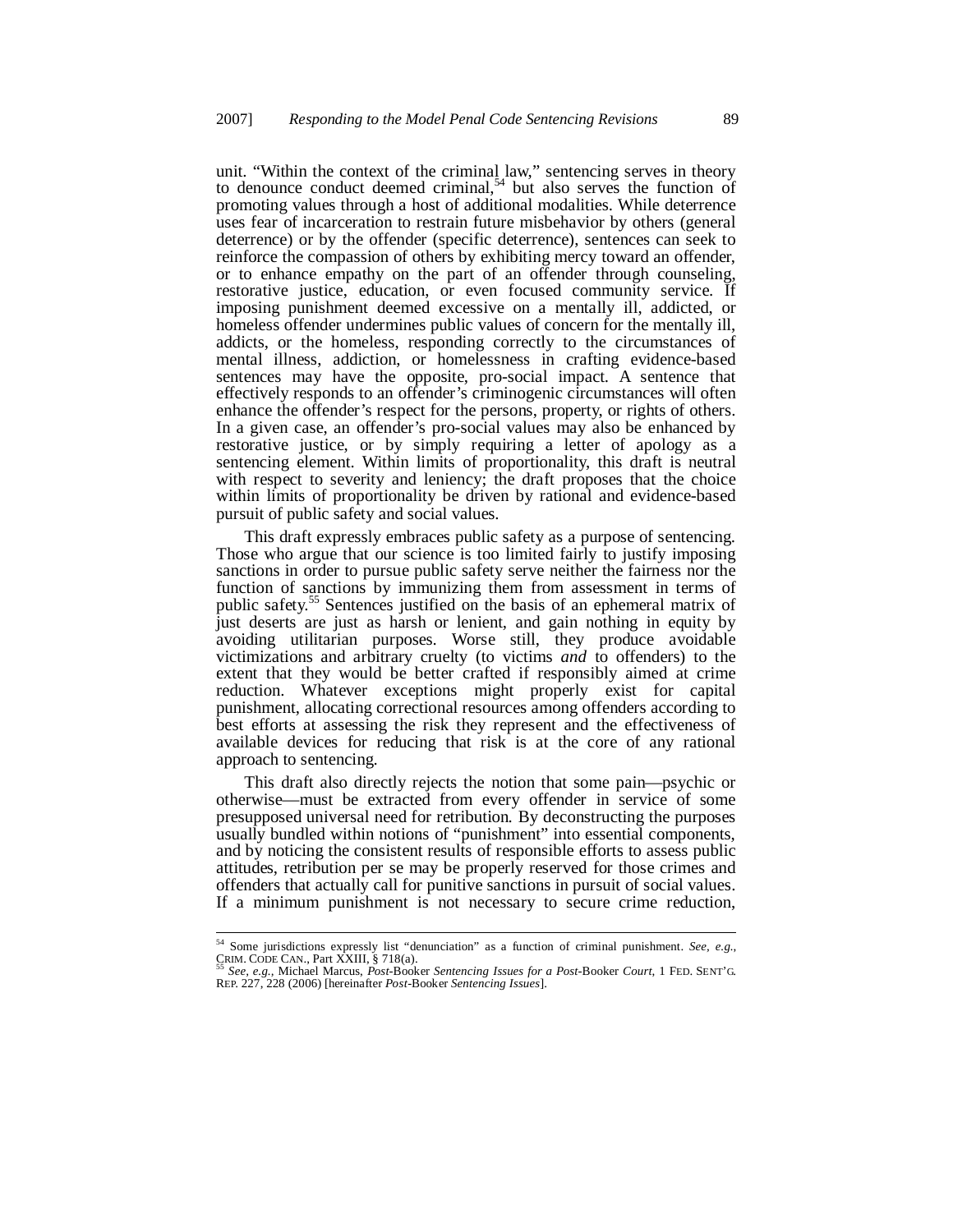respond to a legitimate need of a victim, prevent vigilantism or private retribution, maintain respect for legitimate authority, or enhance respect for the persons, property, or rights of others, then there is nothing worthwhile to be accomplished by that punishment; almost by definition, such a punishment is likely to be counterproductive of any legitimate social objective.

Public safety and social value functions are not mutually exclusive. The traditional notion of proportionality, for example, is a limit on severity that serves public values, just as any actual need for a minimum sentence also serves public values. Meeting public and private expectations for punishment for serious crimes serves public safety by discouraging private retaliation and vigilantism—distinct, but related threats to public safety.

This section rejects the notion that only some functions of sentence carry a burden of validation. Approaches that are satisfied with merely ordered just deserts, as in typical guideline schemes, would allow retribution fully to justify sentencing as long as the severity of a sentence is within some range established by a sentencing commission with legislative endorsement or acquiescence. The Reporter's revision would permit (but never require) sentencing to pursue deterrence, reformation, or incapacitation *only* when "reasonably feasible." Surely, we should not pursue sentencing goals when they are not reasonably likely to succeed. To justify any sentence on *any* principle should, however, require something more substantial than ordered sophistry. Whether a given level of severity is necessary to deliver substantial justice to an actual victim, sufficient to prevent vigilantism, private retribution, or loss of respect for legitimate authority, or to enhance respect for the persons, property, or rights of others, are questions at least as subject to validation as propositions about the general deterrence value of a sentence.<sup>56</sup>

Stated another way, there is no less a need for assessment of our success at serving legitimate social objectives when we seek to "punish appropriately" in the form of retribution than when we seek utilitarian objectives directly. When and where retribution has no "utility" in promoting public values, there is no need for its imposition, no loss in its avoidance, and only harm, waste, and cruelty to be achieved by its imposition.

The process of sentencing allocates substantial resources with tremendous consequences for the public, as well as for victims and offenders. Retributive rationales for that allocation therefore demand no less substantial a basis than do utilitarian rationales. In most sentencing scenarios, it is more reasonable to make our best evidence-based efforts at crime reduction and simply to assume that other purposes of sentencing are not thereby subverted, than to assume that we accomplish anything of value by resting on just punishment—retribution—alone. In the vast majority of sentencing occasions it makes no sense whatsoever to justify forgoing best efforts at reducing the likelihood of the offender's recidivism based on the

<sup>56</sup> *See supra* notes 47 and 48, and accompanying text.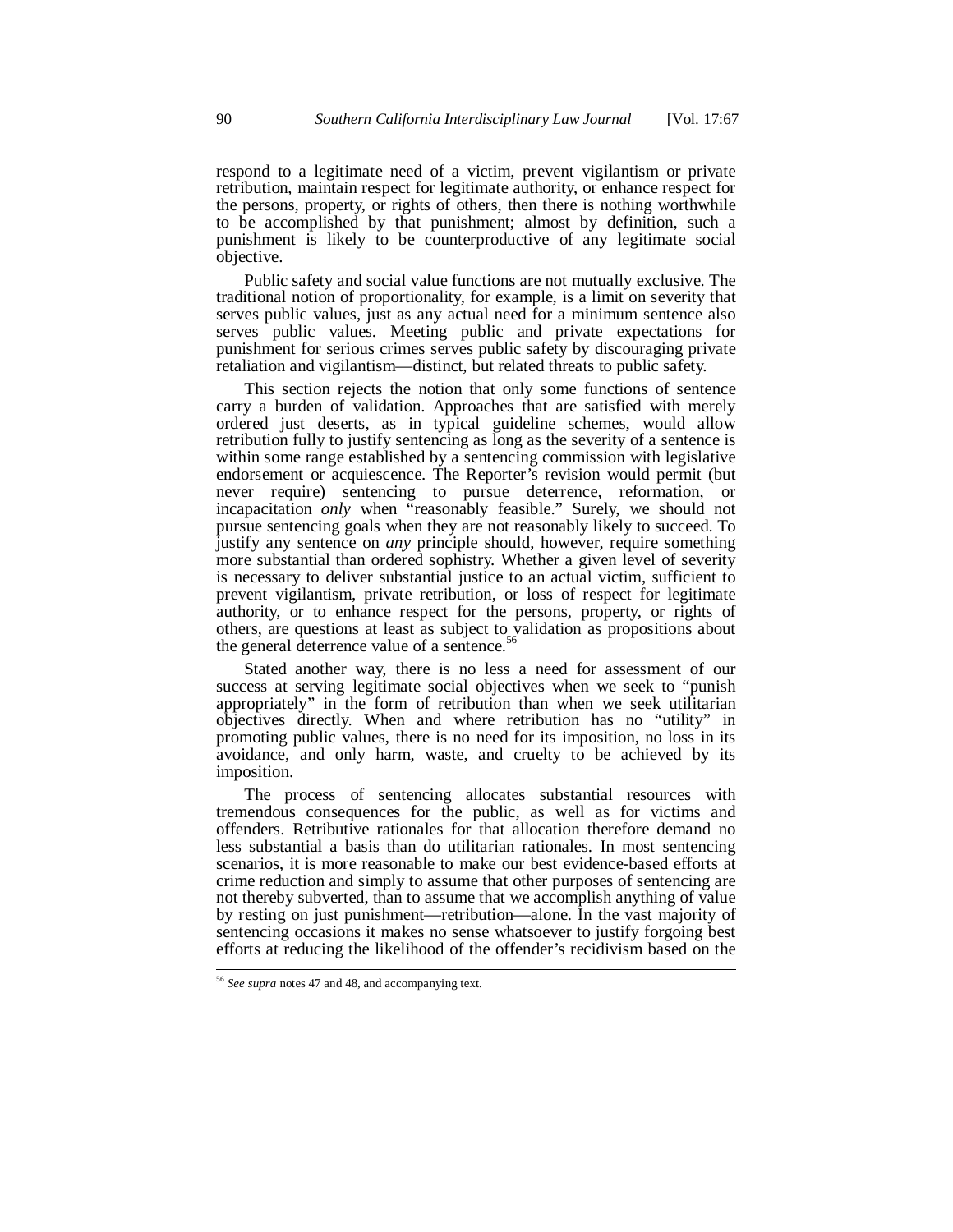theory that other purposes of sentencing are somehow furthered only by doing so.

Inclusion of incapacitation in the Reporter's list of functions needing validation is particularly ironic, as the only relatively certain outcome of a sentence is that an offender will not commit more crimes (outside of the prison) *during* any period of incarceration. Incapacitation does demand validation in common with other functions of sentencing where the period of incarceration is limited by proportionality or resources—as it is in the vast majority of sentences in which incarceration is an option. Because we have learned that different periods of incarceration can increase or decrease recidivism for different cohorts, the responsible pursuit of public safety within limits of the law, proportionality, and resource demands that we do our best to select periods of incarceration that produce the best crime reduction results over the course of a potential criminal career, as compared with such alternative dispositions as may be available.<sup>57</sup> As to all functions, we have at least some capacity and an enormous responsibility to bring science to the effort of guiding sentences, so that we are as likely as possible to achieve the purposes of any sentence.

### **§ 1.1 Means of Pursuing Public Safety**

 **Sentencing pursues public safety by responsibly employing such means as:**

- **a. Incapacitation and reintegration of released offenders;**
- **b. Deterrence;**
- **c. Reformation;**
- **d. Alternative sanctions;**
- **e. Restorative justice;**
- **f. Therapeutic justice;**
- **g. Dispositions promoting values preclusive of crime; and**
- **h. Dispositions allocating limited correctional resources to reduce harm consistently with public priorities.**

This subsection recognizes that the traditional ingredients of incapacitation, deterrence, and reformation, are but *means* to the end of public safety. Deterrence includes both specific deterrence and general deterrence. This subsection adds the components of offender reintegration, alternative sanctions, restorative justice (including such means as restitution, compensatory fines, and victim-offender mediation), and therapeutic justice (including such means as drug courts, domestic violence courts, drunk driving courts, and mental health courts).

<sup>57</sup> *See supra* notes 44-46, and accompanying text.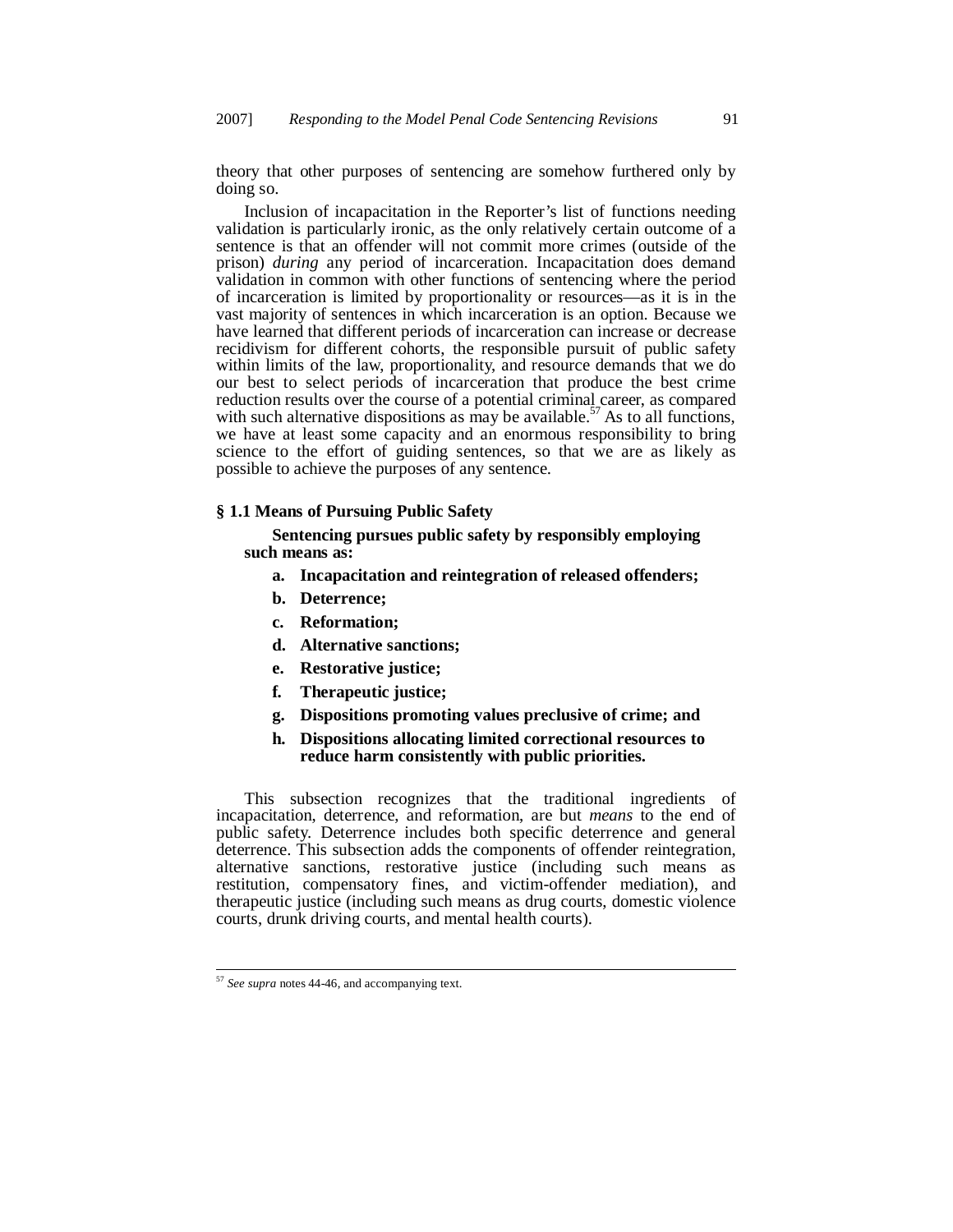This subsection also recognizes that sentences may reinforce values that serve to prevent criminal behavior. At one critical level, the traditional function of denunciation serves to proclaim abhorrence in response to acts of brutality, exploitation, or criminal greed, as disdain for such behavior is founded on values favoring human worth and the integrity of the persons and property of individuals. At another critical level, notions of proportionality are included here (although not exclusively so), as those values that abhor excessive, cruel, and barbaric sentences are rooted in compassion, empathy, and respect for individual human beings—values that themselves most profoundly serve to prevent crime. Within the broad spectrum of criminal behavior, sentences that reflect compassion for offenders can serve to reinforce social values that are social bulwarks against crime. There are criminal acts and concomitant harms that demand severe punishment to denounce abhorrent conduct, to deliver tangible justice to victims or their survivors, and to obviate private retaliation. There are also crimes and offenders as to whom a humane and therapeutic response best serves the public values of human dignity and compassion, empathy, and respect for the persons, property, and rights of others.

An offender's criminal history can certainly be part of a responsible, evidence-based assessment of an offender's risk and likely susceptibility to reformation (meaning that an analysis of whether and to what extent any available means of reducing an offender's risk is likely to succeed).

This list is expressly non-exclusive. It is important to note that the inclusion of any means in this list does not imply that it has a valid application in any particular sentencing. Whether any means is reasonably likely to produce the desired outcome is properly the subject of challenge, validation, and analysis at the trial and appellate levels in individual cases, and during policy-making by sentencing commissions and legislatures regarding such issues as categories of crimes, offenders, and circumstances. The qualification that means must be "responsibly" employed is a reference to the need for validation in contrast to mere supposition that any means serves any purpose in any given application, and to the reality that limitations of resources require that sentencing choices be sensitive to prioritization of risk and resources.

Although generic allocation of resources is largely a legislative matter rather than a sentencing issue, in choosing among competing sentencing choices, a judge properly serves public safety by using incapacitating resources primarily for those offenders whose risk of harm to society is greatest, and directing the scarce treatment beds to those offenders most likely to benefit from those resources. This approach is similar in function to policy proclamations favoring parsimony for its own sake, but has the advantage of appealing to a broader range of values. True parsimony is largely synonymous with reserving the most secure dispositions for those who present the greatest risk of harm, and with expending less secure and expensive correctional resources on those most likely to benefit from them.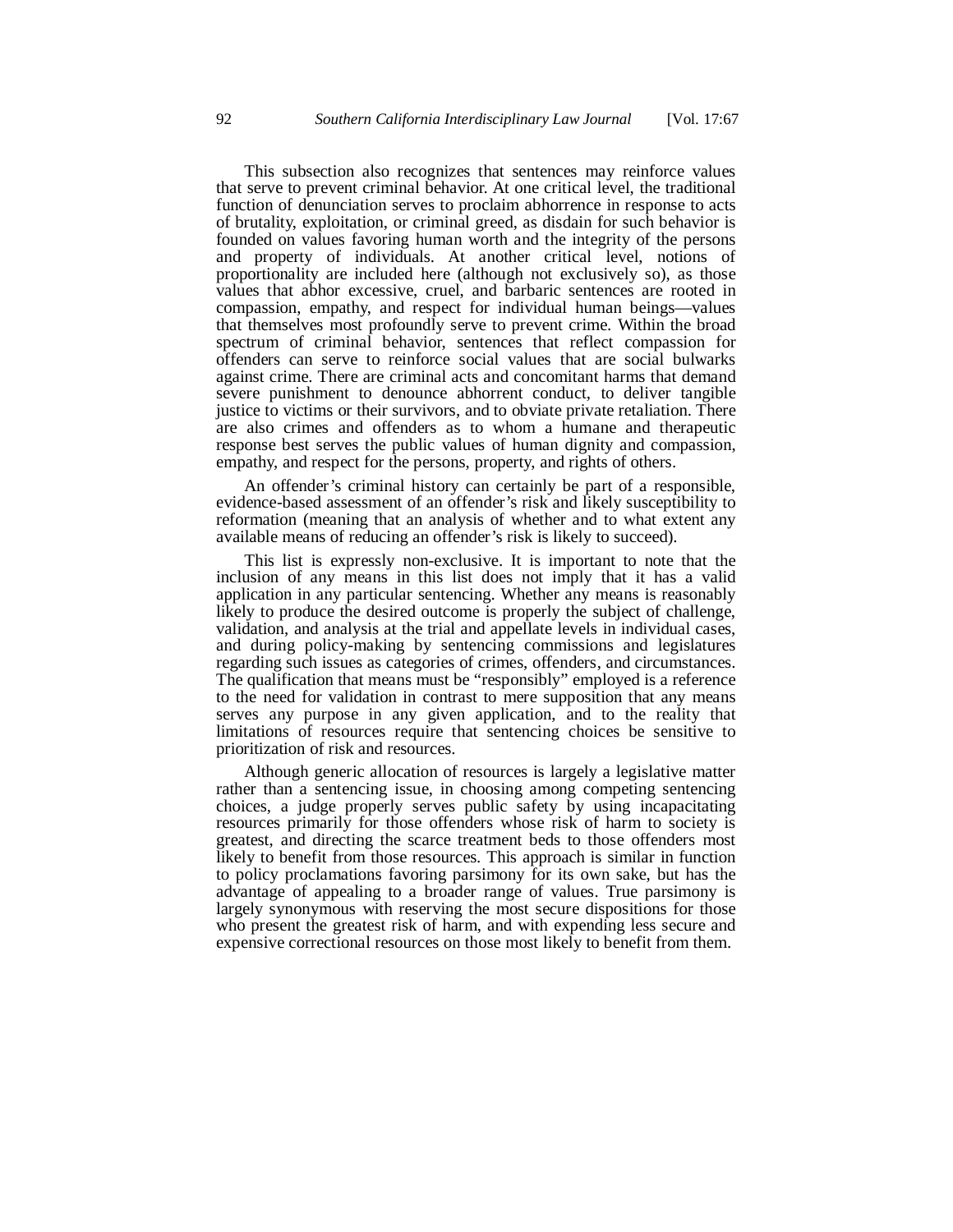The Reporter has called lists such as this "decoration," correctly criticizing existing sentencing statutes as providing little to no effective guidance for the exercise of sentencing discretion (although his most recent drafts are subject to the same criticism).<sup>58</sup> This code responds by proposing a protocol in Subsections 1.3 and 5.1 that requires a sentencing judge first to pursue the sentence, within the range of proportionality and the limitations of law and resources, that is most likely to reduce the offender's likelihood of recidivism, and then to compromise that objective only to the extent necessary to accommodate other legitimate purposes of sentencing.

## **§ 1.2 Means of Promoting Public Values**

**Sentencing promotes public values by responsibly employing such means as:**

- **a. Imposing punishment that is not disproportionate to the moral culpability of the offender and the harm risked or occasioned by the crime;**
- **b. Denouncing criminal conduct;**
- **c. Promoting human worth and dignity;**
- **d. Responding to the interests of victims of crime;**
- **e. Restorative justice;**
- **f. Therapeutic justice;**
- **g. Promoting values preclusive of crime; and**
- **h. Pursuing dispositions that are consistent in severity with those imposed on like offenders sentenced for like crimes, with due regard to differences in offenders and offenses that correlate with differing susceptibility to reformation or need for incapacitation, and to variations in the availability of suitable correctional resources.**

This subsection includes the traditional retributive sentencing functions of just punishment and denunciation, but recognizes as well that in serving the needs of victims and others, punitive or non-punitive dispositions may promote public values best in any given case. A sentence that fails in its severity to reflect the enormity of a heinous crime may undermine public values, but so, too, can a sentence that denigrates human dignity by disproportionately punishing a minimally culpable offender whose crime was of low severity and risked or caused little harm to others. The proper balance between the need for denunciation on the one hand, and for compassion promoting empathy, human dignity, and respect for the persons, property, and rights of others on the other, will vary depending upon the circumstances surrounding the offender, the offense, and any

<sup>58</sup> *Compare* PLAN FOR REVISION, *and* PRELIMINARY DRAFT NO. 3, *supra* note 6, *with* TENTATIVE DRAFT NO. 1, *supra* note 1.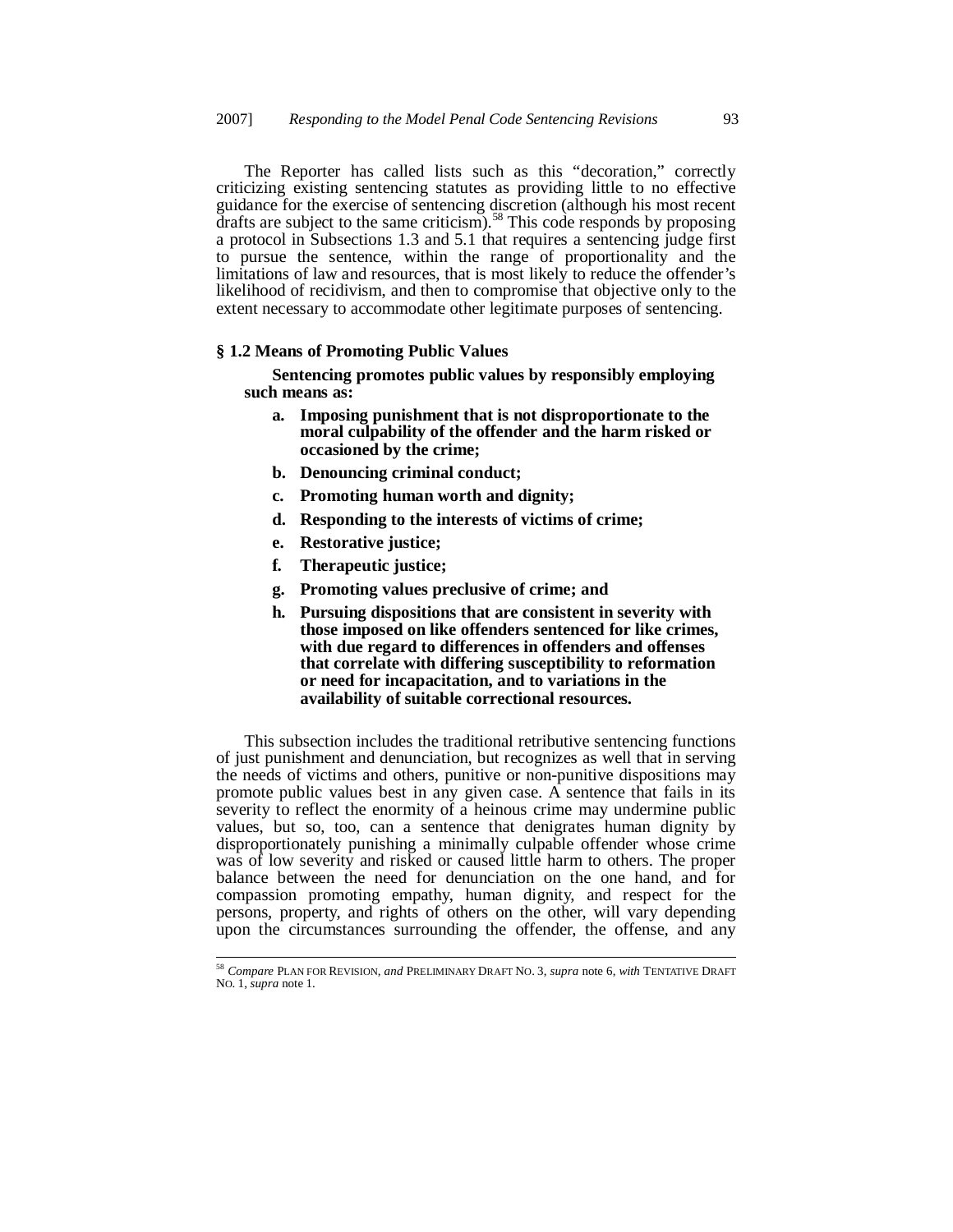victims. It will also vary over time, based upon "the evolving standards of decency that mark the progress of a maturing society."

Significantly, the extent to which severity is a socially productive or necessary component of sentencing calls for meaningful assessment as poignantly as does any other function of sentencing. The potential for social and individual harm in merely presuming the utility or need for retribution is no less than for merely presuming the utility or need for any other sentencing rationale.

As with the Reporter's revision, this code does not dictate that an offender's criminal history contributes to the offender's moral culpability, but commissions, legislatures, and sentencing judges, absent law to the contrary, are free to conclude that it does.<sup>6</sup>

In some scenarios commonly presented by criminal cases, restorative justice is more likely to promote social values than is retributive justice. Many victims of at least the more common and less heinous crimes often find non-punitive, restorative measures far more satisfying than punitive measures. All crimes with a victim conflict with the values of empathy and respect for the persons, property, or rights of others, and yet those values can be subverted rather than promoted by subjecting the offender to humiliation, incapacitation, or other traditional retributive punishments that inherently debase the offender, and seek to degrade the offender and inflict pain upon him. It is not just the death penalty that conflicts with the value it purports to further.

As with the list of means of pursuing public safety in Subsection 1.1, this list of means of promoting public values is expressly non-exclusive, and the inclusion of any means in this list does not imply that it has a valid application in any particular sentencing. Whether any means is reasonably likely to produce the desired outcome is properly to be the subject of challenge, validation, and analysis at the trial and appellate levels in individual cases, and at the level of sentencing commission and legislative policy-making as to categories of crimes, offenders, and circumstances. The qualification that means must be "responsibly" employed is a reference to the need for validation in contrast to mere supposition that any means serves any purpose in any given application, and to the reality that resource limitations require that sentencing choices be sensitive to the prioritization of risks and resources.

The consistency principle is articulated as the last of the valuepromoting means, inasmuch as there is general consensus that offenders whose culpability is truly similar should be subjected to roughly equivalent burdens in fashioning a sentence. As with other means of serving the objectives of sentencing, this means has no inherent dominance in any particular sentencing occasion. As argued by Norval Morris, consistency is

<sup>&</sup>lt;sup>59</sup> Trop v. Dulles, 356 U.S. 86, 101 (1958).<br><sup>60</sup> Consideration of an offender's criminal history is certainly part of responsible pursuit of public safety, as discussed in § 1.1. This subsection is concerned with the assessment of the limitations of proportionality, ultimately essential to a successful promotion of social values.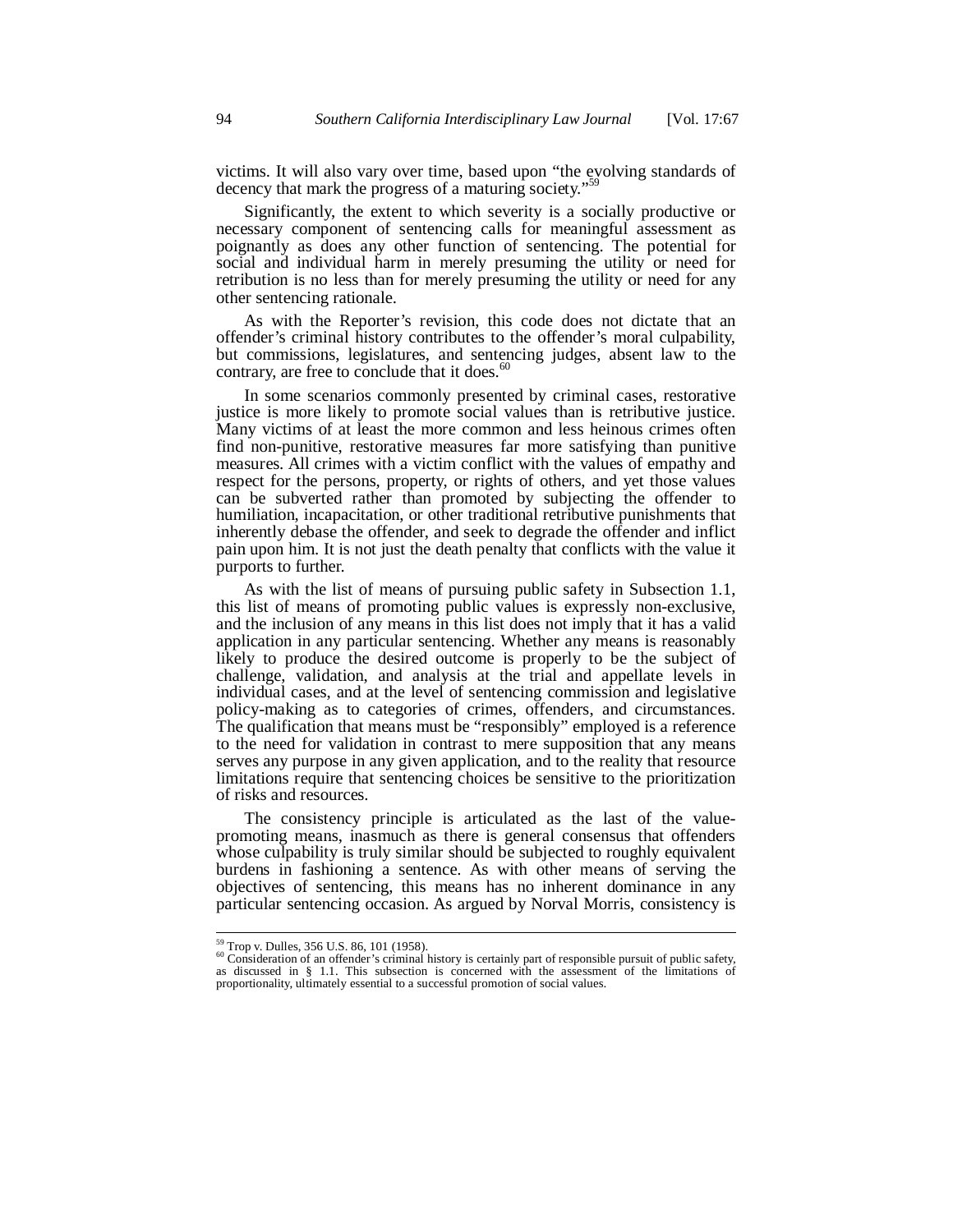but one objective of sentencing—and can easily be overdone.<sup>61</sup> Surely there is no virtue in consistency if the effect is to ensure the repetition of the mistakes made in the past—sentencing choices that have failed to achieve crime reduction or the other purposes of sentencing are surely not to be emulated in the name of consistency. Guideline schemes frequently feign consistency by ignoring differences in culpability or in harm that should not be ignored—regardless of whether our objective is to crime reduction or moral equivalency. $62$  Judges should be sensitive to variations in culpability, harm, and susceptibility to reformation by looking at available dispositions and the availability of resources. It makes no sense to deprive one offender of a disposition that will prevent that offender's future crime(s) just because that disposition is unavailable to an identical offender in another location.

On the other hand, sentencing must consciously avoid oppressive discrimination based on ethnicity, gender, class, or minority status, as is addressed in Subsection 1.6.

## **§ 1.3 Priority Among Sentencing Purposes**

 **Within legally and practically available dispositions, with appropriate consideration of risk and safety, the first priority of sentencing is to prevent or reduce subsequent criminal behavior by the offender. Sentencing shall compromise that priority only when and to the extent required otherwise to pursue public safety or to promote public values.**

This subsection introduces priority and direction to sentencing purposes, and as such serves as a significant departure from the approach of the Reporter's revision. It requires that judges and the sentencing commission be cognizant of legal and practical limits on available dispositions, and recognizes that an offender's culpability may be limited sufficiently to reduce the available disposition for reasons of proportionality. As with the revision, this code assumes that concepts of proportionality will operate at a "sub-constitutional" as well as a constitutional level.

The reference to risk and safety recognizes that an offender's risk of committing harm may be so great that even a community-based program with some substantial chance of success at reducing eventual recidivism represents an irresponsible gamble as compared with the relative certainty of available incarceration. Although this could be left unsaid because incarceration may be deemed "otherwise required" to pursue public safety, it is far less ambiguous to recognize, for example, that the safety provided

<sup>&</sup>lt;sup>61</sup> "Treating like cases alike is by no means a categorical imperative of justice; it is merely one of several interacting, guiding principles of justice to be accorded respect up to the point that it decreases community protection or increases individual suffering without sufficiently compensating social advantage." MORRIS, *supra* note 22, at 209. <sup>62</sup> *See Comments on the Model Penal Code, supra* note 31, and accompanying text.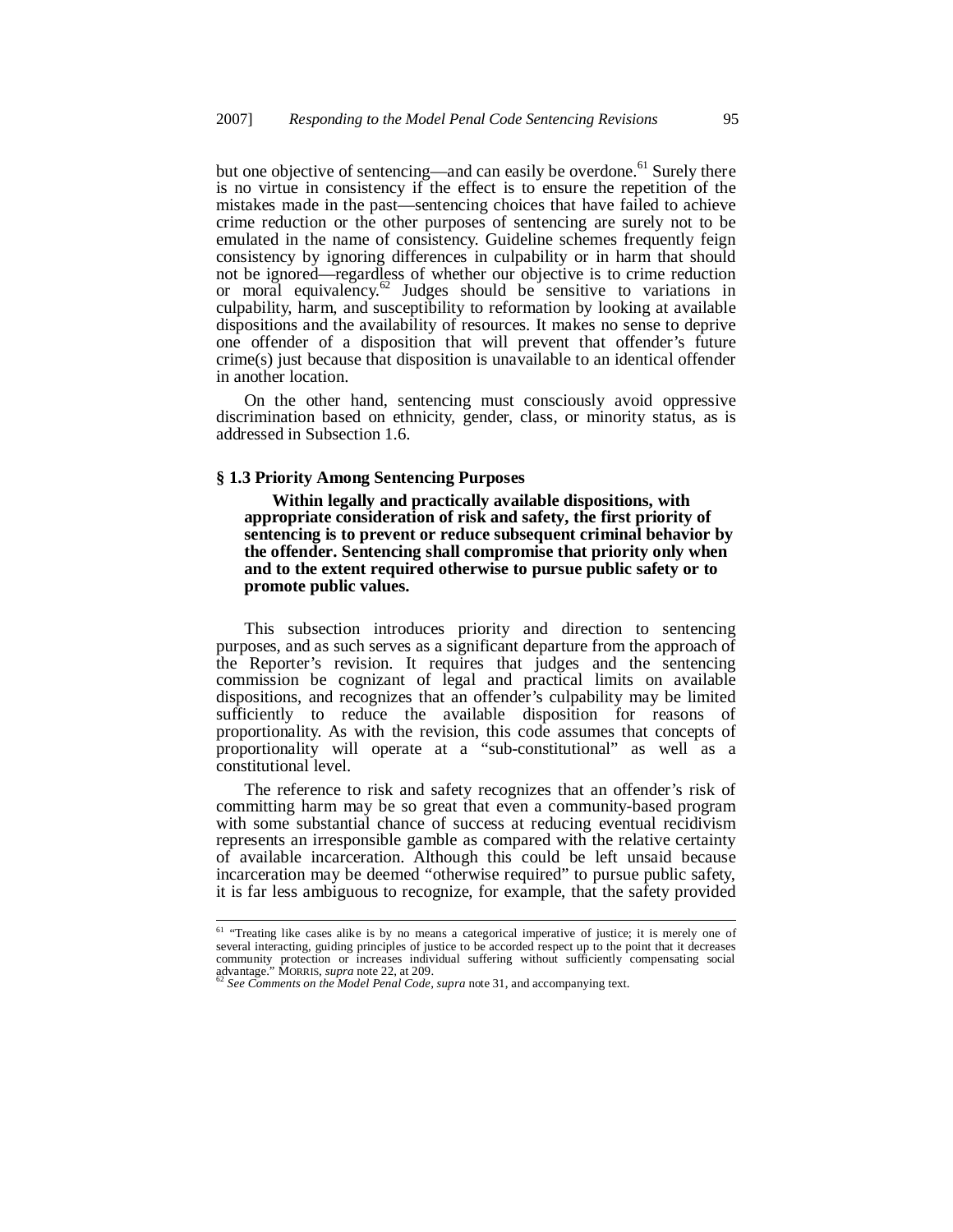by a substantial term of incarceration may properly trump hopes of reducing recidivism over even a longer term with a less secure program. In practical terms, we may have good reason to expect repetition by some categories of predatory child molesters or stranger rapists; a twenty-year prison term may be the appropriate choice even though an available program has a thirty percent chance of reducing recidivism over the next thirty years. $6$ 

Within these limits, this subsection then directs attention first to recidivism and then to remaining purposes for three reasons. First, affecting the future behavior or capacity for harm of the offender before he commits another crime is almost always the most attainable of sentencing goals. "It is better in the present state of knowledge for the penal system to concentrate on the task of making the community safer by preventing the actual offender's return to crime upon his release than to pursue the problematic preclusion of offenses by others."<sup>64</sup>

Second, the sentence that most effectively reduces recidivism in the vast majority of cases is also the sentence that best serves all other sentencing purposes. Third, the primary failure of past sentencing, and the strongest need for revision of sentencing law, is that sentencing has long proclaimed crime reduction as a purpose, yet effectively abandoned that purpose in practice, with brutal results for the victims of crimes that could have and should have been prevented, and for the offenders whose sentences would have been less punitive and more rehabilitative had crime reduction been responsibly pursued.

Another primary departure from the Reporter's revision is this subsection's response to the failure of sentencing rigorously to pursue best efforts at crime reduction. Unlike the revision, which responds to past utilitarian failures by largely abandoning crime reduction, this code would demand accountability for outcomes under *all* sentencing purposes.

Once again, in the vast majority of cases and within the range of legally and practically available dispositions, the sentence that is most likely to reduce the offender's future criminal behavior also best serves public safety and promotes public values. Accepting accountability for best efforts at crime reduction is the surest path to public respect for the law and the courts, and most directly obviates private retaliation and vigilantism. Depending upon the circumstances of a given case, a sentence that relies upon incapacitation, reintegration, specific deterrence, reformation, or

<sup>&</sup>lt;sup>63</sup> The example assumes, as is often true, that prison does not afford meaningful or effective treatment for such offenders. It is to be hoped, of course, that increasing the focus on best practices would help to restore custodial programs, long discarded during our retreat from rehabilitation, that actually reduced some sex offenders' post-prison recidivism. One of many issues demanding rigorous research is the likelihood of optimum sentence length in light of the high likelihood of success during incapacitation and the real risk of increased recidivism after incarceration for many offender cohorts. *See* authorities cited *supra* note 46. Allowing just deserts to drive prison term length has resulted in disastrous misappropriation of prison resources. Recent Oregon data suggests that we get prison right one out of three times—for most, we either under- or over-incarcerate based on the likelihood of new crime. *See* 2005 Or. Laws Ch. 474 (SB 919), *supra* note 30, and accompanying text. <sup>64</sup> MORRIS & HAWKINS, *supra* note 22, at 122.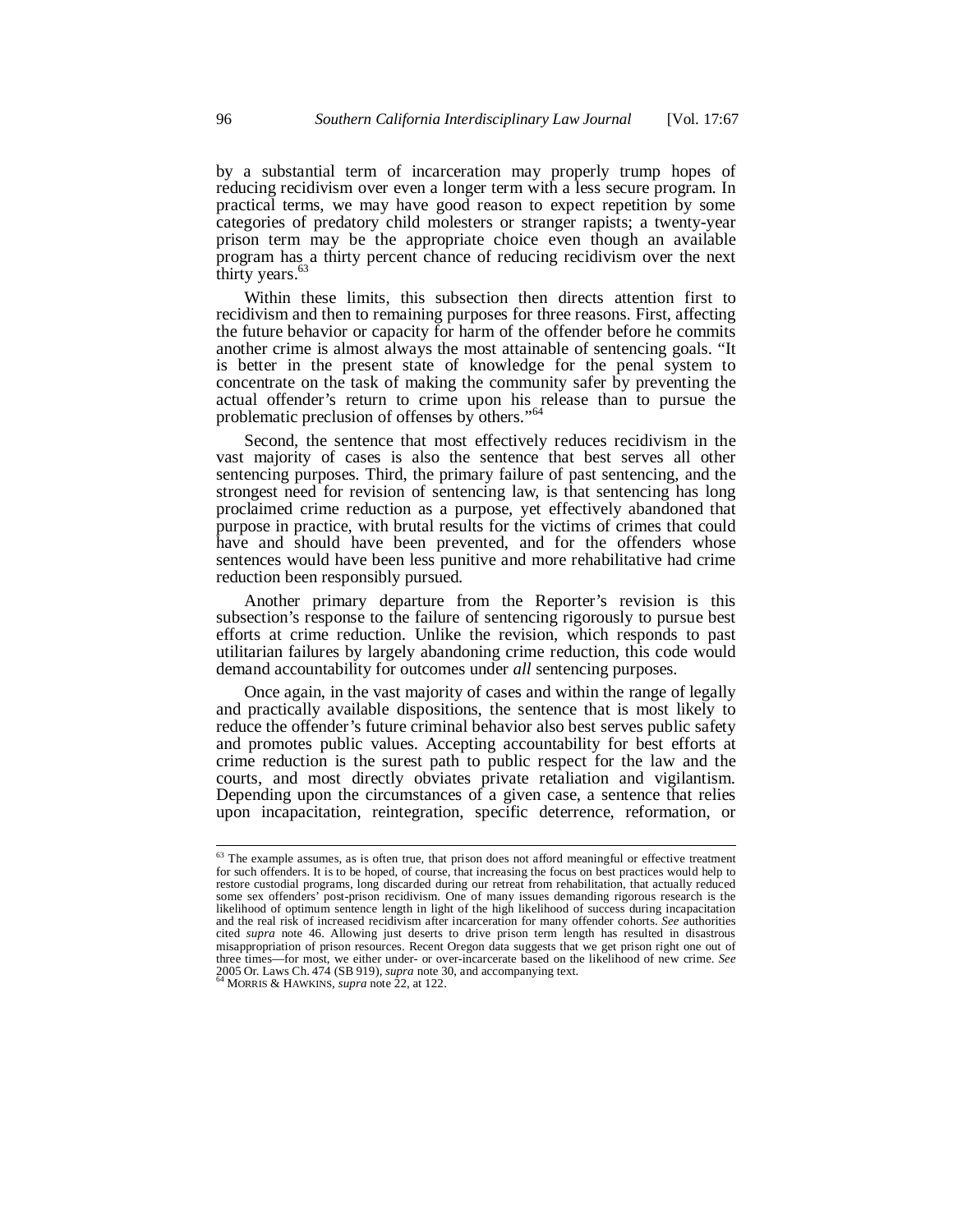restorative or therapeutic justice, or upon a combination of these devices, may be the most likely to reduce criminal behavior.

Although general deterrence may be a viable objective for some categories of crime and of offenders, in the great majority of cases, a sentence that best serves the purpose of reducing the sentenced offender's likelihood of recidivism is as likely to have as much, or as little, deterrent value as would any other sentence, and no adjustment will demonstrably improve the chances of deterring crime by others.

A sentence that is the most likely to reduce recidivism is also, in the vast majority of cases, the sentence most likely to promote public values at stake in the sentencing or offended by the crime. Virtually all investigations of what the public wants most from sentencing demonstrate that the public values crime reduction and reformation ahead of punitivism, yet sentencing politics continue to support the fallacy that the public uniformly demands harsh sentencing.<sup>65</sup> Most sentences that presume an offender's capacity for reformation and actually accomplish that reformation also best promote human worth and dignity and other values that prevent crime through respect for the persons, property, and rights of others.

It is also likely that in many cases with a victim, a sentence that involves some form of restitution to a victim is most likely to both reduce the offender's likelihood of recidivism and to satisfy the victim's need for substantial justice.

Often, there are a variety of means all of which represent a reasonable likelihood of success in reducing recidivism. Of course, if other purposes of sentencing can be accommodated by selecting among those means, there is no reason to compromise the goal of reducing recidivism in pursuit of other sentencing objectives. This protocol anticipates that there are circumstances that do call for such a compromise.<sup>66</sup>

## **§ 1.4 Evidence-Based Sentencing**

#### **In all respects, the determination of what sentence best serves the purposes of sentencing shall be based on the best available evidence, research, and data.**

Even with a strong proclamation of principles, it is only with rigorous and enforceable pursuit of the best evidence, research, and data upon which to base sentencing laws and decisions that sentencing can emerge from the fog of ineffective liturgy and assume a socially responsible role. By inviting all to avoid this scrutiny by allowing just punishment free of any demonstrable social value to serve as adequate sentencing performance, the Reporter's revision would preserve that fog of ineffective liturgy for generations—unless, of course, it is modified as suggested in Part II or

<sup>65</sup> *See* authorities cited *supra* note 40, and accompanying text.

<sup>66</sup> *See supra* notes 37 and 38, and accompanying text.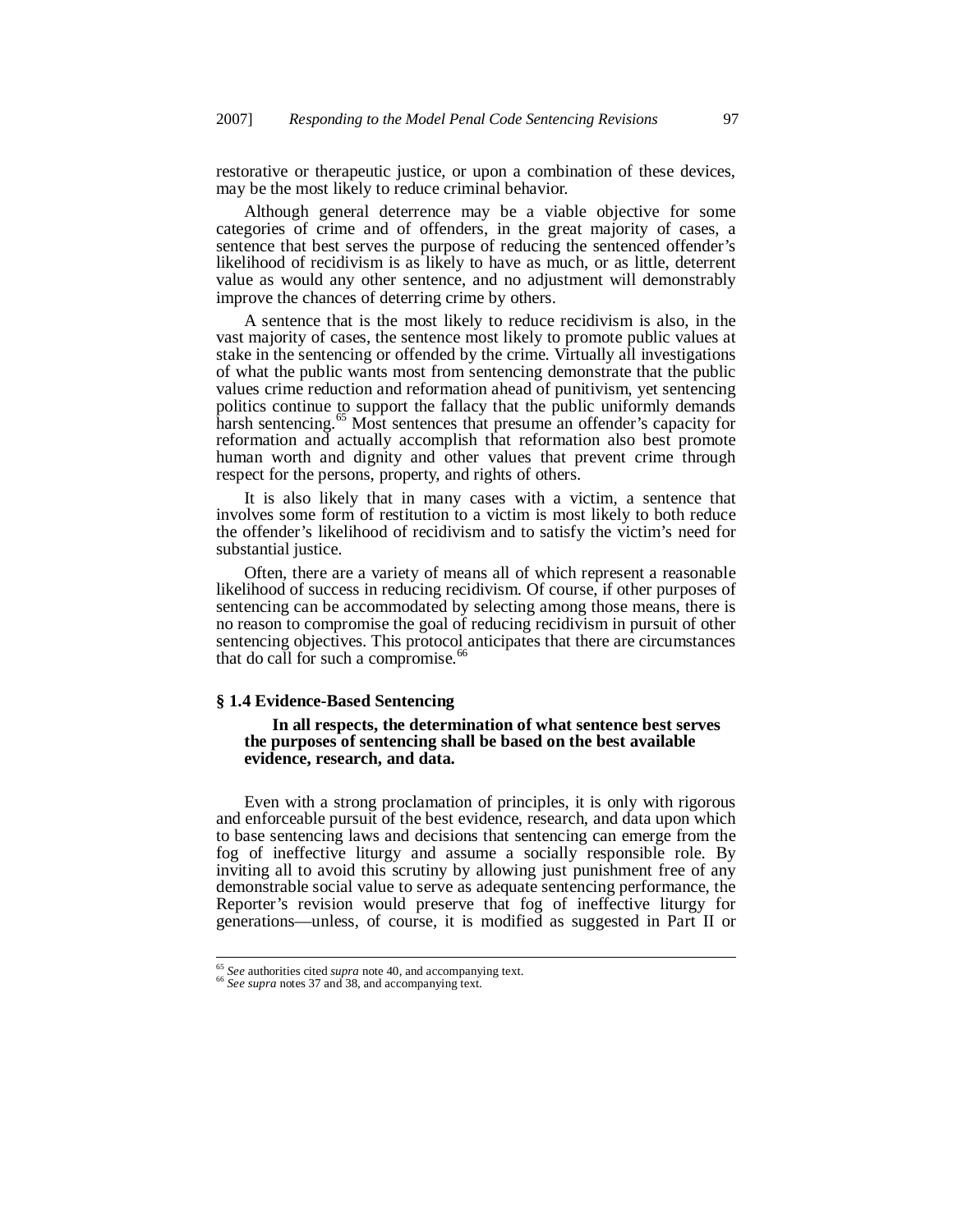ignored by the states that might otherwise be guided by the Reporter's revision.

The formulation "best available evidence, research, and data" recognizes the paucity of validated information currently accessed in sentencing, and anticipates an evolution towards regular use of more substantial and reliable evidence. Uninformed supposition with no basis in data or science—such as assessing an offender's susceptibility to rehabilitation based on a judge's perception of his level of remorse, or an assessment of the efficacy of incarceration based on the hypothesis that it gives an offender the opportunity to think about making better choices in the future should be replaced by rigorous analysis and social science research, which is itself subjected to rigorous scrutiny and validation through advocacy in sentencing proceedings and on appeal, as well as through the usual academic processes. The reference to "research" as distinct from "data" acknowledges that judges can make significant use of evidence without intermediate academic interpretation, although they may benefit from such interpretation, which has been subject to rigorous analysis and validation. Such data would include the collected experience indicating which sentences best correlate with reduction of what species of recidivism for cohorts of offenders sentenced for similar crimes—as is presented by Multnomah County's sentencing support tools.<sup>6</sup>

Thus, in considering whether a given offender would benefit from a proposed treatment, alternative sanction, or modality of supervision, and in assessing the risk that such an offender would represent to the community, a judge should be provided with evidence about the efficacy of various dispositions for various offenders, and with risk and needs assessments<sup> $\infty$ </sup> for quantifying the likely risk of harm posed by the offender and assessing the likely success of any programs.

What is called for to promote public values should be tested similarly by the likelihood that a disposition serves the needs of a specific victim is necessary to uphold respect for the law, to prevent private retribution or vigilantism, or to promote values of empathy, compassion, or respect for the persons, property, or rights of others.

The nature of appropriate evidence, research, and data to use in sentencing may vary widely depending on which sentencing purpose is being furthered. A victim's professed preferences may be sufficient—at least initially in the life of this code—to support an assessment of that victim's need for a level of punishment, and the victim's input is to be solicited and respected whenever possible for this reason alone. However, the court, rather than the victim, has the ultimate responsibility for crafting the appropriate sentence; and the court cannot properly presume that only the needs of victims who are willing and able to make a presentation should

<sup>67</sup> *See, e.g.,* Michael M. Marcus, *Sentencing Support Tools: User Manual for Attorneys*, Jan. 6, 2006, http://www.ojd.state.or.us/MUL/Marcus.htm [hereinafter *Sentencing Support Tools*].<br><sup>68</sup> Risk assessment purports to discern the risk of future harm the offender represents, while needs

assessment purports to identify those variables that may be susceptible to modification to reduce that risk.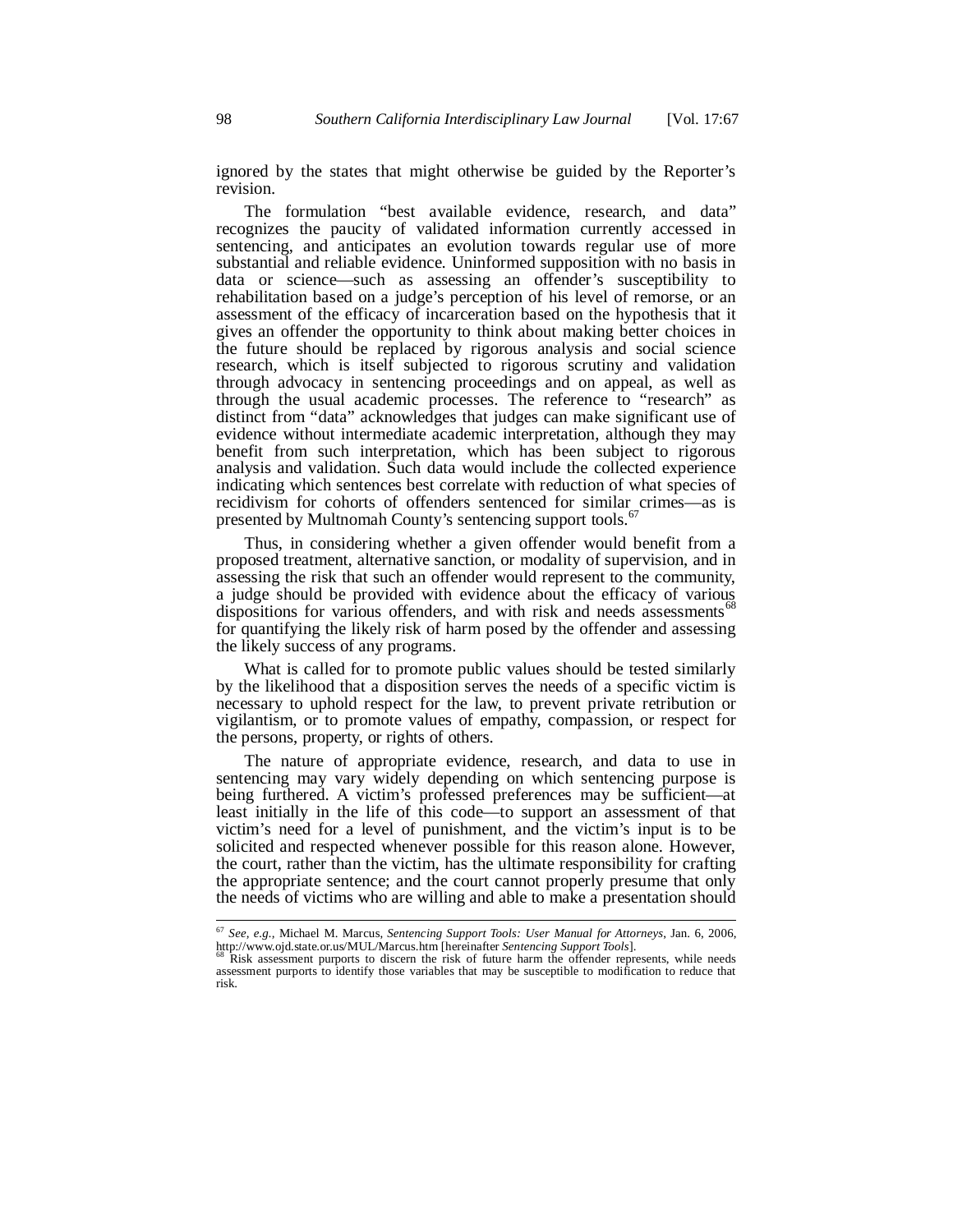be considered; it is entirely appropriate for the prosecution to attempt to articulate the needs of victims who are unable or unwilling to do so themselves. What punishment is necessary to retain or promote public confidence in the courts, or to promote relevant social values through denunciation, demonstrated compassion, or restorative justice devices, are issues susceptible to some level of social science research—as is the question whether such values as respect for the persons, property, or rights of others are promoted or undermined by severity or leniency in a given class of cases. Social science may also help determine which types of punishments victims need for substantial justice.<sup>6</sup>

This code proposes that the minimum level of what constitutes "best available evidence, research, and data" will vary with the sentencing purposes under analysis, and will evolve with input from the legislative authority, appellate courts, the sentencing commission, social science, and, ultimately, "the evolving standards of decency that mark the progress of a maturing society."<sup>70</sup>

# **§ 1.5 Moral Culpability**

**A sentence shall not be excessive in relation to an offender's moral culpability. An offender's moral culpability by itself does not establish a minimum sentence. The moral culpability of an offender is not a basis for a sentence that is more severe than a sentence most likely to reduce the offender's subsequent criminal behavior, unless a more severe sentence is otherwise required to pursue public safety or to promote public values. Moral culpability is determined by such factors as:**

- **a. The nature of the offender's conduct;**
- **b. The offender's intent or motivation; and**
- **c. The harm risked or caused by the crime.**
- **Moral culpability is enhanced by such factors as:**
- **a. The vulnerability of a victim;**
- **b. Exploitation by the offender of a position of trust or power;**
- **c. Participation in organized or sustained criminal activity;**
- **d. Committing an offense for hire; and**
- **e. Planning, instigating, or directing an offense committed by more than one offender.**

 **Moral culpability is mitigated by such factors as:**

- **a. A victim's provocation or participation in the offense;**
- **b. Mental limitation or impairment not rising to the level of a**

<sup>&</sup>lt;sup>69</sup> The breadth and difficulty of research and data are no greater than that presupposed by the Reporter's revision. *See supra* note 47, and accompanying text. <sup>70</sup> *Trop*, 356 U.S. at 101.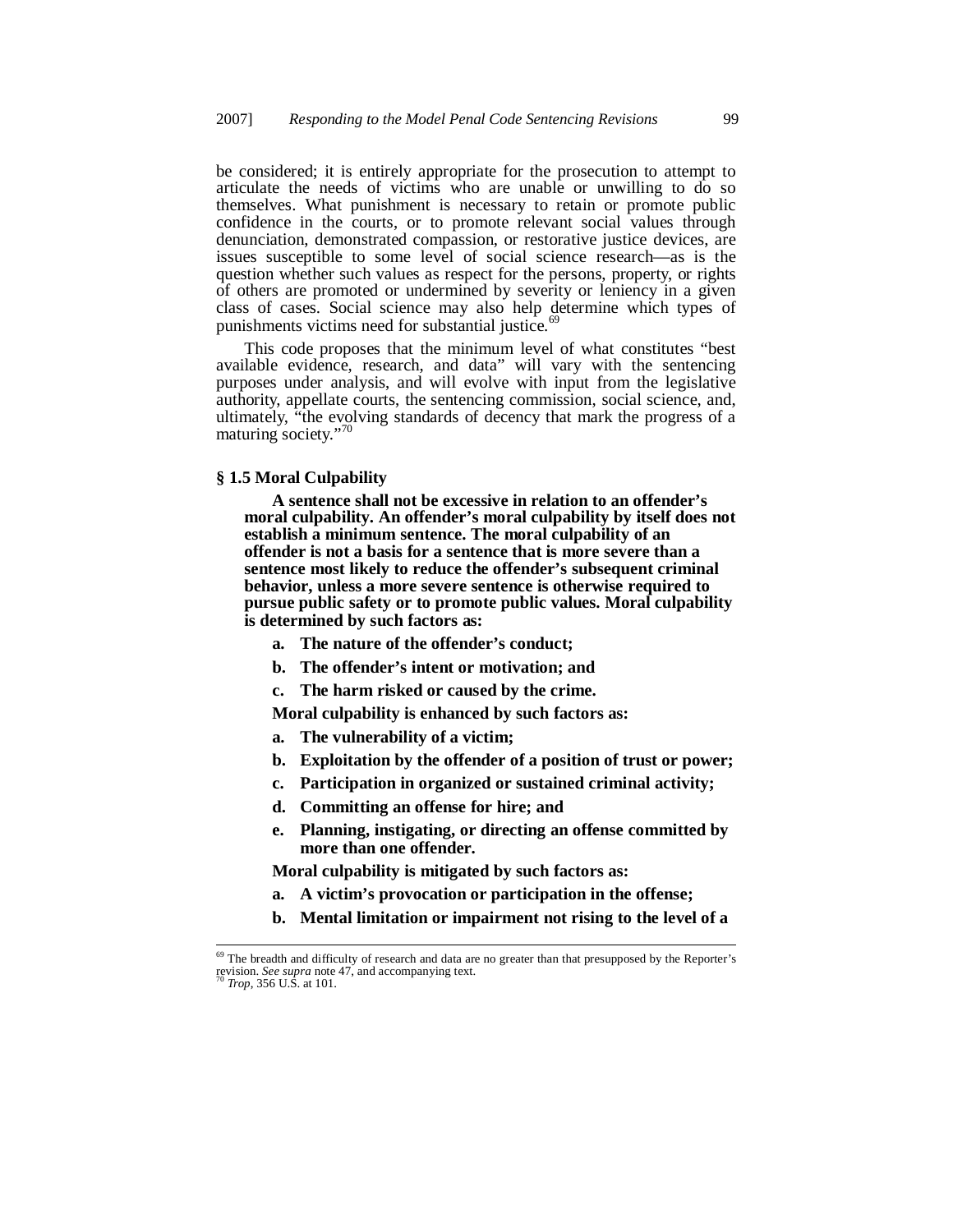#### **defense; and**

## **c. Remote or minimal participation in an offense primarily committed by others.**

Proportionality is achieved by limiting sentences so that they are not excessive in view of the offender's culpability. In the first instance, the legislative authority fixes the maximum sentence, reflecting moral culpability, correctional priorities, and general resource allocations. A guideline scheme may impose or suggest lower limits based on the severity of the crime and optionally, criminal history. As with the Reporter's drafts, this code does not dictate that an offender's criminal history be considered as a factor in determining the offender's moral culpability, but commissions, legislatures, and sentencing judges, absent law to the contrary, are free to consider it as a factor. An offender's criminal history can certainly be part of responsible pursuit of public safety, as discussed in Section 1.1. A sentence may in no event exceed one proportional to the offender's moral culpability in a specific case.

Although the definition of moral culpability used in this code is similar to that of the Model Penal Code revision, a critical difference is that in this code, moral culpability serves to limit sentences, but does not aim to achieve a sentence severity proportional to that culpability. Moral culpability alone does not establish a minimum sentence. A court can find, however, that public confidence in law enforcement (and hence the functions of obviating private retaliation and vigilantism), or the needs of the actual victims of a crime, require a more severe sanction than the sentence that results from a recidivism-reduction analysis alone in light of the offender's culpability. As with any other deviation from mere recidivism reduction under this code, a judge shall rely upon the best available evidence, research, and data to determine what sentence best serves the purposes of sentencing—again, recognizing that what evidence is appropriate and sufficient to the task may vary with the issue addressed.

### **§ 1.6 Ethnicity, Gender, Class, and Minority**

 **Because social values condemn discrimination based on ethnicity, gender, class, and minority, a sentence may not result in such discrimination. However, the court may properly consider ethnicity, gender, class, and minority in:**

- **a. Considering whether an offender's criminal record is exaggerated in comparison with non-minorities due to discrimination;**
- **b. Evaluating whether any aspects or consequences of the offender's ethnicity, gender, class, or minority reduce the offender's moral culpability; and**
- **c. Selecting a disposition that is designed and administered effectively to serve an ethnic, gender, class, or minority**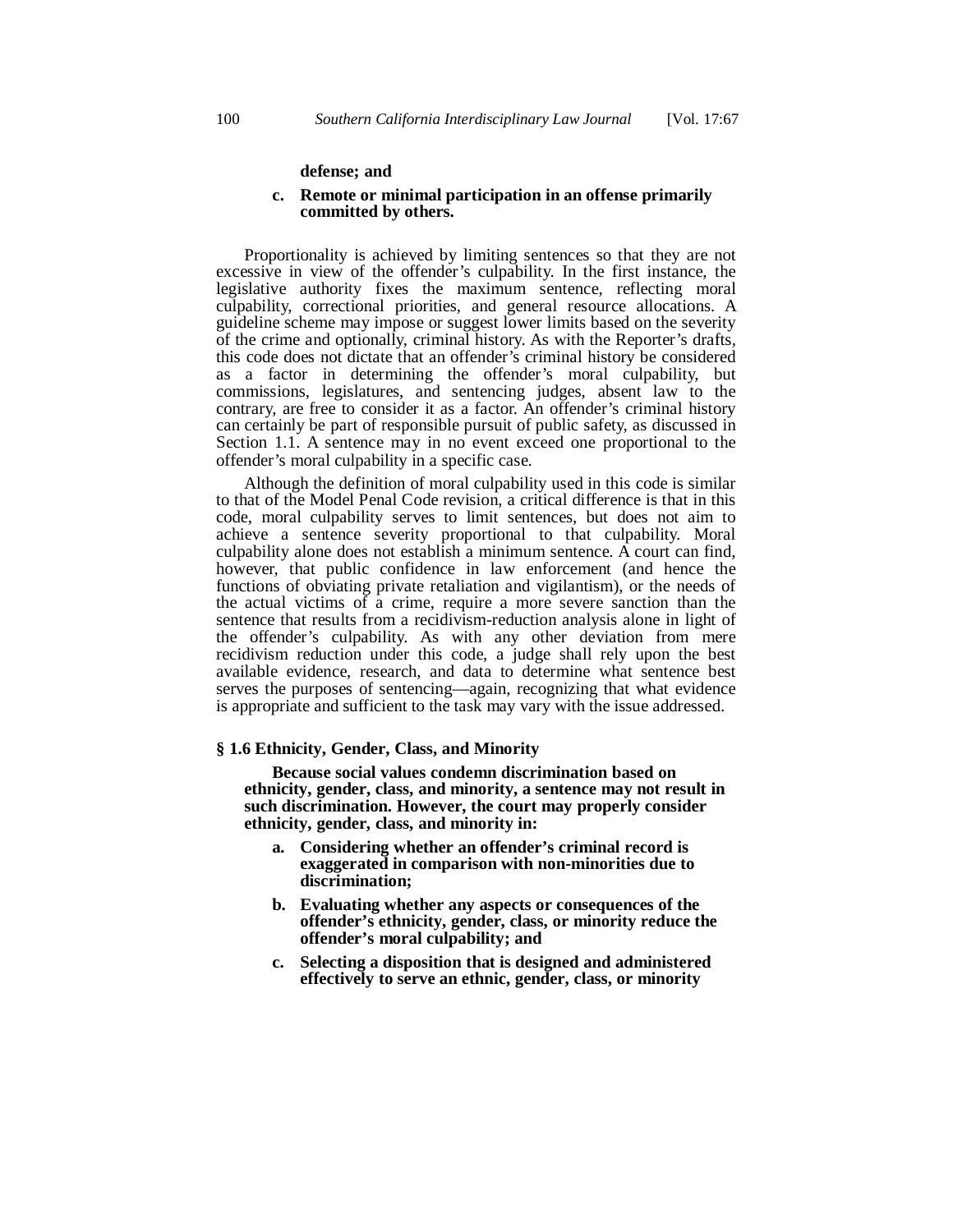#### **population of which the offender is a part.**

Although it is typical to reject any consideration of ethnicity, gender, class, and minority status, such an approach is unnecessarily broad and forecloses appropriate consideration of such variations. Some minorities have criminal records that are exaggerated by discriminatory law enforcement practices, and are therefore unfairly compared with records accumulated by non-minority offenders in assessing culpability and dangerousness. The consequences of the offender's ethnicity, gender, class, or minority status may reduce, but may not increase, and offender's moral culpability.

Some correctional programs are particularly designed to serve the needs of a minority—such as at-risk Hispanic or Black youth, Native American alcohol abusers, and gay and lesbian teenagers. It is not necessary to ignore these circumstances to avoid oppressive or preferential discrimination; indeed, this subsection is a proposal for addressing this dilemma. However, a "hate crime," in which the offender is motivated by the intent to cause harm because of the victim's ethnicity, gender, class, or minority, is of course not covered by this subsection or these principles.

## **§ 2 Purposes of Sentencing Laws**

 **The purposes of sentencing laws are:**

- **a. To declare the purposes of sentencing;**
- **b. To determine the maximum sentences available for crimes by reference to social values of moral culpability, proportionality, and responsible allocation of correctional resources;**
- **c. To establish mechanisms and procedures for the effective and evidence-based pursuit of sentencing purposes;**
- **d. To protect the rights of the state and the offender pursuant to the fair and accurate determination of facts relevant to sentencing;**
- **e. To ensure a range of judicial sentencing discretion that is sufficient to give sentences that best further the purposes of sentencing under the circumstances of individual offenses, offenders, resources, and the interests of crime victims; and**
- **f. To establish evidentiary standards for sentencing proceedings.**

It is clearly the role of the legislative authority to set maximum sentences. In doing so, that authority properly articulates general social values about the relative moral culpability of offenders and the seriousness of offenses, the range of sanctions properly available for classes of crime,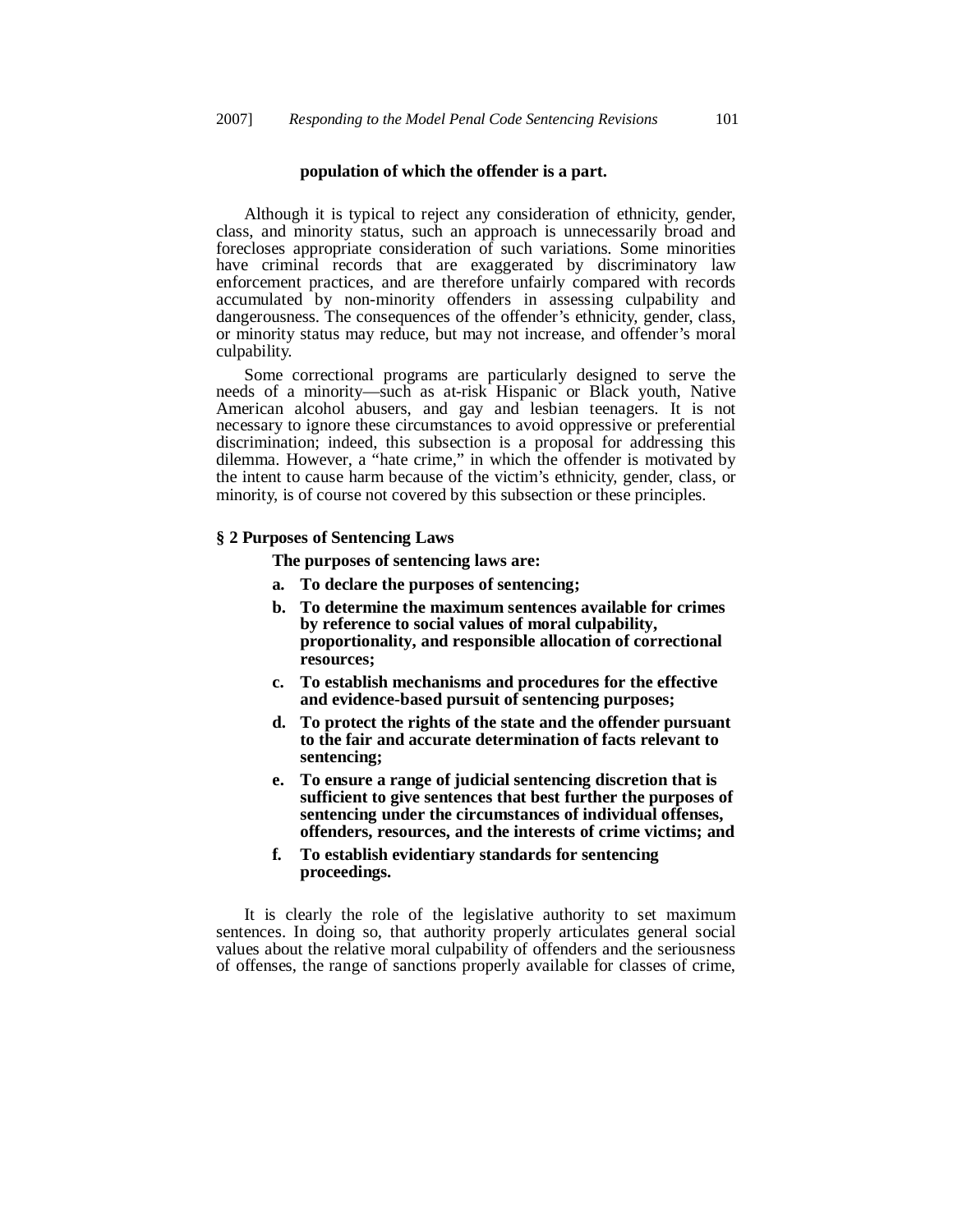and the priorities implied by allocating resources to perceived levels and species of risk. The legislative authority may define degrees or categories of offenses based on levels of intent, culpable conduct, and harm risked or caused, as well as an offender's criminal history or other factors deemed relevant to the maximum amount of sanction "deserved" or morally appropriate.

Consistent with the theme of this code, the purposes of sentencing laws also critically include establishing strategies for ensuring that the declared purposes are in fact pursued, rather than becoming the "decoration" that sentencing purposes have constituted in the past. Mechanisms must, of course, ensure fairness, including both constitutional and sub-constitutional requirements. Equally critical for the purposes of this code, the mechanisms must encourage improvement in the nature of evidence, research, and data relied upon to analyze sentencing choices. The reference to the rights of the parties is intended to embrace both the developing law of procedural fairness in sentencing proceedings and the enhanced scrutiny available to adjudicating "enhancement facts" in states that opt for a guideline scheme or other mechanism that triggers rights under *Apprendi,v. Illinois,<sup>71</sup> Blakely v. Washington*, <sup>72</sup> and their progeny.

Consistent with the approach of other drafts, this code recognizes the essential role of sentencing discretion vested in the trial court, as no generalized proclamation can accurately achieve best efforts at accomplishing the purposes of sentencing under all of the widely diverse circumstances of individual cases. Such circumstances commonly include variations in the offender's conduct, intent, and culpability, in the degree of harm risked or caused by the offense, in the interests of any victims, and in the nature, promise, and availability of any dispositional resources.

The legislative authority also properly establishes minimum standards for the receipt of evidence to support sentencing decisions. The permissible range as a matter of constitutional law varies from the presently virtually boundless bases of judicial discretion within the realm of *Williams v. New York*<sup>73</sup> to the sort of proof required to establish a fact necessary for an increased sentence within the realm of *Blakely*. As a matter of sound social policy, however, the legislative authority should exceed constitutional minima as to the sufficiency of evidence as a means by which to promote the actual accomplishment of sentencing purposes.<sup>74</sup>

## **§ 2.1 Means of Directing Sentencing Towards Sentencing Purposes**

# **Sentencing laws shall promote sentences that serve sentencing purposes by:**

**a. Providing for appellate review as provided in Section 11 of**

<sup>&</sup>lt;sup>71</sup> 530 U.S. 466 (2000).<br><sup>72</sup> 542 U.S. 296 (2004).

<sup>73</sup> 337 U.S. 241 (1949).

<sup>74</sup> *See supra* § 1.4 and *infra* § 3.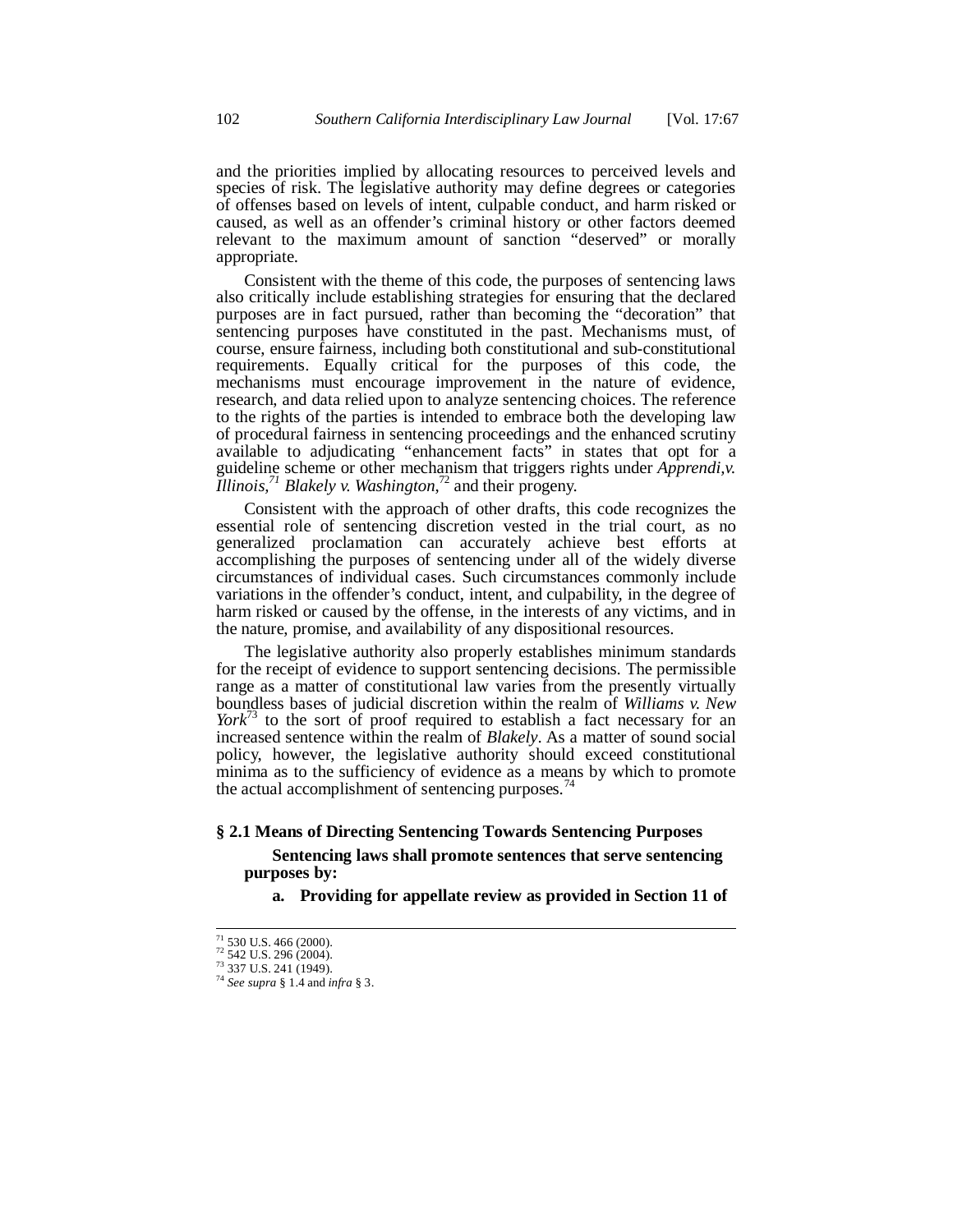**this code;**

- **b. Establishing a sentencing commission with the functions described in Section 12 of this code;**
- **c. Establishing ranges and modalities of sentences for categories of offenses and offenders;**
- **d. Optionally, establishing advisory or enforceable guidelines or sentencing ranges for**

 **sentencing based on crime seriousness and criminal history; and**

**e. Optionally, establishing minimum sentences deemed essential for sentencing purposes.**

Like the Reporter's revision, this code proposes a substantial role for appellate review and sentencing commissions. Unlike the revision, this code emphasizes that the first calling of appellate review and the sentencing commission is to ensure that sentencing actually furthers its purposes. The revision compromises that pursuit by exaggerating the role of just deserts beyond its proper application, and pretends that a wellglossed structure of ordered retribution actually performs a social function, when it actually serves overwhelmingly to evade accountability of criminal justice for socially useful outcomes. With this draft, sentencing begins with reducing recidivism within the limits of proportionality and resources, and deviates only as necessary to achieve public safety more broadly or social values not adequately served by a sentence that best reduces recidivism.

This code does not promote unlimited sentencing discretion, in part because the sentencing process has languished so long without direction, evidence, or accountability for actual pursuit of public safety or promotion of public values that the process surely needs limits. The guidelines movement has achieved some reduction in disparity and has served managerial interests in predicting demand for correctional resources. Although these accomplishments are far from adequate in their extent or in their nature—and although they compete with higher callings of sentencing when they take the form of guidelines as they exist in most states, the federal jurisdiction, and the Model Penal Code revision—they do reflect the reality that simply modifying marching orders does not negate the need for limiting discretion.

This code therefore recognizes that sentencing laws should establish ranges of sentences under specified circumstances by determining that such ranges adequately capture the sentences most likely to further sentencing purposes. Ranges established for sentences should be broad enough to ensure that the resulting discretion can adequately pursue the purposes of sentencing. Arguments for restored and expanded sentencing discretion will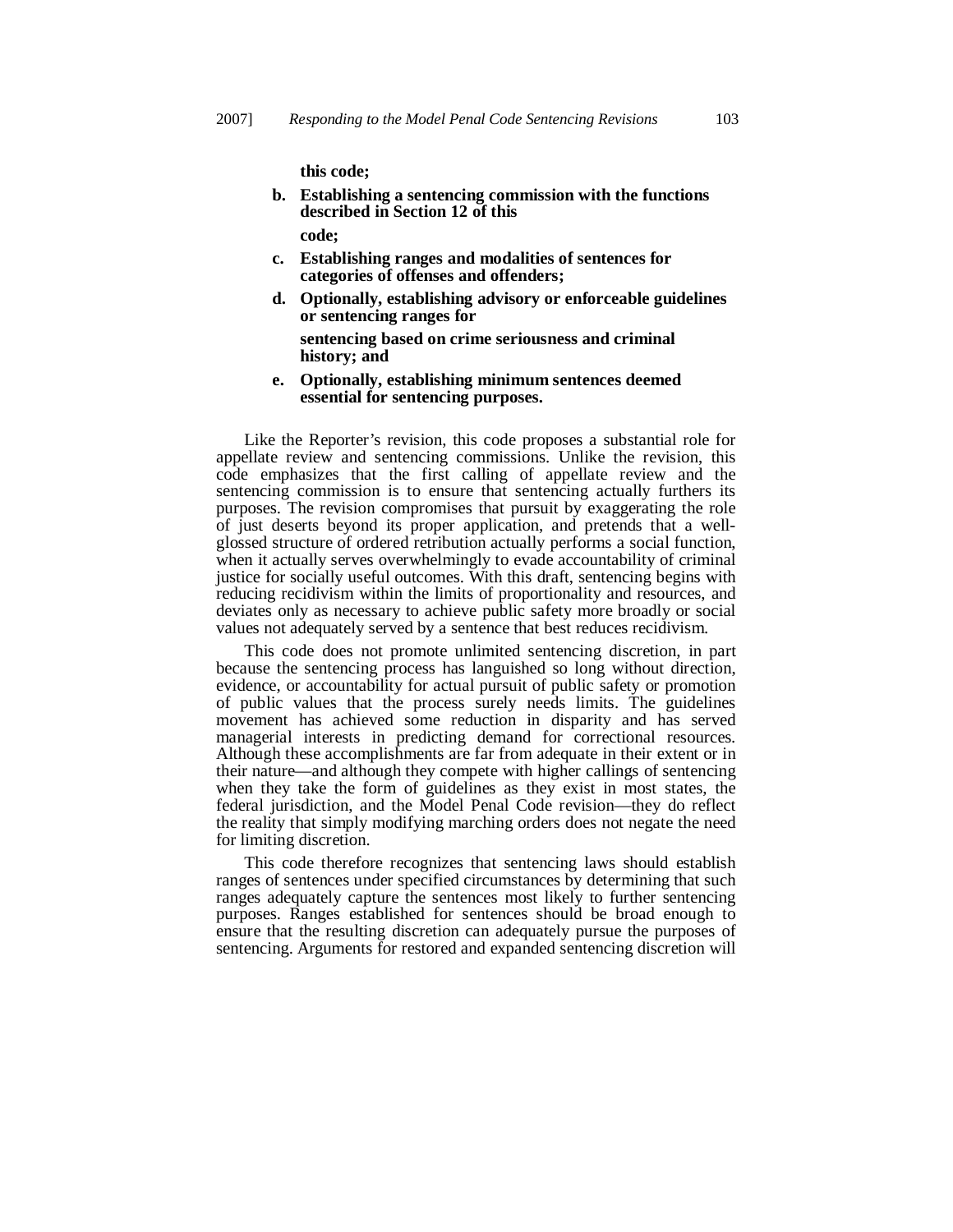strengthen as sentencing demonstrates its competence and effectiveness in pursuing the purposes of sentencing.

It is also appropriate for the legislative authority to encourage dispositions in the form of modalities of correction that are appropriate for general categories of offenders. The most common legislative directive is for alcohol evaluation and treatment for offenders convicted of driving while under the influence of alcohol. It is equally appropriate for the legislature to direct, at least in the form of a presumptive disposition, that those convicted of drug possession be evaluated and required, as a condition of probation, to participate in indicated treatment. Analogs for theft, domestic violence, gambling-driven crimes, and sex crimes are obvious and appropriate.<sup>75</sup> Note that the legislative authority would presumably promote dispositions that meet the criteria established by or under the guidance of the sentence commission or some other appropriate public agency, such as a state mental health agency in the case of alcohol or drug addiction treatment.

Although this code shares with other drafts distaste for mandatory sentences—because there are necessarily variations in individual cases that call for exceptions to further the purposes of sentencing, and because it is inappropriate to delegate recognition of such circumstances solely to prosecutorial discretion—this code nonetheless recognizes that mandatory minimum sentences are within the legislative prerogative. Moreover, having thus far failed to accept accountability for public safety in sentencing, and having tolerated a sentencing culture that ignores research and data and produces sentences that are irresponsible in terms of crime reduction, the criminal justice system at present cannot persuasively refute the case for minimum sentences. Ideally, if something akin to this code is implemented, and responsible sentencing analysis actually serves public safety, the legislative authority will likely conclude that criminal justice has earned the discretion to depart from what have been heretofore mandatory sentences. This route to restored sentencing discretion is also the most practical as a political matter.

This code recognizes that presumptive ranges, as used in Ohio, enforceable guidelines, as used in Oregon, and advisory guidelines, as used in Virginia, may all adequately serve to further sentencing purposes. It is a political reality that the Reporter's revision is unlikely to achieve a single, nation-wide choice among these approaches. To achieve the purposes of this model code, it is appropriate to allow for these variations—particularly because it is not the form of these approaches, but the goals they serve and the effectiveness with which they do so that determines their value. Any of the three methods, coupled with properly aimed appellate review and sentencing commission functions, can meaningfully accomplish sentencing

<sup>&</sup>lt;sup>75</sup> On the other hand, mere symmetry—sending sex offenders to sex treatment, drunk drivers to alcohol treatment, drug offenders to drug treatment, bullies to anger management, thieves to theft counseling, and so on—is hardly adequate. The presenting crime may or may not reflect the originating issue with the offender, and that a program addresses the presenting crime does not by itself assure that it does so successfully. Best practices require risk and needs assessment and the ability to track outcomes.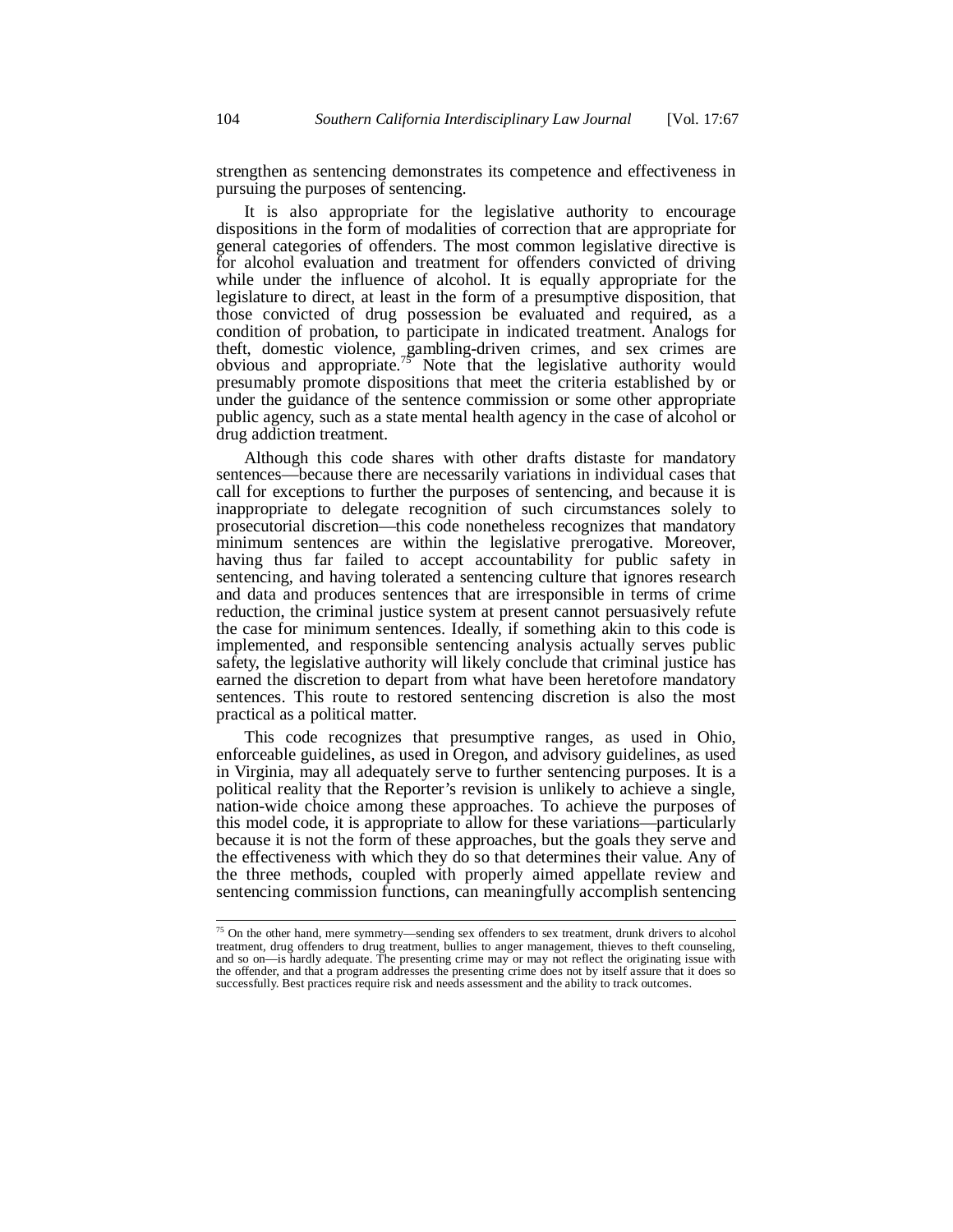reform—and none does so inherently (*i.e.*, without effective reference to the goals pursued and the strategies adopted to pursue them). Any version that insists on using only one of these modalities will deviate any campaign for adoption of the resulting code from any purpose worthy of the effort.

# **§ 3 Evidence in Sentencing Proceedings**

 **Except as otherwise provided in this section, in other provisions of law, in decisions of appellate courts, or in recommendations of the sentencing commission, a court may properly rely on any of the following in fashioning a sentence:**

- **a. Evidence from any source known to the parties and uncontested;**
- **b. Evidence provided by either party or by any agency that regularly reports to the court concerning sentencing or supervision of offenders, or from any source routinely relied upon by such agency, concerning an offender's criminal history, personal history, mental and physical health, employment history and future employment opportunities, performance in custody or under supervision pending trial or in previous criminal proceedings, performance in previous programs or treatment attempts, and any need for the offender's continued services by any dependent of the offender;**
- **c. As to the perceived interests of any victim of the defendant's crime, the victim's own sworn or un-sworn statement delivered in open court, or, if the victim makes no such statement, the prosecutor's representation of the victim's expressed interests if based upon actual communication with the victim or, in the case of a minor or incompetent victim, the victim's representative;**
- **d. As to any therapeutic interest of a victim, a report from a qualified treatment provider or evaluator who has substantial knowledge of the victim's circumstances, or, in the absence of such a report, research the court finds sufficiently reliable to warrant its use in sentencing**
- **e. As to any of the following issues, the court may rely upon any research, data, or instrument provided that the court makes a finding that the research, data, or instrument is sufficiently reliable to warrant its use in sentencing:**
	- **i. The defendant's risk of future criminal conduct or harm to the community or to any**

 **specific victim or class of victims;**

**ii. The defendant's susceptibility to reformation, rehabilitation, or specific deterrence;**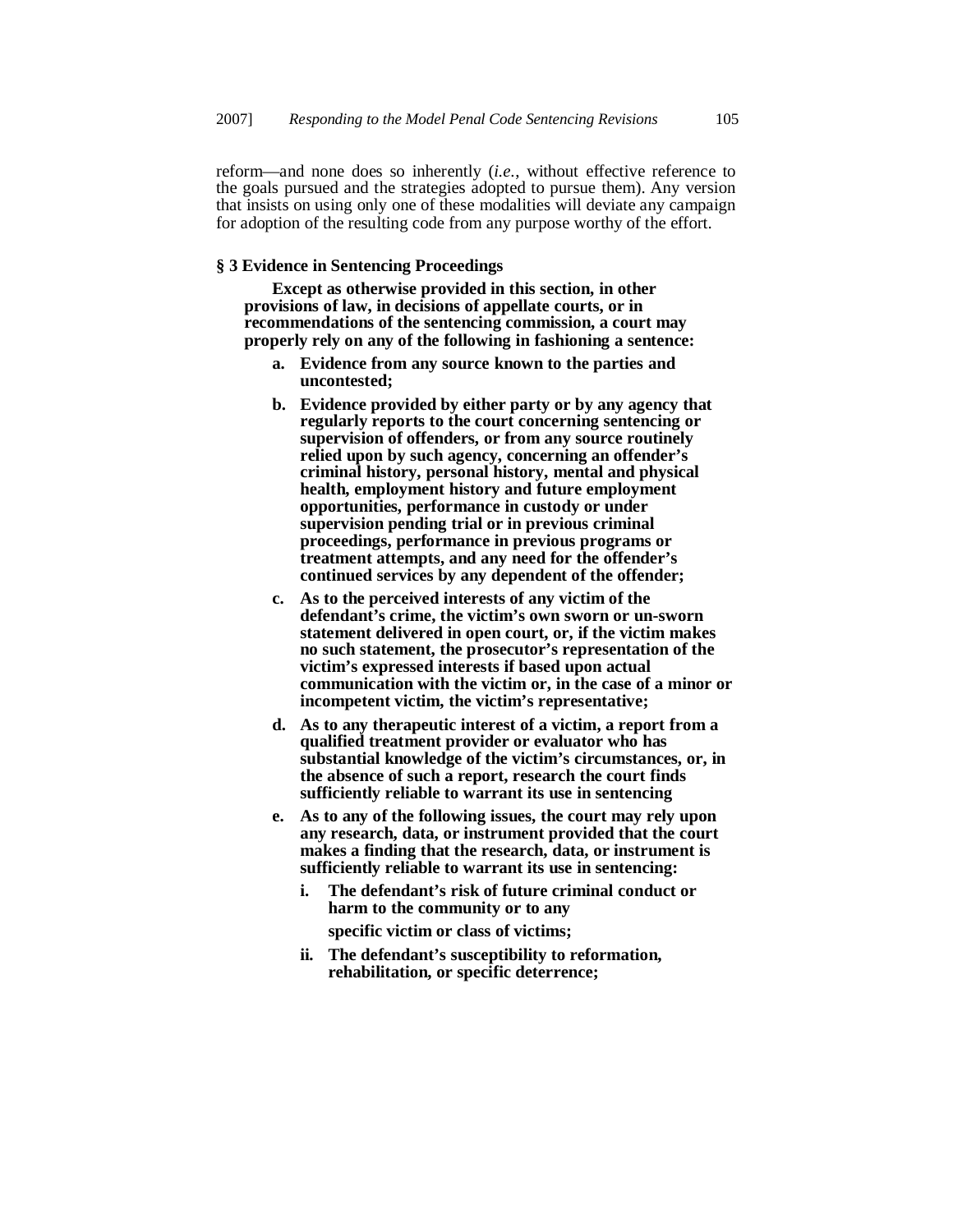- **iii. The likely effectiveness of any proposed program, incarceration, supervision, sanction or alternative sanction in achieving reduction in the defendant's future criminal conduct;**
- **iv. The relative value or need for any length, nature, or conditions of incarceration or supervision;**
- **v. The deterrence impact of any sentence upon the conduct of other potential offenders;**
- **vi. The impact of any sentence upon public values;**
- **f. As to the availability of any proposed program, incarceration, supervision, sanction, or alternative sanction, a report from either attorney verifying that availability, or from any provider or official with authority connected with the agency related to any such disposition;**
- **g. As to any contested issue concerning restitution, any evidence admissible under the rules of evidence applicable to civil proceedings; and**
- **h. As to any fact not admitted by the defendant and required to increase the severity of a sentence available upon conviction, any evidence admissible under the rules of evidence applicable to the trial of the issue of guilt.**

 **The court shall not rely upon any fact or evidence over the objection of any party without affording the objecting party a reasonable opportunity to contest that fact or evidence.**

 **The court may rely upon the stipulation of the parties as sufficient evidence of a fact relevant to sentencing. The court is not required to accept such a stipulation.**

 **The sentencing commission may promulgate recommendations concerning the threshold for relying upon evidence that any proposed disposition would be likely or unlikely to achieve any purposes of sentencing.**

# **The court shall rely upon the best evidence provided by the parties or otherwise reasonably available to the court.**

"Evidence," except as otherwise provided, means information in any form. One of the central purposes of this code, and one it shares with the approach of the Reporter's revision to further utilitarian objectives, is to require a factual basis for the pursuit of all sentencing purposes. The nature of available evidence may vary with the nature of the sentencing objective in question. For example, a court may accept a victim's statement or a prosecutor's statement when the issue is the victim's perceived needs, but for establishing the amount of restitution for economic loss, for example, evidence rules applicable in civil proceedings apply. Evidence concerning the relationship between sentences and community values is inherently less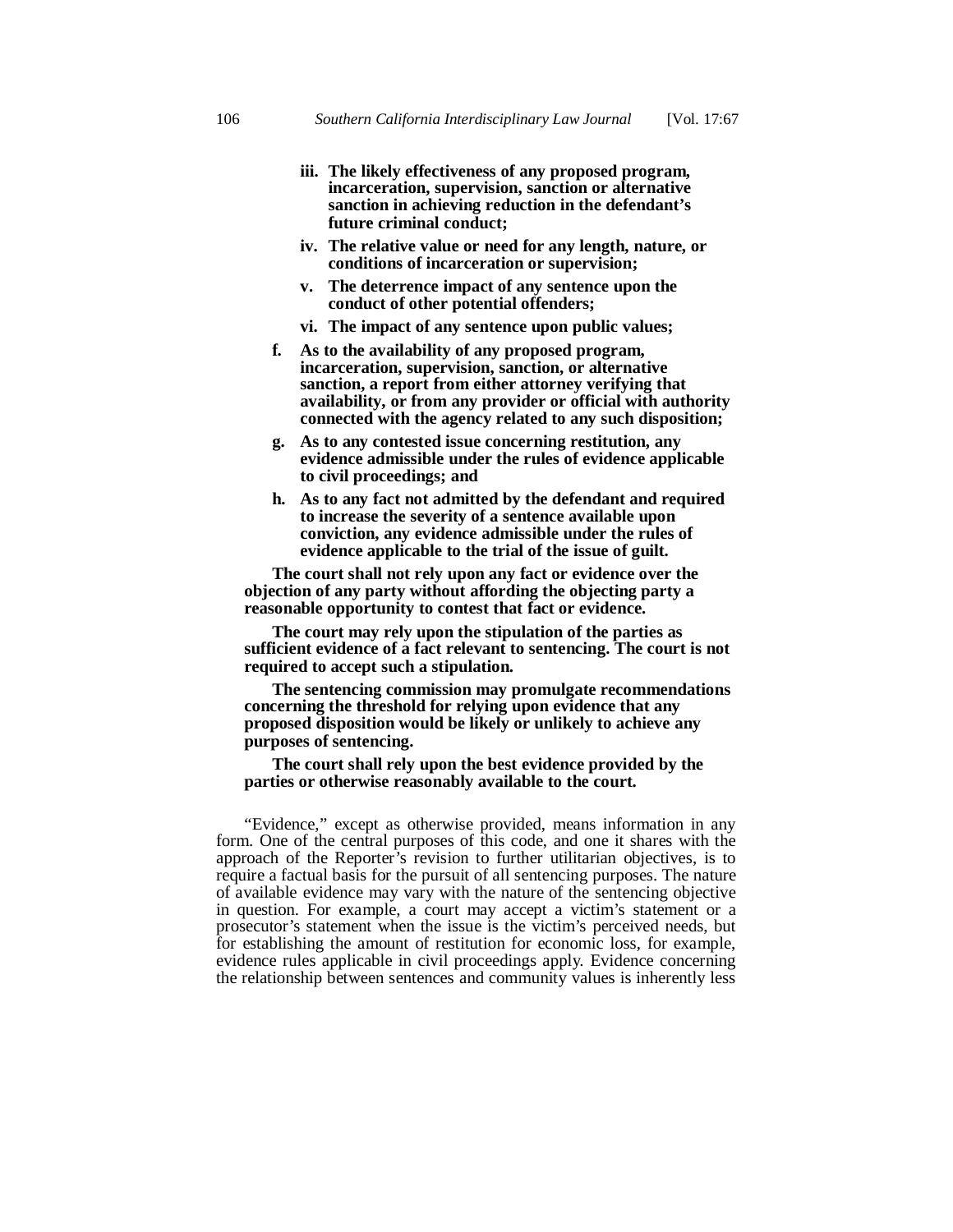likely to be quantified than, for example, data concerning the percentage of similar offenders who remained free of recidivism after receiving a given sanction for the same or similar offense.

The court may, of course, rely upon any evidence that the parties do not dispute; subject to the offender's right to notice and an opportunity to contest facts. The court may employ sources traditionally relied upon, such as pre-sentence reports, probation reports, and reports concerning the conduct of an offender before trial and in any previous cycles through the criminal justice system. As recognized in *Blakely*, the mere fact of a prior conviction is normally established by agreement and proven when necessary by receipt of certified court records reflecting the conviction.

When the court adjusts a sentence to meet the needs of a victim, such as when punishing an intra-familial, opportunistic sex offender, or a nonrecidivist drunk driver who has badly injured a stranger, the court will preferably have some input from a treatment provider, and may have input about the victim's needs based upon the victim's own assessment, but should at least have some basis beyond the inherent wisdom of judges to support the notion that an elevated level of severity is required to serve some therapeutic need. To be clear, when there is real physical harm, or substantial psychic injury, suffered by an identified victim, the victim's own statement or the prosecutor's statement after actual contact with the victim (or the victim's representative or survivor) will support sentencing that seeks to address the needs of the victim for substantial justice.

More specifically, the court must base assessments of an offender's risk of committing future crime(s), the likelihood that the risk can be reduced by available dispositions, and the availability of any sanction considered upon some meaningful evidence, unless the parties otherwise agree. Courts should not be making decisions that substantially impact the offender, increase the risk of future harm to potential victims, and allocate expensive and scarce correctional resources, without some meaningful evidence. The court's choice among available lengths, conditions, and forms of incarceration or supervision must also be evidence-based.

It is equally important that the court not craft dispositions based upon faulty assumptions that a given component of a sentence will actually be available to the defendant when it may not be. For example, when a prosecutor suggests that a jail term will serve the interests in "drying the defendant out," it may be necessary to determine whether there is sufficient time left after credit for time served or under any jail-population matrix release program to serve that purpose. When the purpose of a proposed prison sentence is to afford secure drug treatment, that purpose will not be achieved unless there is a chance that there is enough bed space and the offender meets the applicable criteria for admission to the program.

In all of these areas, the court is expected to rely upon the best evidence provided or reasonably available to the court. This imposes an obligation of quality control upon the court and acknowledges that there may be routinely available sentencing aids or evidence provided by a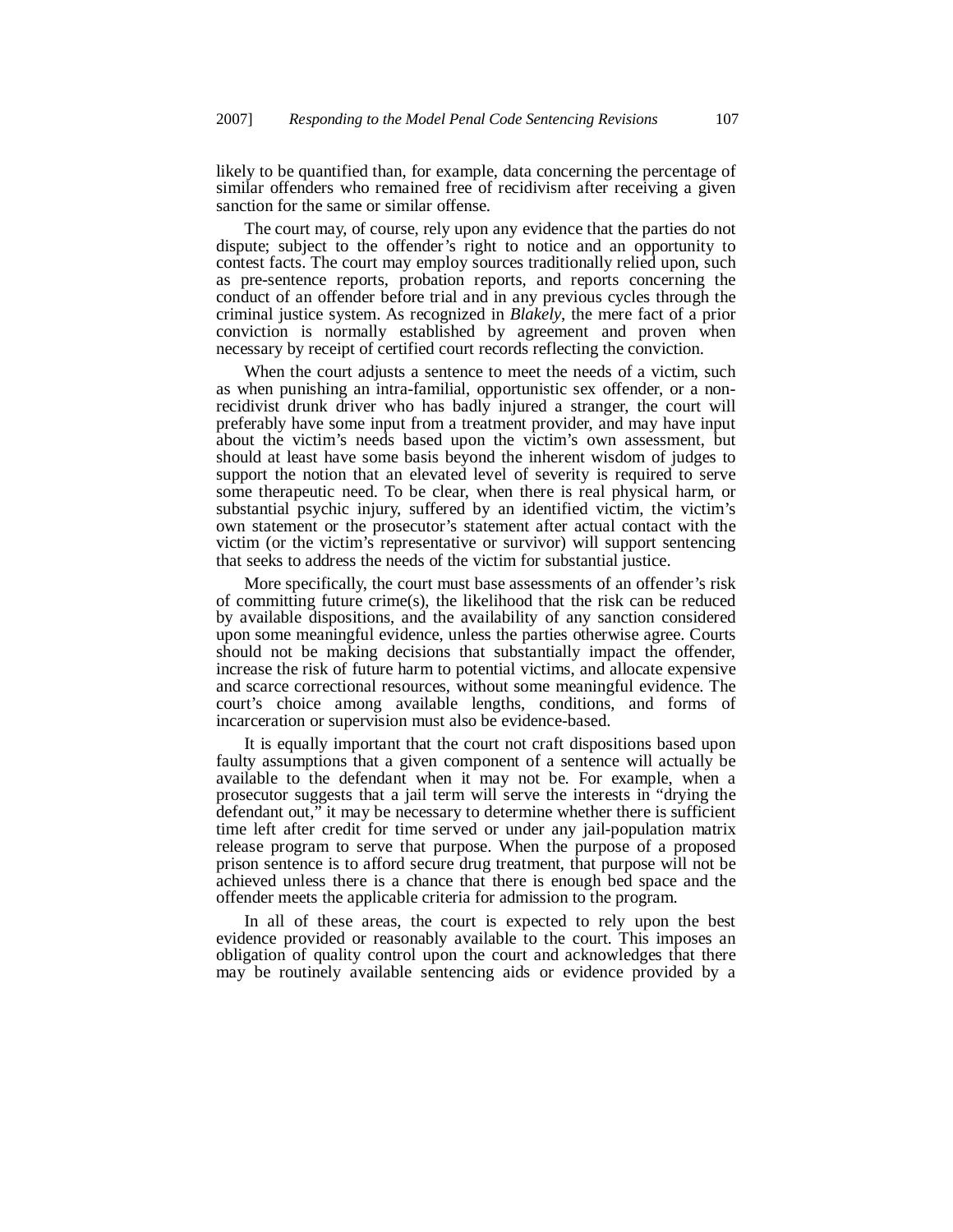sentencing commission or otherwise—but it does not remove the first obligation from the advocates, or impose upon the judge the duty to do research for the advocates.

Courts will undoubtedly be required to address issues concerning whether or when the nature of evidence offered on a sentencing issue invokes the foundational requirements of *Daubert v. Merrell Dow Pharmaceuticals<sup>76</sup>* and its progeny. In general, those cases require the court to act as a gatekeeper to screen the validity of any evidence dependent upon some "scientific" principle beyond the presumed expertise of juries—at least in a jury trial and when any evidence invokes the imprimatur of "science." Undoubtedly, such a role is necessary and appropriate in any trial by jury of a sentencing enhancement fact. Some of the rationale for this screening function may be weakened when the court is the trier of fact, based upon the proposition that judges are more competently critical than juries of arguments and evidence labeled "scientific," at least where the sentencing fact is not critical to the maximum available sentence and thus avoids the mandates of *Apprendi, Blakely*, and their progeny. This code does not purport to anticipate and resolve all such issues; it recognizes that the nature, specificity, and strength of available evidence—even of the best available evidence—may vary enormously among the sorts of issues relevant to informed sentencing reflected in this section. It encourages improvement in the quality of evidence available as it pertains to all of these issues.

This code has as its highest priority achieving sentencing that is evidence-based and effectively pursues public safety and promotes public values to the ultimate end of harm reduction; it confronts a sentencing culture in which sentencing is typically dependent upon myth, misinformation, wholly untested philosophical and ideological suppositions about what works for criminals, hubris, or simply punishment with no thought of any social purpose whatsoever. Without this code or equivalent existing law, sentencing facts outside the mandate of *Apprendi, Blakely*, and their progeny have no threshold of validity whatsoever.<sup>77</sup> It would be tragically counterproductive to lose sight of the issue of whether disputed evidence is an improvement as compared with what would otherwise determine a sentence. Risk assessment is a likely example; we must be vigilant in insisting upon the greatest accuracy that we can obtain, but we must also confront arguments that risk assessment cannot perfectly predict human behavior. The opponents of risk assessment assail its error rate, but they defend, at least with respect to modern risk assessment instruments, a sentencing basis which is far less accurate and far less fair, measured by the degree to which it allocates correctional resources effectively to prevent avoidable victimizations and useless punishment.<sup>78</sup> Within limits of

<sup>76</sup> 509 U.S. 579 (1993).

<sup>77</sup> *See* Williams, *supra* note 73.

<sup>78</sup> *See* Brian J. Strom, Matthew Kleiman, Fred Cheesman, II, Randall M. Hansen & Neal B. Kauder, *Offender Risk Assessment in Virginia: A Three-Stage Evaluation: Process of Sentencing Reform, Empirical Study of Diversion and Recidivism, Benefit-Cost Analysis* (The National Center for State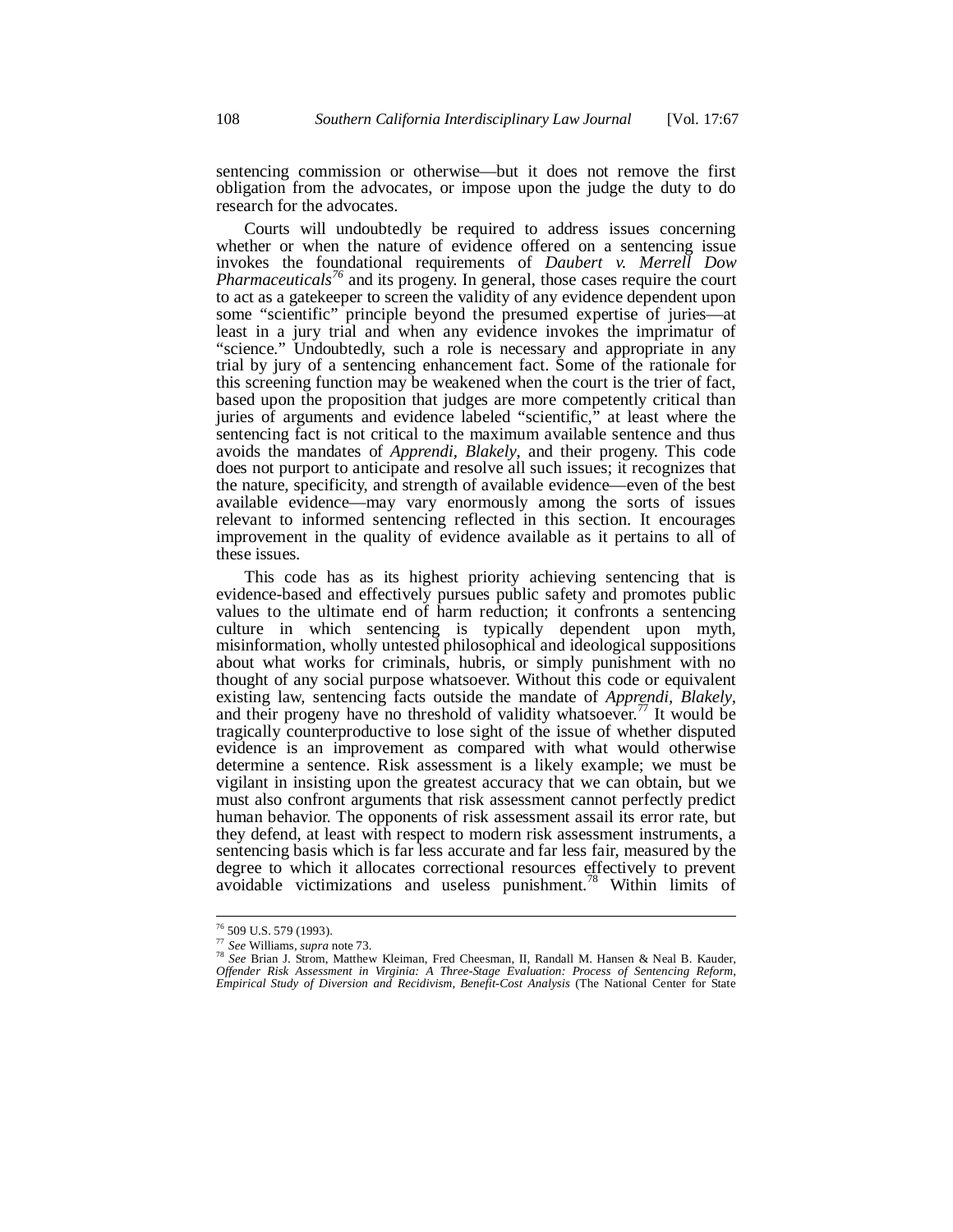proportionality, it is not only fair to do our best to assess an offender's risk of committing future harm, it is imperative that we do so if we are to serve public safety responsibly.

Subsection 3(h) is intended to accommodate constitutional mandates applicable to sentencing enhancement facts under *Apprendi, Blakely*, and their progeny. The phrase "required to increase the severity of a sentence" incorporates both "upward departure facts" and facts under dangerous and recidivist offender schemes that increase the available sentencing otherwise available merely by the fact of conviction. This code accommodates but does not purport to resolve potential issues surrounding facts that raise the minimum sentence or determine the availability of consecutive sentences without raising the ceiling. The introductory qualification "[e]xcept as otherwise provided in this section, in other provisions of law, in decisions of appellate courts, or in recommendations of the sentencing commission" accommodates the circumstances in which such law or commission action governs the receipt or consideration of evidence. Note that depending upon a jurisdiction's approach and any specific statute a fact may determine the available presumptive sentence, $\frac{79}{7}$  the ceiling of sentencing severity, the mode of sentencing, or a minimum sentence.

As in most matters subject to this code, appellate review and the properly directed and supported efforts of the sentencing commission should steadily improve the quality and availability of evidence supporting both sentencing arguments and decisions; both should raise thresholds of acceptability for various categories of evidence. This extends beyond the obvious need to assemble, make available to the process, and vastly improve the evidence about what works or what does not for certain offenders in order to reduce the risk they represent to the public. It even extends beyond much needed research about what short and intermediate terms of incarceration, under what conditions and with what programs and mechanisms for prisoner reintegration and post-release supervision, best work to manage the risk presented by which offenders—in light of the tendency for some to increase recidivism after incarceration. The need for information reaches issues such as the function of sentences in maintaining respect for the criminal justice system, and in promoting human dignity, compassion, empathy, and respect for the persons, property, and rights of others. Some research has been done in these areas, $80^\circ$  along the lines of sophisticated public opinion studies, but social science can be far more useful to us if we actually build in a requirement to access social science research in making sentencing decisions.

A modest beginning to that end is a requirement that judges base sentencing analysis upon rationally considered information that is subject

Courts and the Virginia Criminal Sentencing Commission 2002), *available at* http://www.vcsc.state.va.us/risk\_off\_rpt.pdf; Va Code Ann. § 17.1–803(5), (6); *Post*-Booker *Sentencing Issues*, *supra* note 55.

This can be, for example, by positioning a defendant in a guidelines grid based on the defendant's criminal history and the seriousness of the crime for which the court is sentencing the defendant.

<sup>80</sup> *See* authorities cited *supra* note 40.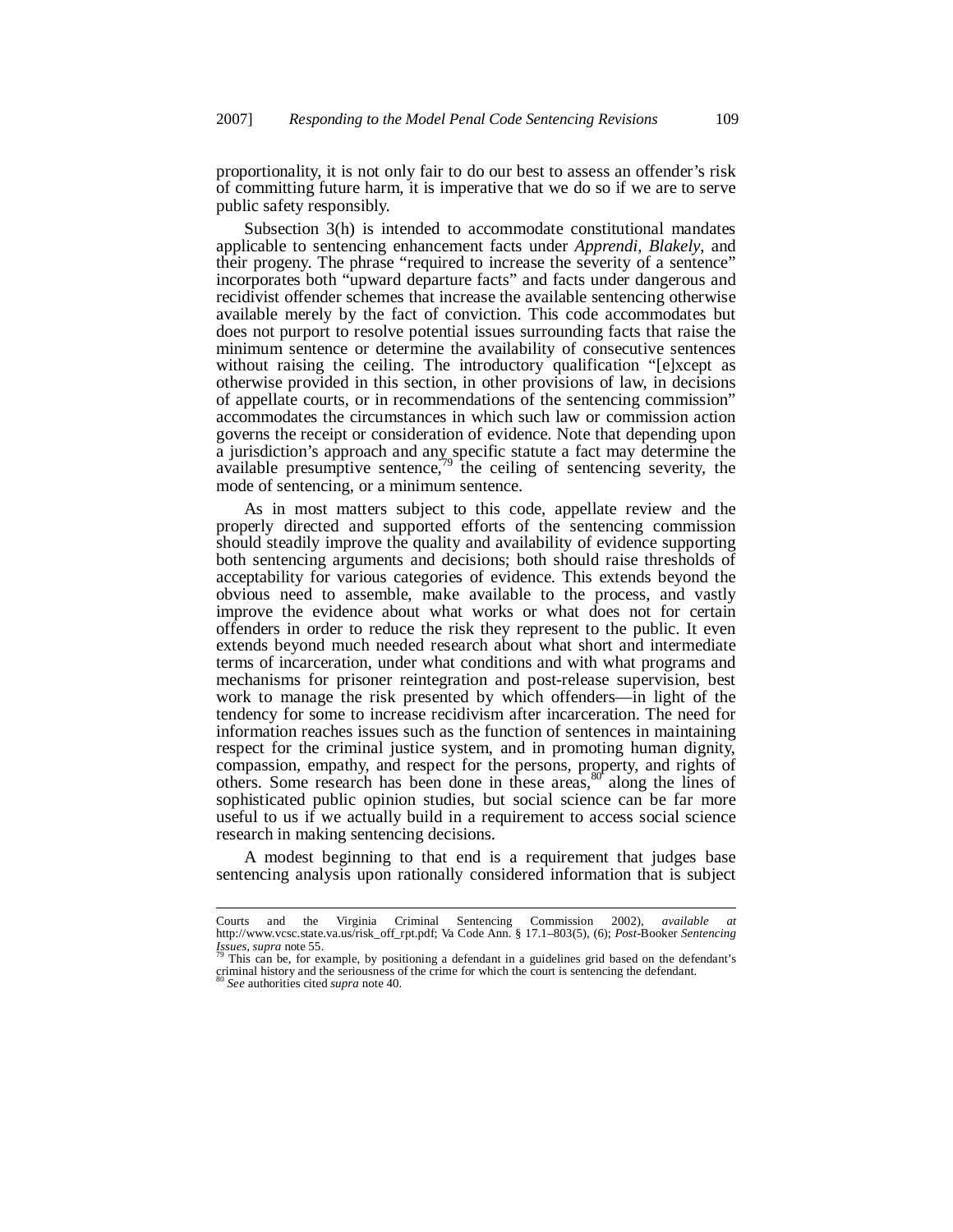to validation. The "best available evidence" clause is designed to subject that information to increasing levels of validation to the end that this process actually works to achieve its purposes, rather than masking dysfunction behind empty proclamations—however vehement.

As is also apparent from other sections, this proposed code balances the practical needs of high volume courts with the needs of the public for the functions sentencing should serve. The sentencing commission may choose to render sentencing components "presumptive" for a given category of offenders and crimes after finding that those components best accomplish those functions for the relevant category of offenders and offenses. The combination of provisions regarding burdens and nature of proof with the necessity of a statement of reasons is designed to allow the process to work at high volume while affording ample opportunities to correct misdirection and inject argument and analysis to further public purposes. This code is intended as a model; interested adopters may of course take a more aggressive approach toward achieving the intended improvements.

#### **§ 3.1 Burdens of Persuasion**

 **As to any fact prerequisite to an increase in the maximum severity of any available sentence, the state bears the burden of persuasion beyond a reasonable doubt. As to any other fact relevant to sentencing, the proponent of the fact bears the burden of persuasion by a preponderance of the evidence.**

This subsection recognizes that any statutory scheme that imposes a limit on the severity of any sentence in the absence of specified facts or findings implicates the rationale of such cases as *Blakely*, and triggers the right to proof beyond a reasonable doubt as to such facts. The factual issue may be apparent within the charging instrument (such as schemes that vary the available sentence for a burglary depending upon whether the premises were occupied), or by the assertion of such sentencing factors as "extreme cruelty to the victim" (assuming that the factor is not merely advisory under a state's guidelines). Proof beyond a reasonable doubt is also relevant to dangerous or recidivist offender schemes and, perhaps, depending upon the relevant statutory language, to consecutive sentences. This subsection accommodates any need for the reasonable doubt standard of proof. In all other cases, the burden of persuasion by a preponderance of evidence is allocated to the proponent of the fact in question.

"Burden of persuasion" is distinguished from burden of production because, particularly in sentencing, the court may properly receive evidence from sources other than the parties.

### **§ 3.2 Sufficiency of Evidence**

 **The fact of conviction shall be sufficient evidence to sustain a sentence that is within the applicable presumptive sentencing range**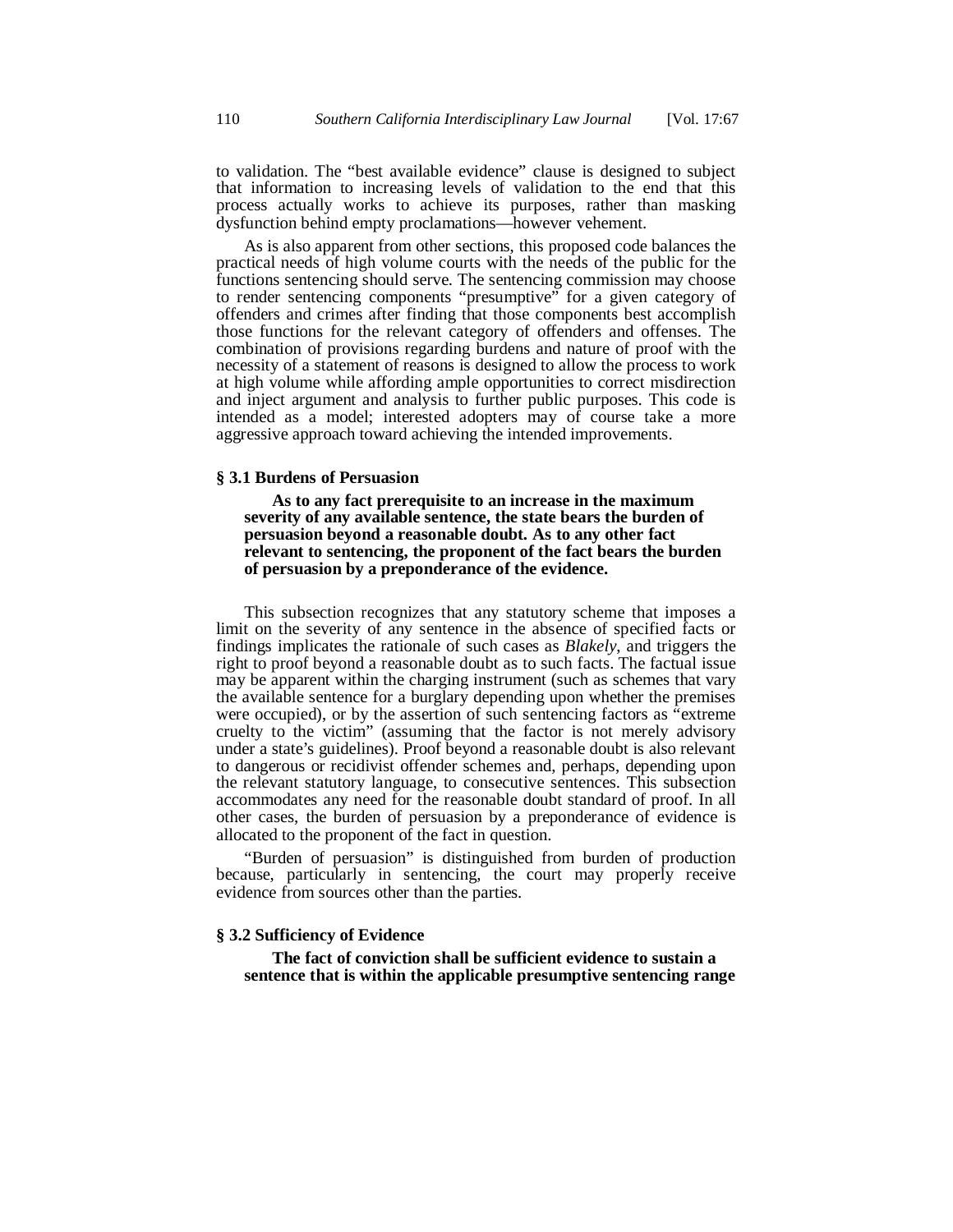**and modalities unless the trial court's statement of reasons is inconsistent with the conclusion that a presumptive sentence best serves the interest of preventing the offender's future criminal conduct and the other purposes of sentencing. Any sentence that represents a departure from the presumptive sentencing range, or which represents a compromise of the purpose of reducing the offender's future criminal conduct in order to pursue some other sentencing objective, shall be based on the best evidence available to the court as prescribed by Section 3.**

Unless the sentencing judge states to the contrary, a presumptive sentence is deemed responsibly to pursue sentencing purposes, including reducing the offender's recidivism. The phrase "applicable presumptive sentencing range and modalities" recognizes that a sentencing commission and/or legislation may define "presumptive" in terms that extend beyond units of punishment such as fines and incarceration to modalities such as alternatives, modes of supervision, and programs. A presumptive sentence needs no further evidentiary support than the fact of conviction, but if the judge's stated reasons indicate that the sentence does not pursue reduction in recidivism but instead pursues some other purpose, or if the sentence is not within the presumptive range, the sentence must be based on evidence properly relied upon by the court under the provisions of Section 3. Any sentence calling for findings of fact and conclusions of law under Section 5 must also be supported by such evidence. As provided in Section 3, unless otherwise provided by law, a court may accept the stipulation of the parties as to any fact related to sentencing.

# **§ 4 The Role of Juries**

 **The defendant shall have the right to a jury trial as to any fact prerequisite to an enhancement in the maximum severity of the available sentence, and as to any fact related to sentencing as required by the constitution of the state or of the United States. As to any such sentencing enhancement fact:**

- **a. The defendant may waive the right to jury trial and submit to trial by the court or may admit the fact;**
- **b. The state shall afford the defendant reasonable notice of the state's intent to establish the fact before trial on the issue of guilt;**
- **c. All facts related to the offense and not admitted by the defendant shall be tried with the issue of guilt, except as provided in paragraph (e) of this section;**
- **d. All facts related to the offender and not to the offense shall be tried after resolution of the issue of guilt;**
- **e. On motion of the defendant, any fact related to the offense shall be tried with facts related to the offender if the court**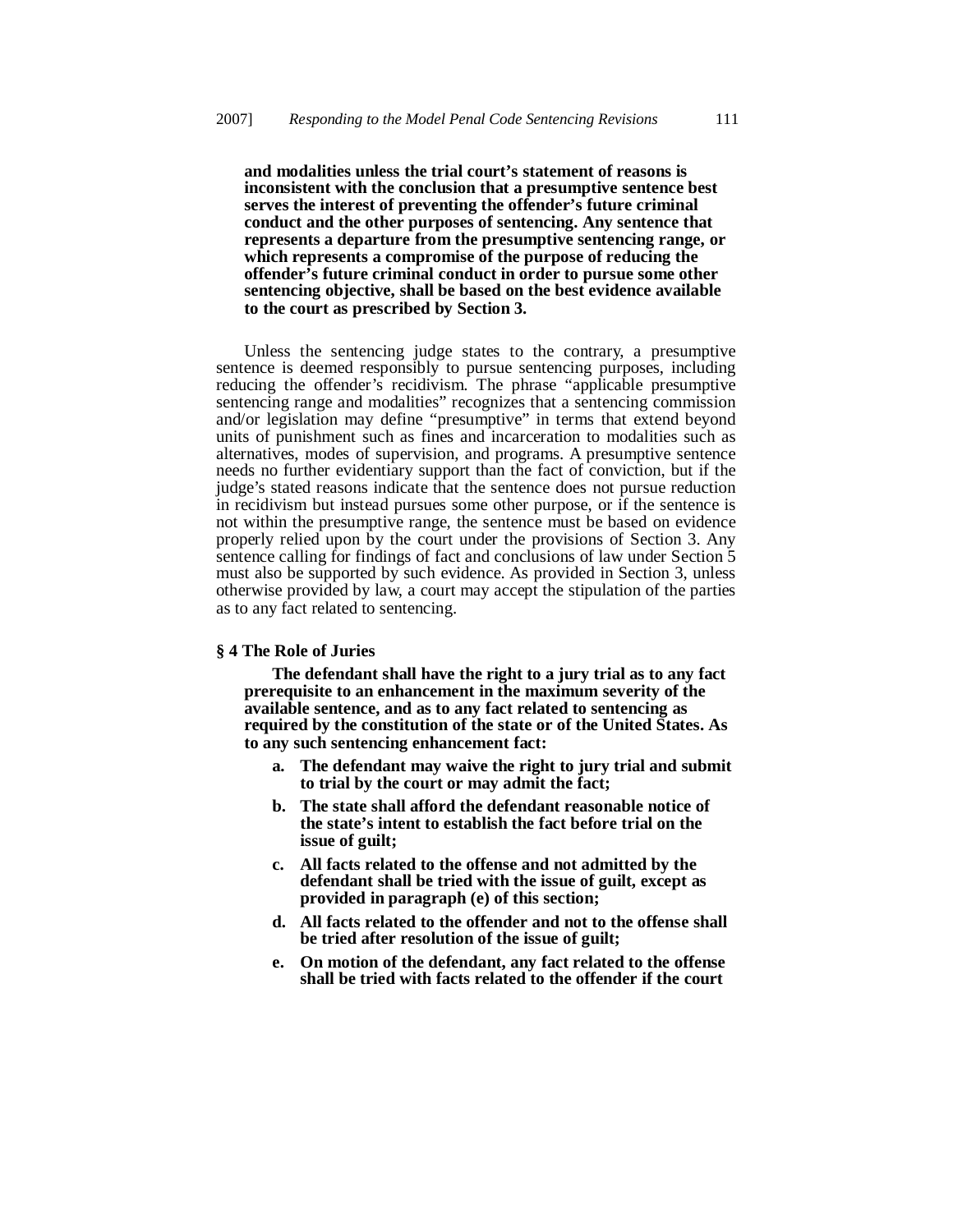**finds that trying that fact with the issue of guilt would unduly prejudice the defendant;**

- **f. As to any sentencing enhancement fact not admitted by the defendant,**
	- **i. Except as provided in subparagraph (e) of this section, all facts related to the offense shall be decided by the jury along with the issue of guilt, unless the defendant waives the right to a jury trial on all such facts;**
	- **ii. All facts related to the offender and any issue deferred under subparagraph (e) of this section shall be decided by the same jury that decides the issue of guilt, or a separately empaneled sentencing jury if the court finds good cause for empanelling a separate sentencing jury, in a separate sentencing hearing unless the defendant waives the right to a jury trial on all such facts.**
- **g. A sentencing enhancement fact submitted to a jury shall be established only if the same number of jurors required to convict the defendant find that fact. If fewer than that number of jurors find that fact, the fact shall be deemed not established.**
- **h. Unless otherwise provided by law, the fact that the jury or the court finds, or that the defendant admits, a sentence enhancement fact does not dictate that the court impose the enhanced sentence. The court shall decide what sentence to impose within the range of sentences lawfully available in accordance with the provisions of this code.**

This section provides for jury trial rights for purposes of upward departure sentences in enforceable guideline states, and as to any fact critical to an enhanced sentence in any state. This section adopts the same approach as embodied in the Reporter's revision. It is intended to accommodate any sentencing provision that may trigger the right to a jury trial, including dangerous or recidivist offender provisions and any consecutive sentencing scheme that may be subject to a jury trial right, a fact not implied by the facts necessarily established by the convictions alone (or the fact of a prior conviction, excepted by *Blakely*). This section is not intended to create jury trial rights, but to accommodate those rights where they arise from a state's provision for facts essential to enhancing a sentence.

This section anticipates that many defendants will waive *Blakely* rights, and requires that such election as to any fact in dispute be made with respect to all offense-related and offender-related facts. For these purposes, offense-related facts deferred to avoid prejudice under Subsection 4(e) are grouped with offender-related facts.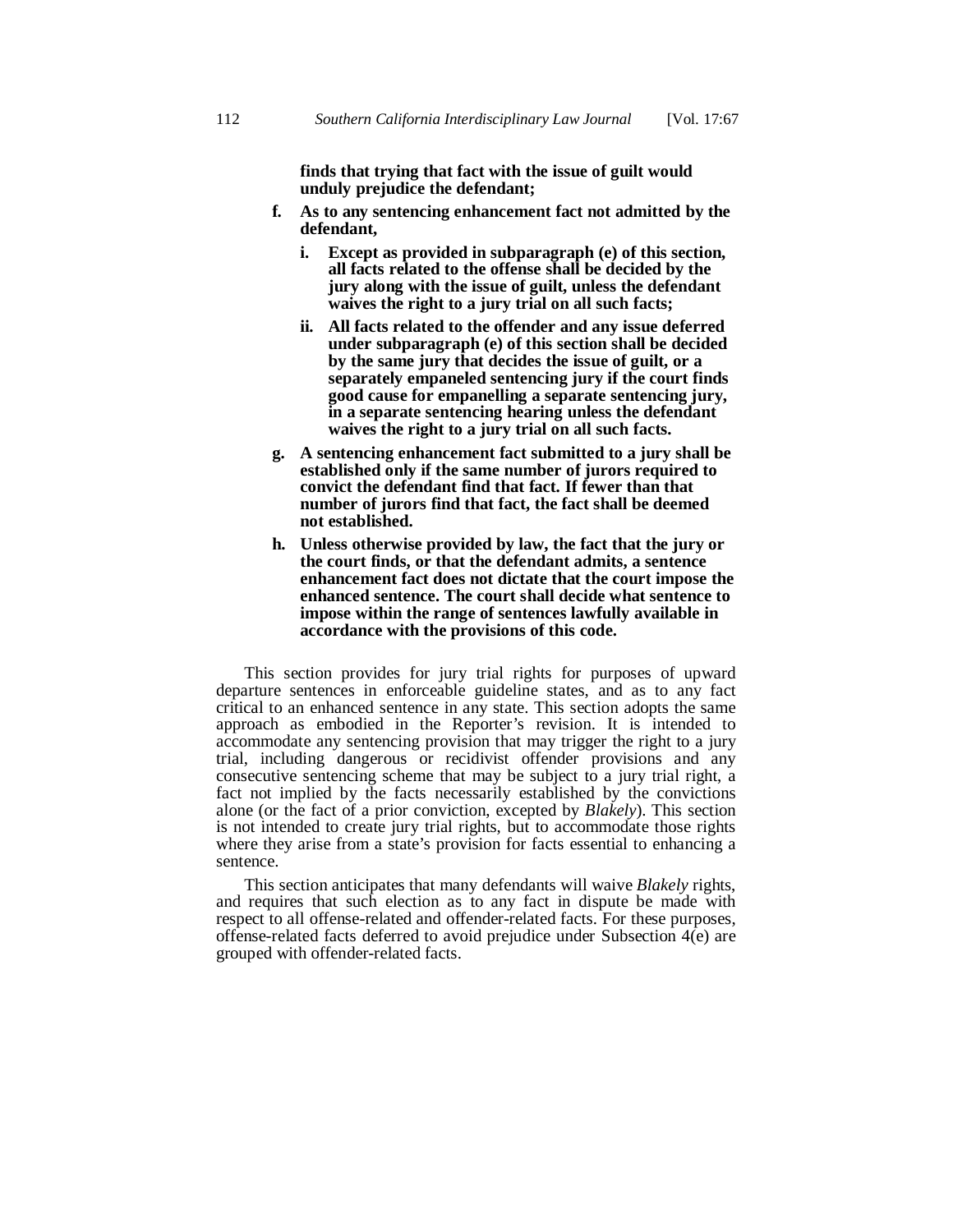If the jury does not find the fact then it is not established. Additionally, there is no retrial of sentencing facts if the jury is unable to reach a verdict. The number of jurors necessary to find an enhancement fact is the same as that necessary to convict a defendant.

This section departs from the Oregon approach of requiring a defendant to waive the right to a jury trial on all sentence enhancement facts if the defendant waives jury on the issue of guilt. A defendant may have good reason for asking for a jury trial on an issue essential to dangerous or recidivist offender<sup>81</sup> sentencing while preferring a bench trial on an issue of guilt involving a technical defense.

This section presumes, but does not require, that sentencing jurors will be the same jurors who decided the offender's guilt or innocence. Depending on the circumstances, it may make sense to empanel a separate jury for the two phases, such as when an appellate court remands for retrial only of sentencing issues.

Finally, this section departs from the Reporter's revision in that it does not express the preference that sentencing facts not be submitted to juries except as constitutionally required. Juries are fully capable of resolving issues of fact and competing expert opinions. The purpose of this section is to provide for situations in which the defendant has a right to a jury trial; it does not purport otherwise to restrict the issues which a state chooses to submit to juries. This section does, however, reserve for the judge the exercise of sentencing discretion not specifically delegated to juries by other provisions of law.

#### **§ 5 The Role of Judges**

 **Judges shall interpret, enforce, and administer laws affecting sentencing in light of the rights of the parties and the purposes of sentencing stated in this code. In the course of criminal sentencing, juvenile delinquency dispositions, and adult and juvenile probation decisions, judges shall consider and invite advocates and participants to address the likely impact of the choices available to the judge in reducing future criminal conduct, and in otherwise pursuing public safety and public values. Judges shall seek and obtain training, education, and information to assist them in evaluating the effectiveness of available sanctions, programs, and sentencing options in reducing future criminal conduct or otherwise achieving the purposes of sentencing.**

<sup>&</sup>lt;sup>81</sup> For purposes of this code, "recidivist offender" sentencing schemes are those that trigger significant potential sentencing consequences by reason of an offender's previous criminal record beyond any consequence that may be built into a guideline or other sentencing statute that prescribes or advises a presumptive sentence based in part upon an offender's prior record. *Blakely v. Washington* recognized that the fact of a conviction need not trigger a jury trial right under a state's law, but it has become increasingly apparent that anything beyond the mere fact of a conviction—such as "persistent involvement" or "failure to benefit by previous supervision"—may well trigger a jury trial right and elevated standards of proof and burdens of persuasion. *E.g.,* State v. Steele, 134 P.3d 1054 (Or. Ct. App. 2006).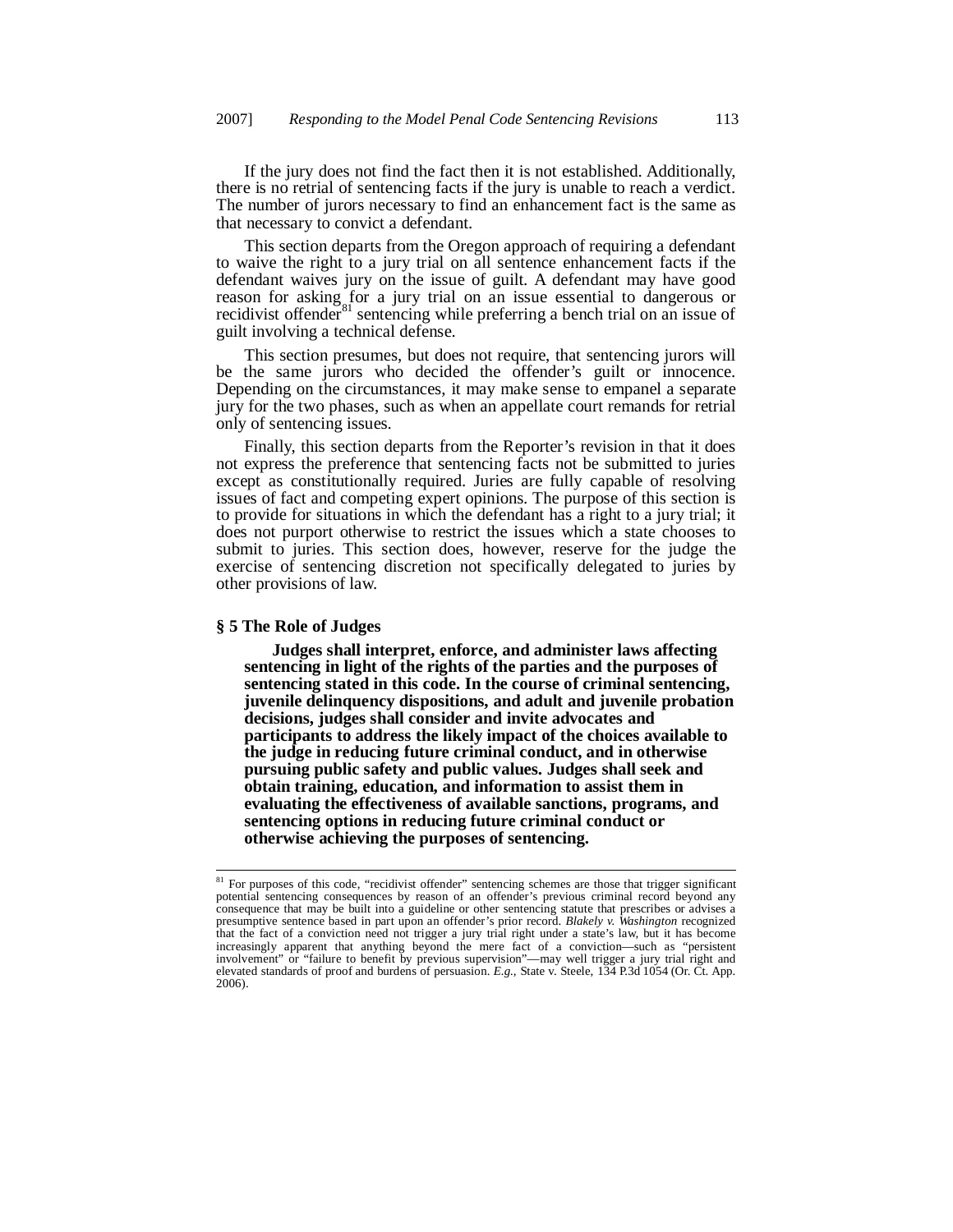Considerations appropriate to the guilt phase of criminal proceedings are often quite different from those that should be operative at the sentencing or disposition phase of trial. This provision therefore directs judges to consider the purposes they are expected to pursue, the rights of the parties, and the type of evidence upon which they should rely. For example, only if fact finding not already accomplished at the guilt phase is a prerequisite to raising the maximum available sentence do criminal procedure rights, such as a jury trial and proof beyond a reasonable doubt,  $\alpha$  accompany the defendant to disposition.<sup>82</sup> It is this code, and the efforts of appellate courts and the sentencing commission, which are the immediate source of rules regarding the sufficiency and necessity of evidence to support various sentencing considerations. The primacy of reducing recidivism is consistent with that established by Subsection 1.3.

Recognizing that judges do not inherently possess all of the information necessary for responsible performance of sentencing as contemplated by this code, this provision encourages them to obtain training and information, and to enlist and direct the efforts of other participants in sentencing so that it is evidence-based and furthers the public purposes that are to be pursued in sentencing. $\frac{8}{3}$ 

## **§ 5.1 Analysis by the Sentencing Judge**

 **A judge shall construct a sentence with legally and practically available components, within any limits required to maintain proportionality, and with appropriate consideration of risk and safety. A judge shall first determine what sentence is most likely to reduce the offender's subsequent criminal behavior, and shall then determine whether that sentence must be modified otherwise to pursue public safety or to promote public values. In all such respects, the judge shall employ the best available evidence.**

This subsection prescribes a protocol for sentencing to be used by all participants, including the sentencing judge. The component considerations are mandated by this code, as is the requirement of evidence-based sentencing. This subsection stresses the priority of reducing future criminal behavior for the reasons explained in the commentary to Subsection 1.3.

The sentencing judge is directed first to consider whether a given sentence will prevent recidivism, and then to consider whether the given sentence requires some modification to further other purposes of sentencing. For example, considerations of general deterrence might require a corporate officer's crime of unlawful hazardous waste disposal to

<sup>&</sup>lt;sup>82</sup> *E.g.*, Blakely v. Washington, 542 U.S. 466 (2004).<br><sup>83</sup> This language is similar to that adopted by resolution of the Oregon Judicial Conference. OR JUDICIALCONFERENCE, SENTENCING POLICY RESOLUTION (1997),

http://ourworld.compuserve.com/homepages/SMMarcus/JCRESNO1.htm (last visited Sept. 12, 2007).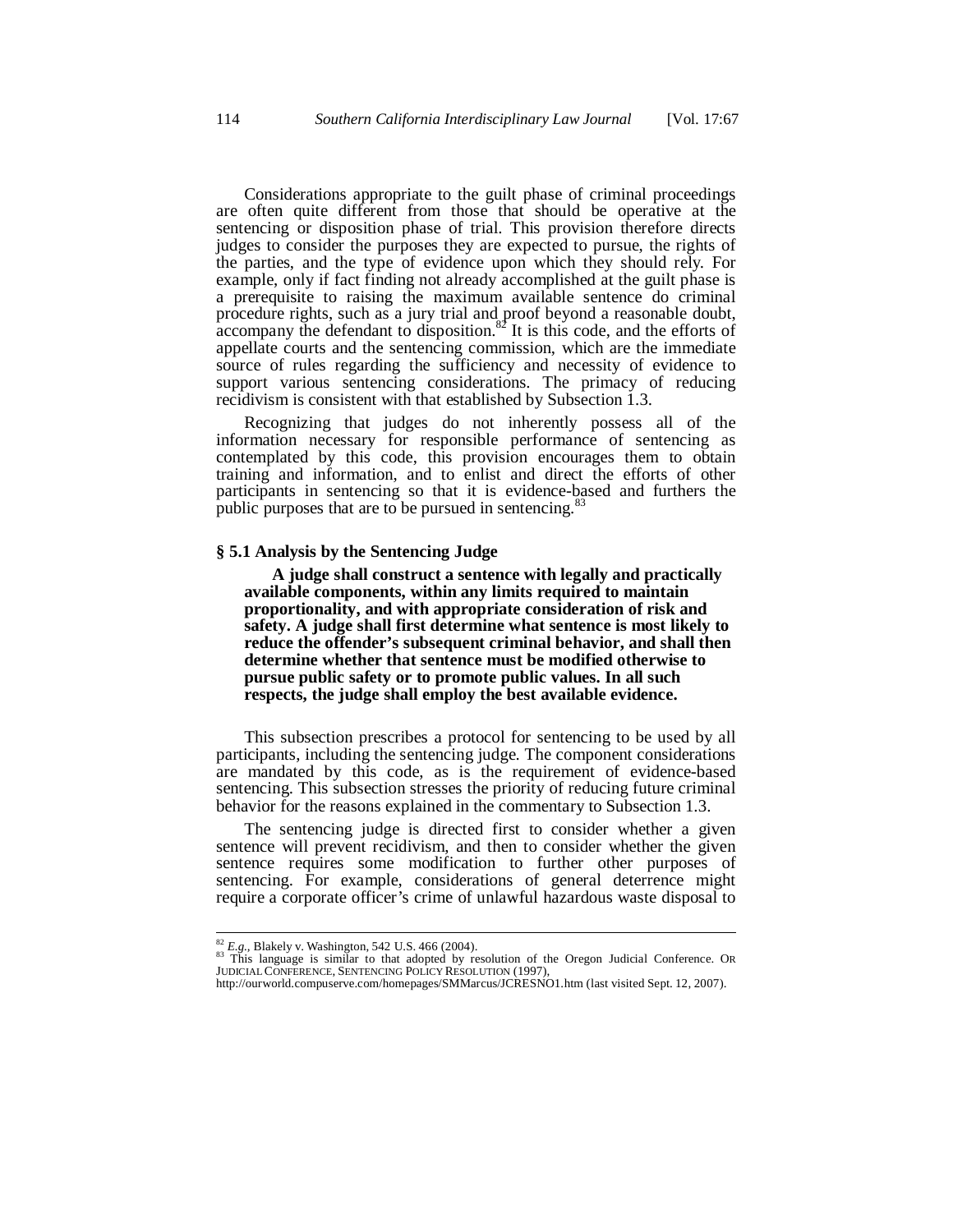result in a sentence of incarceration, even where the individual officer and corporation would be specifically deterred by a monetary fine. A child victim of sex abuse may have a therapeutic need for knowing that a severe sentence was imposed on the perpetrator, even when it was an "opportunistic" offense in which the particular offender poses no substantial risk of recidivism. The family of a victim of a social drinker's deadly drunk driving incident may desire that the offender be given a substantial prison sentence to resolve and vindicate their loss, even if the offender will in fact never drink and drive again regardless of the sentence imposed.<sup>84</sup> The vast majority of sentences, however, will merit no such modification.

#### **§ 5.2 Oversight of Plea Negotiation by the Sentencing Judge**

 **Within limits established by law and regulation of judicial conduct, a sentencing judge may properly encourage negotiated resolution by parties to a criminal case, and may accept a sentence recommended as the result of such negotiation, provided the sentence is consistent with the purposes of sentencing declared by this code or the judge finds good cause for compromise of those purposes. The judge retains and may not delegate to the parties responsibility for assuring that sentences further the purposes of sentencing absent good cause and for assessing the existence and adequacy of cause for compromise of those purposes. Before accepting a sentence resulting from plea negotiation, the sentencing judge shall require that the parties state their understanding of whether or how the proposed sentence serves sentencing purposes, and their explanation for any compromise of those purposes. Any agreement restricting the ability of counsel to respond to such inquiries is void and unenforceable as contrary to public policy.**

The majority of sentences are the product of plea negotiations in which a judge does not participate. This subsection does not displace existing law or rules limiting a judge's participation in the process, but rather recognizes that judges may otherwise support the process, as is often justified by considerations of efficiency and practicality. This subsection declares the judge's responsibility to ensure that plea bargains do not undermine the purposes of sentencing without good cause. Judges should query the participants concerning how the sentence serves the purposes of sentencing and the reasons for any compromise of those purposes. Telegraphing that issue back into the culture of plea negotiations creates profound potential for improving attention to public safety and other purposes.

Of course, both sides—particularly, but not exclusively, the defense have issues other than the public purposes to be furthered by this code. Defense counsel properly defers to a client's priorities as to the preferred

<sup>84</sup> *See supra* notes 37 and 38, and accompanying text.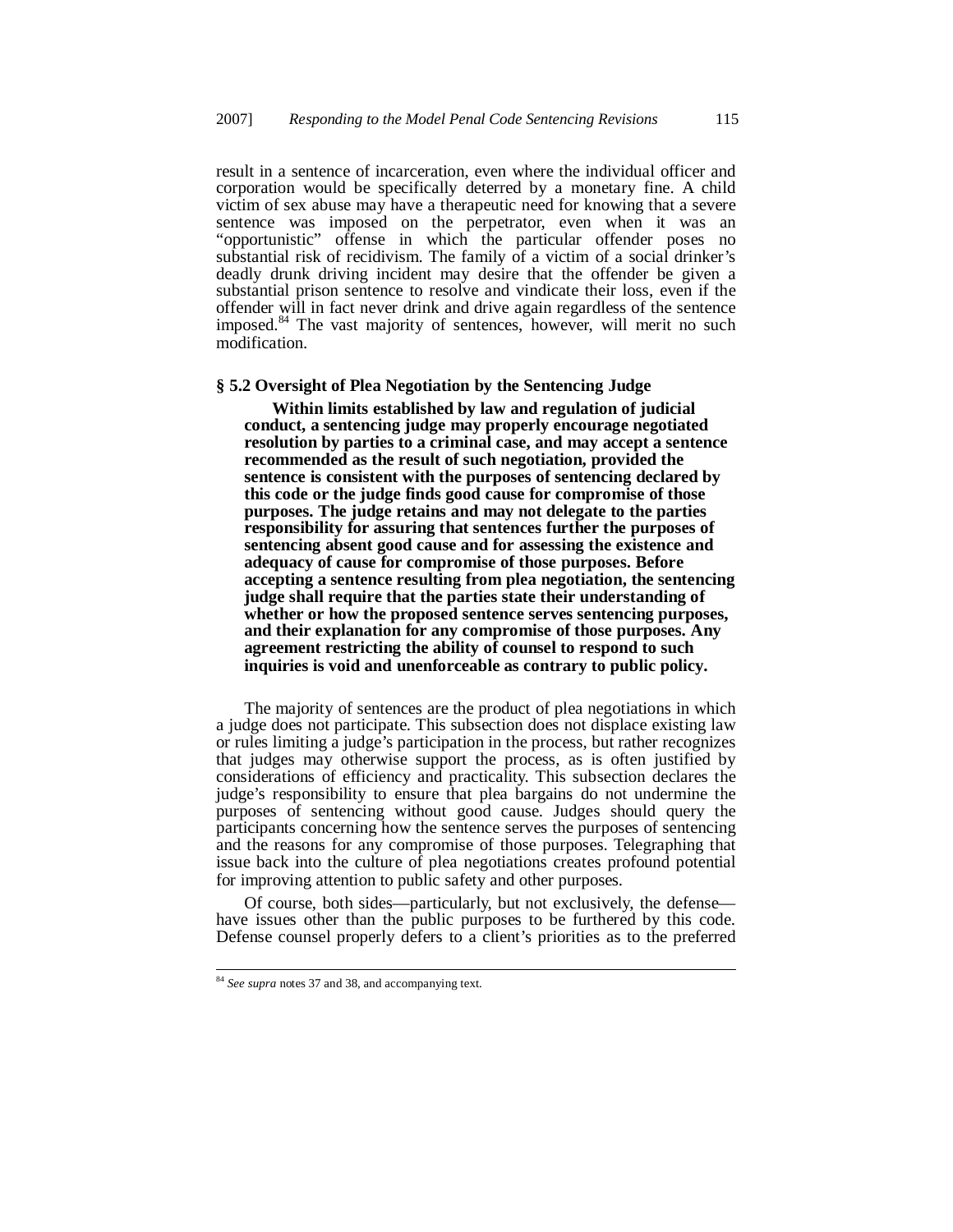outcome, but counsel also has the duty to exploit analysis aimed at sentencing purposes when that analysis promotes a result favored by the client. It is also surprisingly common that offenders will opt for a longer term or a higher level of supervision or custody because they have come to realize, with or without the input of counsel, that a longer sentence will more likely make effective treatment available to the offender.

Prosecutors traditionally aim at punishment for its own sake, but many also understand that the higher and more challenging calling is to serve public safety by preventing recidivism, and otherwise to accomplish more than mere punishment. But they, too, must consider other factors in plea negotiations. The parties may have good reasons to settle on something that is less likely to achieve public safety or to promote public values than would follow from a conviction after trial. The prosecution may choose the certainty of conviction in the face of a fragile or recalcitrant witness or a doubtful search and seizure, and the defendant may be relieved to escape a far less appealing outcome than that offered by compromise, but the judge's inquiry into purposes is still beneficial. Requiring a recital of how the sentence is intended to serve sentencing purposes does not require that all sentences optimally serve sentencing purposes. A judge may conclude that a compromise of a public purpose is entirely appropriate, for example, where there is a risk that a guilty and dangerous offender will be acquitted, and therefore that no public purpose related to sentencing will be served. It is important to note, however, that the judge cannot perform appropriate oversight without learning the basic reasons for the compromise.

Cooperation agreements are common in situations in which the offender is afforded some reduction in sentencing for assisting the state in prosecuting other offenders. Such agreements are a deeply entrenched and apparently necessary part of law enforcement. There are undoubtedly many common crimes that are essentially un-provable without some use of plea negotiations. Forcing the prosecution to leave courts out of the process by forgoing prosecution altogether may be a greater evil than accepting the pleas that result from such agreements. Involving the criminal justice system in the process, however, necessarily triggers some level of responsibility on the part of judges. Given that it is entirely appropriate for a judge to defer in large part to the judgment of law enforcement or prosecution professionals, there are many situations in which the prosecution has discretion which gives it great control over the alternatives. Therefore, it is essential that judges retain a meaningful oversight role. Responsible oversight requires information. Agreements to subvert oversight thwart the rule of law, undermine the purposes of sentencing, and should not be countenanced. When necessary to avoid increasing danger to a cooperating defendant or to law enforcement, a cooperation agreement and its justification in response to judicial inquiry can be kept from the public record.

Accordingly, in the majority of cases in which negotiated sentences are merely recommendations, the judge is free to vary the terms of the sentence when the judge finds a better balance of the purposes of sentencing with the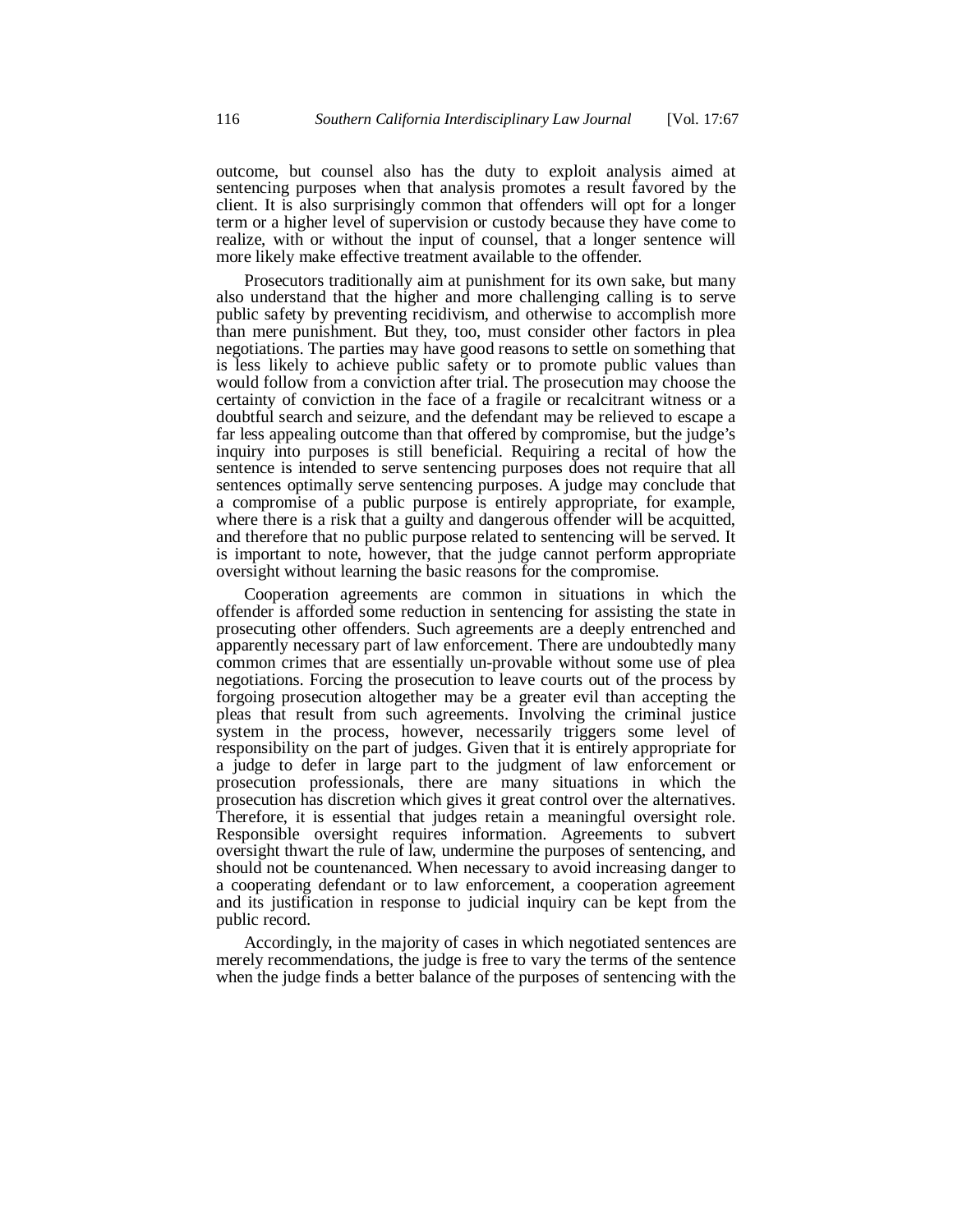interests of the parties than that otherwise recommended by the parties.<sup>85</sup> Even where the judge has no discretion under an agreement in the nature of a plea "contract," a judge always has the power to reject the agreement and return the parties to the trial docket.

# **§ 5.3 Findings by the Sentencing Judge**

 **Whether or not the parties contest the sentence, a sentencing judge shall state in writing or orally on the record how the sentence imposed is intended to serve the purposes of sentencing. In addition, the sentencing judge shall state in writing or orally on the record the evidence upon which the sentence is based and the judge's findings of fact and conclusions of law in any of the following circumstances:**

- **a. The sentence imposed is outside any applicable presumptive range established by law; or**
- **b. The sentence imposed deviates from what the judge would impose solely to reduce the offender's future criminal conduct within the limits of the law and available resources**.

This subsection balances the need for operational efficiency in high volume courts against the purpose of holding sentencing accountable for the responsible pursuit of sentencing purposes. In most sentencing occasions, this subsection does not require anything other than an oral or written statement on the record demonstrating how the sentence is intended to serve the purposes of sentencing. The requirement of some statement for all sentences is intended to encourage all participants to consider sentencing purposes when negotiating, debating, and imposing sentences. It should be noted that judges must still comply with this subsection even if they accept a sentence recommended by the parties.

<sup>&</sup>lt;sup>85</sup> An example is provided by a recent sentencing in which the defendant, claiming at long last to have achieved some months of freedom from his drug addiction and persistent related convictions (drug and property), was assisted in his plea for what he deemed a "lenient" sentence by a drug enforcement officer who found him a particularly valuable "confidential reliable informant" through whom to catch drug dealers. The officer cared enough to come to sentencing and to argue for special leniency. I explained the tension between the officer's needs for a productive informant and the defendant's need to remove himself from the drug culture. The officer seemed to appreciate the tension. I gathered as much<br>as I could about the offender's recovery and criminogenic factors. I accepted the "deal," heavily<br>charged the sentence condition of probation that the defendant has no contact with drug users or drug culture—expressly *not* excepting work with law enforcement. Regardless of the outcome, the inquiry is, I believe, required of a responsible sentencing judge. For the record, although it does not bear on the contentions made in this responsible sentencing judge. For the record, although it does not bear on the contentions made in this publication, I believe justice is best served by a protocol that advises defendants in advance that although the judge is not bound by the recommendation, the defendant will be permitted to withdraw the plea if the judge does anything different and worse than that recommended without the defendant's consent. Except in two cases in seventeen years, the result has been the defendant's concurrence in any modifications. The two exceptions resulted in conviction after trial and a sentence (in each case from another judge unaware of the rejected plea agreement) worse from the defendant's point of view than what I had proposed.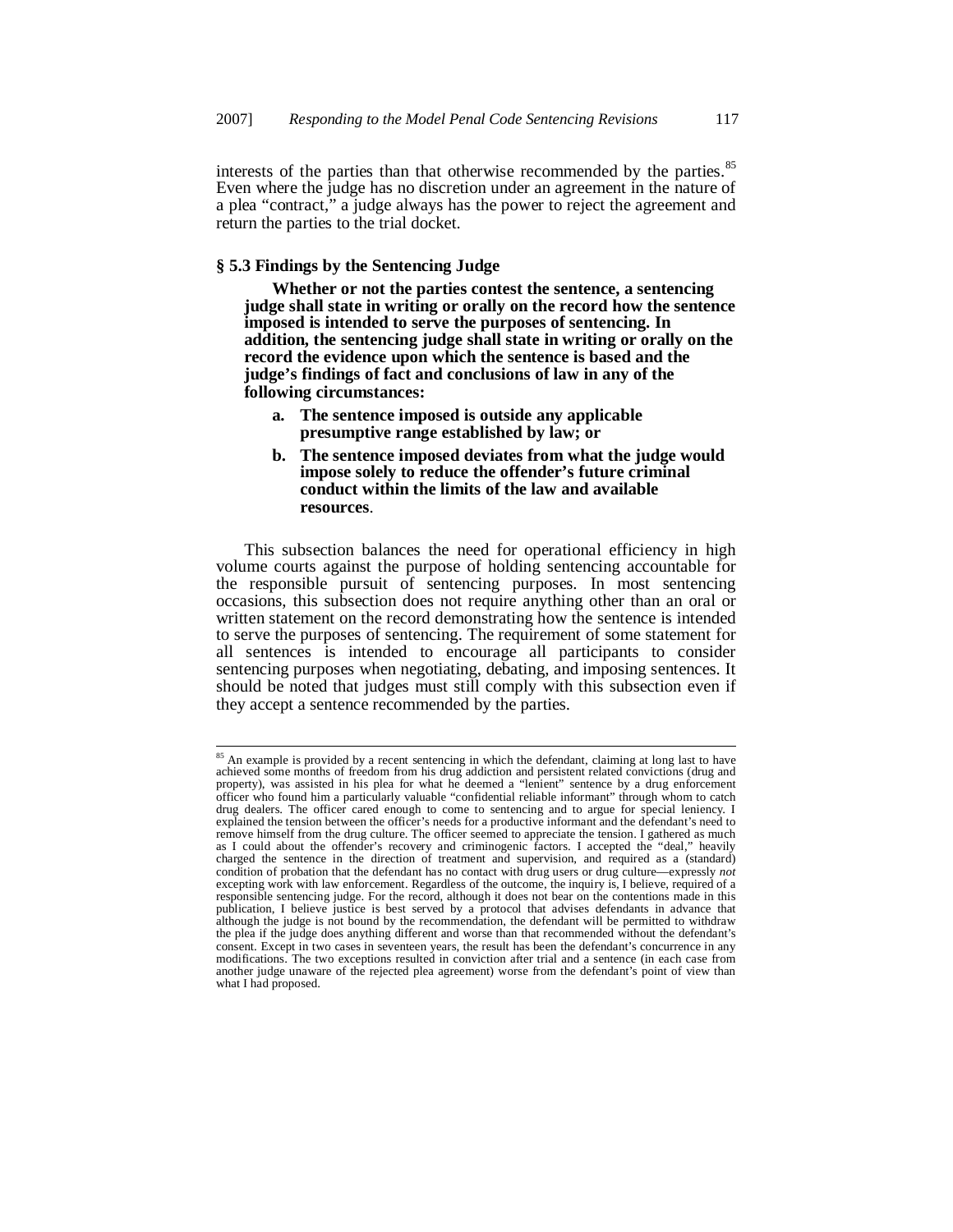There may be tension in mandatory minimum cases in which the judge does not believe sentencing purposes are best served by that mandatory minimum. On such occasions, a judge might simply explain, "I am constrained by law to impose at least seventy months; I defer to the legislative judgment that this serves the purposes of sentencing, and I believe no greater sentence is necessary to serve public safety or promote public values." The tension itself again serves some substantial purpose; a judge similarly serves a substantial purpose by stating the reasons that achieved or failed to achieve approval for sentence resulting from routine plea negotiations or an attempted cooperation agreement.

This subsection requires the judge to specify the evidence relied upon and to articulate appropriate findings of fact and conclusions of law (either orally or in writing) whenever the sentence either departs from any presumptive range established by law or deviates from a sentence derived solely for purposes of recidivism reduction. Since Section 3 permits, but does not require, the court to accept the stipulation of the parties to establish a fact, negotiated sentences that otherwise trigger Subsection 5.3(a) or (b) need not result in burdensome fact-finding. Requiring findings and vetting evidence furthers the purposes of this code both directly and indirectly, and facilitates appellate review. An appellate court is not to rely on evidence not previously relied upon by the trial court.

Applying these requirements to sentences that compromise recidivism reduction in pursuit of other sentencing objectives serves the purposes of this code through additional strategies. By imposing the burden of stating findings and conclusions on the record when a judge deviates from recidivism reduction, this subsection reinforces the notion that there must be an evidence-based reason for such a deviation. Moreover, in those cases in which an appeal is plausible for either side, even from a presumptive sentence in which this subsection requires only a statement of reasoning, the absence of findings will lead the appellate court to presume that recidivism reduction was the defining purpose, although not necessarily the only purpose, of the sentence. That presumption will facilitate analysis of the stated reasons for the sentence and of any contentions concerning the other bases of review.<sup>86</sup>

Through a variety of paths this code would afford appellate courts more opportunities to evolve an effective common law of sentencing than if presumptive sentences were more broadly immunized from review.

This subsection does not prohibit findings and conclusions when a judge imposes a presumptive sentence.

#### **§ 6 The Role of Victims of Crime**

 **Sentences that pursue public safety and promote public values appropriately respond to the interests of victims. Accordingly:**

<sup>86</sup> *See* discussion *infra* § 11.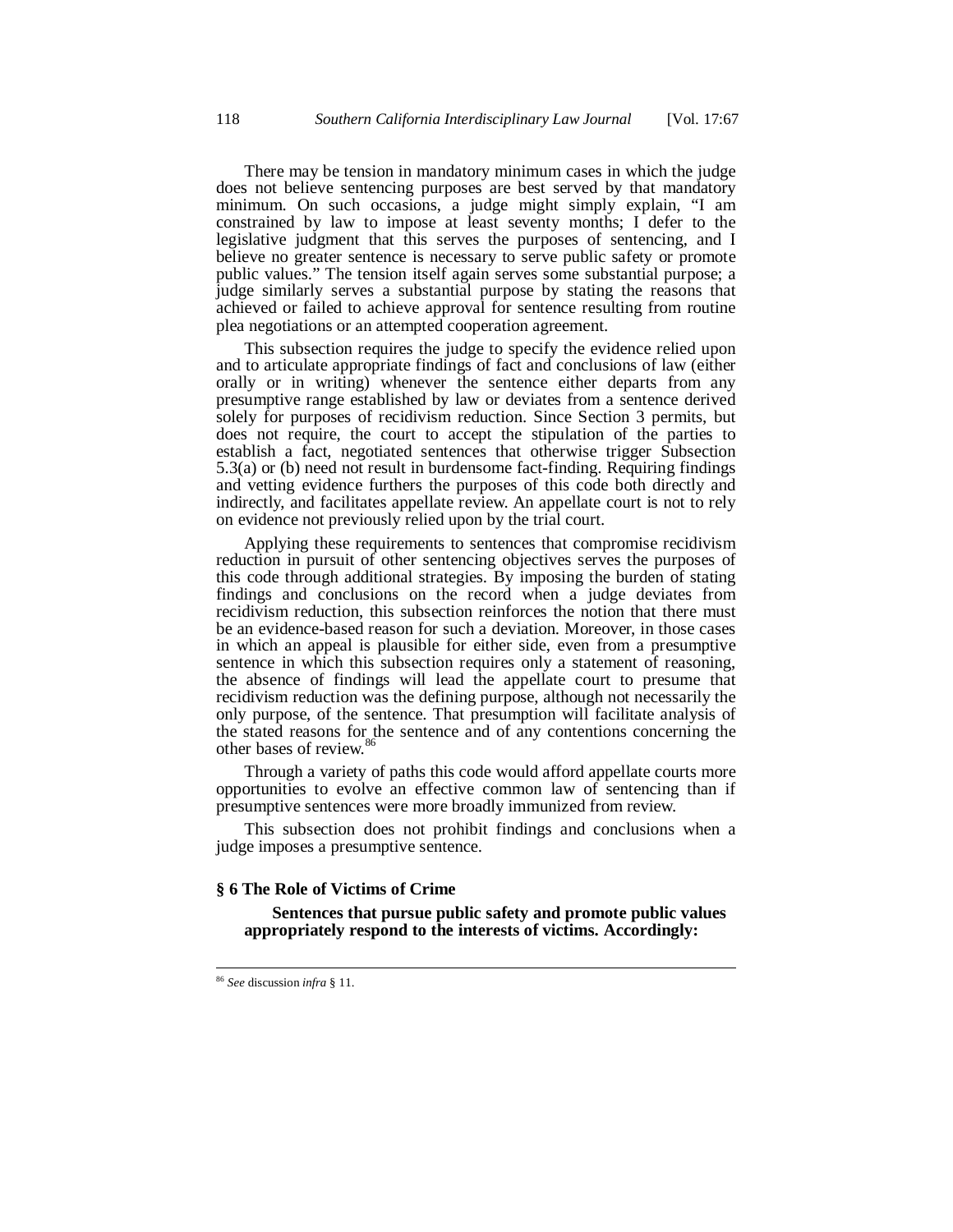- **a. Victims shall be afforded notice and an opportunity to be heard concerning the appropriate sentence and to submit a statement and evidence at sentencing hearings;**
- **b. In fashioning an appropriate sentence, the court shall give due consideration to the victim's interests, including without limitation, any interest in:**
	- **i. A sentence that appropriately reflects the offender's violation and the harm threatened or caused to the victim;**
	- **ii. Restitution for any economic loss;**
	- **iii. Any therapeutic impact the sentence may have.**

 **Because preventing future victimization is a major purpose of sentencing, the judge shall not, in responding to the interests of any victims of the defendant's crime, deviate from the sentence the court would impose primarily to reduce the offender's future criminal conduct without first finding, based on the best available evidence, research, and data, that:**

- **a. The victim's interests cannot be adequately met by a sentence that also represents best efforts at reducing the offender's future criminal conduct; and**
- **b. The resulting sentence is consistent with the sentencing purposes set forth in Section 1 of this code.**

As set forth in Subsections 1.1 and 1.2, responding to the needs of victims is a means by which sentencing pursues public safety and promotes public values. Victims should be afforded the right to participate and be considered in sentencing, but they cannot ultimately make a sentencing decision. By way of example, a domestic violence victim in denial should not be permitted to prevent a sentence adequate to respond to the risk represented by a persistent violent offender. Likewise, an outraged victim of theft who demands a sentence crafted for punitive purposes alone should not be allowed to determine the ultimate sentence for the offender. The court should not place an immediate victim's often inflated expectations of receiving restitution above any available and appropriate means for preventing future victimizations; it is not unheard of for an offender to pay restitution to one victim by stealing from new victims.

Particularly with heinous crimes, and with crimes that do great harm or offend extremely vulnerable victims, the court should endeavor to respond to the victim's need for recognition of the significant harm inflicted. In less serious cases, however, restorative justice may best respond to the victim's needs, in which case the victim's informed input and choice may be crucial. The court should also consider restitution and the therapeutic interest the victim may have in the resulting sentence, but should rely upon evidence rather than assumption in all such tasks.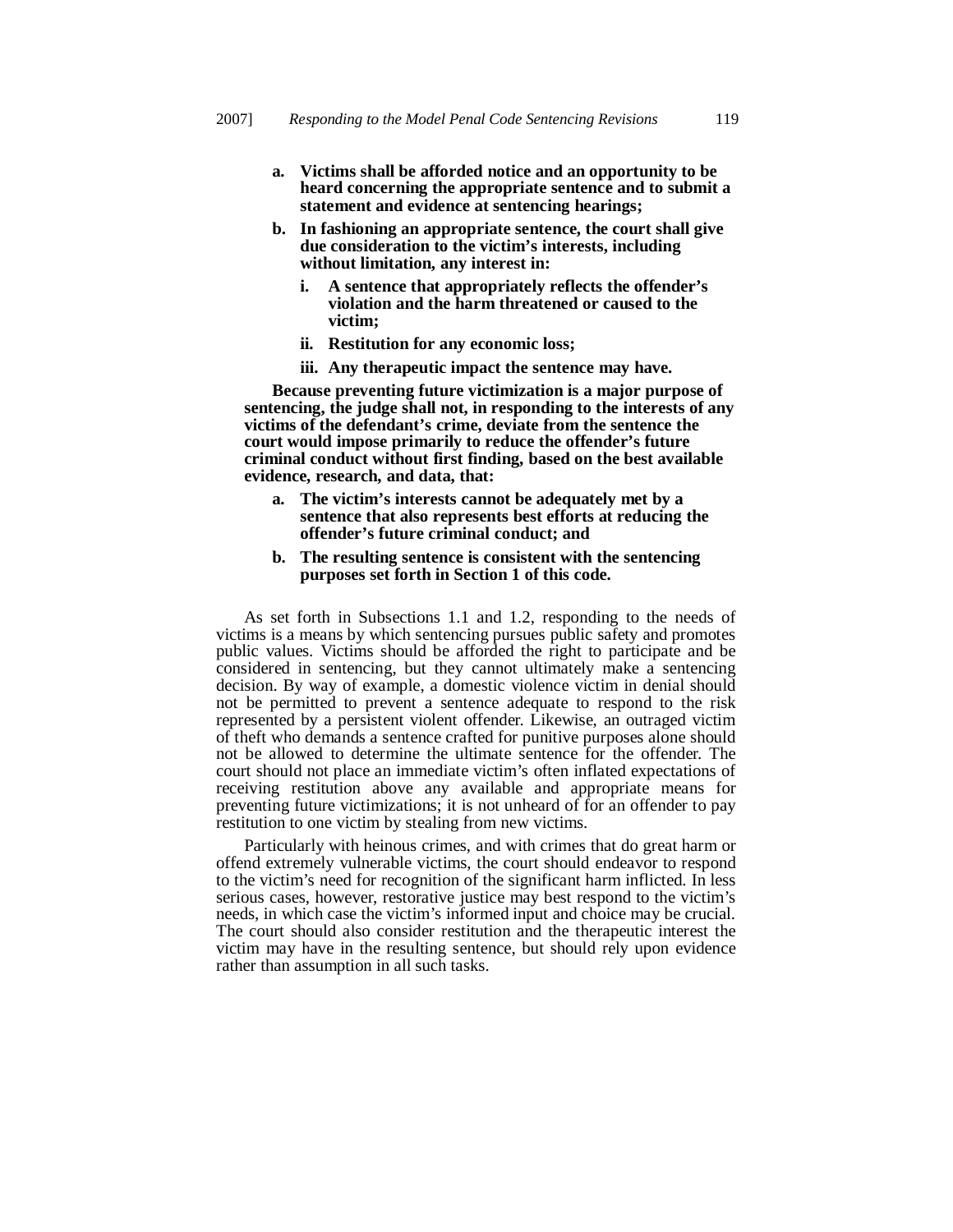As further articulated in Subsections 1.3 and 1.4, the court should not deviate from the objective of reducing future criminal conduct to serve the interests of victims, or any other purpose of sentencing, without an evidence-based determination that the deviation is both necessary and reasonably likely to succeed. Of course, if a sentence can be modified to serve the needs of victims without substantially compromising the likelihood of reducing the offender's recidivism, such a modification is appropriate.

# **§ 7 The Role of Prosecuting Attorneys**

 **Prosecuting attorneys represent the public in criminal proceedings, and are therefore charged with pursuing public safety and public values. Accordingly, unless otherwise required by law, and within the limits of applicable ethical rules:**

- **a. Prosecuting attorneys who negotiate, propose, and advocate for sentences shall pursue the purposes of sentencing set forth in Section 1 of this code.**
- **b. As relevant to sentencing choices they negotiate, propose, or advocate, and within limits of practicality and standards of sufficiency consistent with their ethical obligations and official duties, prosecutors shall obtain the following information:**
	- **i. The offender's criminal history, including performance under supervision and in any alternative sanctions or programs in or out of custody;**
	- **ii. Any credit for time served, wants, holds, or other pending proceedings that may affect the availability to the offender of any period of incarceration, program, or alternative sanction;**
	- **iii. The existence and nature of any program in or out of custody, any alternative sanction, and any condition or mode of supervision that may be considered as a sentencing component or recommendation, and the actual likelihood that the offender would in fact participate in and benefit from such program, alternative component, or recommendation;**
	- **iv. The best evidence on how the expected length of any incarceration in combination with any likely impact of incarceration on post-incarceration recidivism would affect the total future criminal behavior of the offender; and**
	- **v. The interests of any victims as relevant to sentencing considerations under Section 6 of this code.**
- **c. In proceedings in which they appear as counsel,**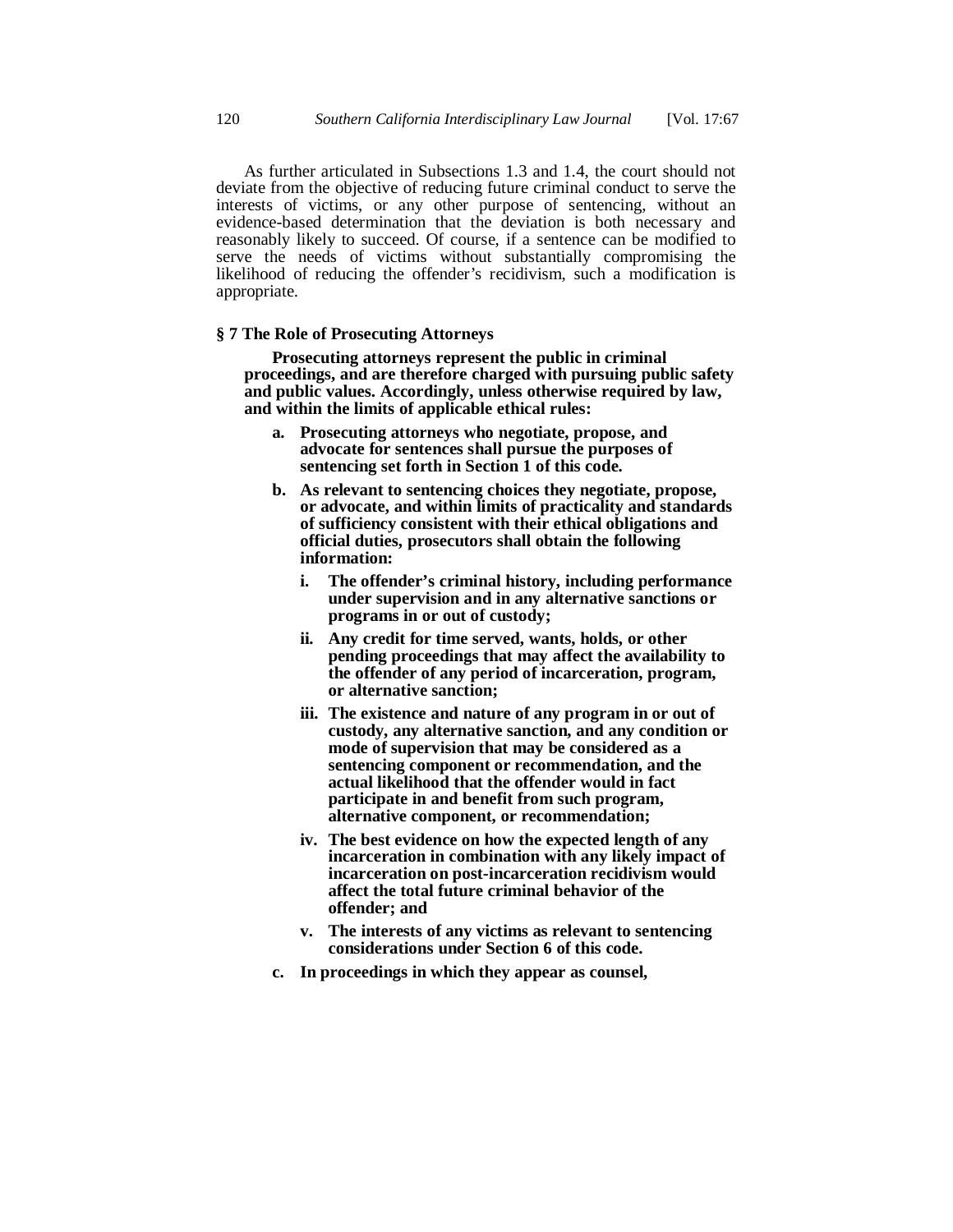**prosecuting attorneys shall advocate for the implementation of this code, and for reliance upon best available evidence in sentencing decisions.**

**d. When so requested or permitted, prosecuting attorneys may assist courts in establishing procedures, dockets, and strategies by which to implement this code and to pursue the purposes set forth in Section 1 of this code.**

#### **e. As permitted or required by law, prosecuting attorneys shall assist victims in representing their interests in sentencing as provided in Sections 3 and 6 of this code.**

There is no more direct role for asserting the public interest in sentencing than that of the prosecutor. The defense is primarily responsible to the defendant's wishes. The judge's duties are two-fold—to pursue public safety and public values, while being mindful not to displace the duty to consider a defendant's arguments for limitation of sentencing based on issues of law or proportionality. The prosecutor's loyalties are more united—to pursue public safety and public values and, as necessary to that pursuit, to rebut defense arguments for limitation based on issues of law or proportionality.

Just as sentencing will fail to serve public safety or public values if it is held to no greater performance standard than achieving proportional severity, prosecutors who seek nothing other than just deserts subvert the pursuit of public safety and public values. Just as sentencing judges may not properly invoke just deserts to avoid accountability for public safety outcomes, prosecutors bear responsibility for evidence-based pursuit of public safety and public values.

Section 7(b) charges the prosecutor with responsibility for the same level of competent preparation in addressing sentencing issues as is required for preparation on the trial of issues of guilt. Prosecutors commonly amass criminal history information to negotiate and argue sentencing under existing practices. This section reflects that competent pursuit of public safety in sentencing cannot occur without practical information about the history of the offender, credit for time served, or immigration or other holds from other cases or jurisdictions. If the purpose of a negotiated or proposed sentence is to protect a victim of domestic violence, surely the prosecutor ought to know if credit for time served will result in the offender's immediate or proximate release after imposition of a proposed sentence. Similarly, if the defense is urging a sentence based on the notion that it will enable the offender to return to employment or treatment that is beneficial, surely the prosecutor ought to know of any wants, warrants, or holds that make the proposed scenario unavailable.

Information as to the availability and efficacy of any alternative, program, form of supervision, or any custodial treatment, counseling, or prisoner reintegration, is obviously relevant to any responsible evidence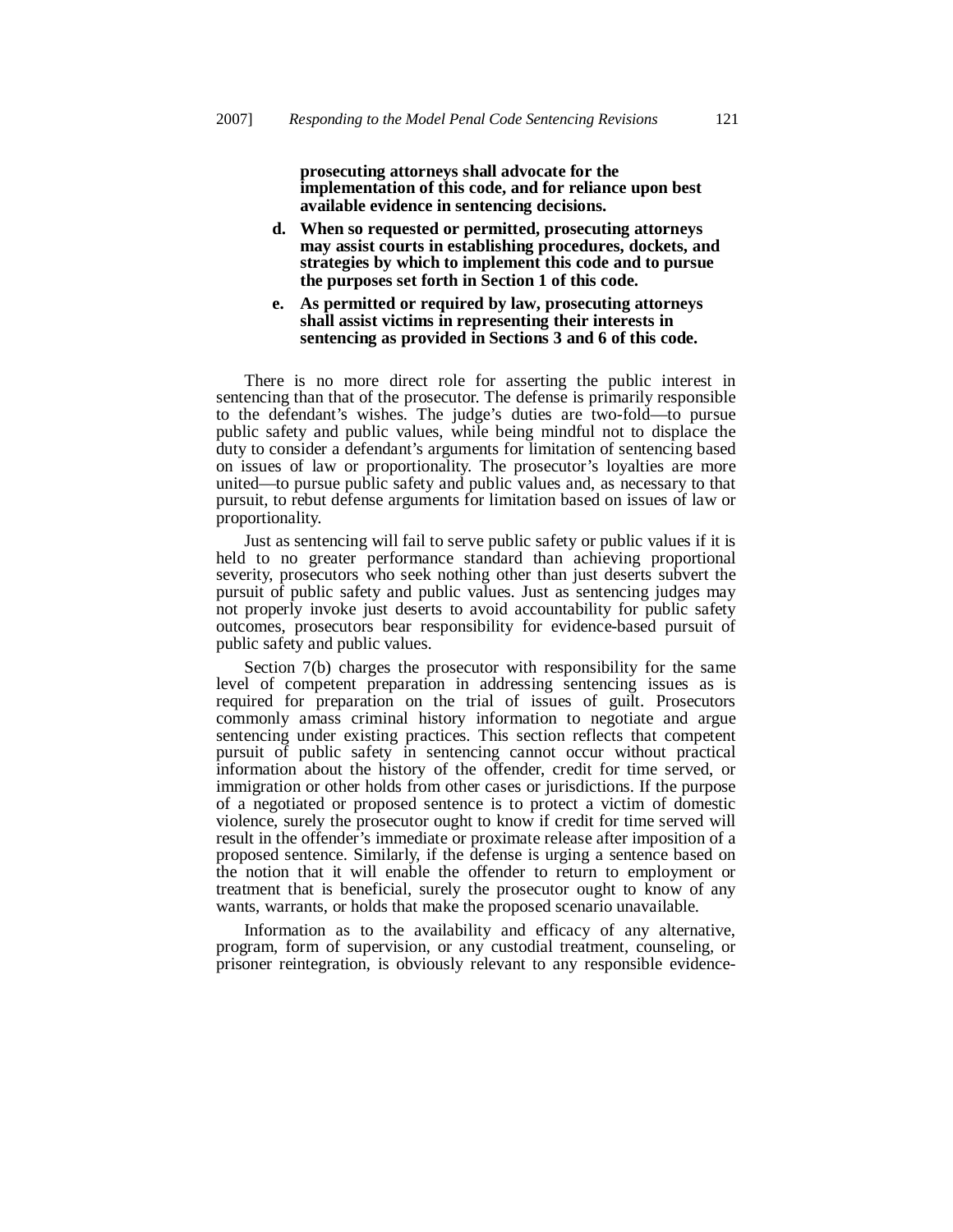based pursuit of public safety when any of these dispositions is potentially in play, but the pursuit cannot be rational unless that information is both accurate and available to the court. It is simply irresponsible to argue for half an hour in a sentencing hearing about whether a defendant ought to be afforded or denied eligibility for an alternative incarceration program, or be released to an inpatient treatment program, without knowing whether either of those programs would be available to the offender regardless of the court's decision. Although prosecutors may argue these topics are exclusively the responsibility of the defense, they would be wrong. First, the prosecutor's choices and competence are relevant to the prosecutor's impact on the resulting sentence, and that sentence either will or will not best serve to promote public safety or public values—particularly in respect to whether it prevents future criminal conduct by the offender. Second, the prosecutor cannot competently or ethically fulfill the duties of advocate for the state without this sort of information, if those duties embrace pursuit of public safety and public values. Third, the prosecutor cannot perform the role of quality-assurance intrinsic to the adversary system if the prosecutor is not equipped to evaluate and, when appropriate, to challenge the assertions of the defense as to the availability and efficacy of programs and alternatives.

Prosecutors may argue that maintaining competence in such a wide range of information is impractical in view of their heavy caseloads. It may be that a prosecutor who spends time on major crimes may not need to know about programs and forms of supervision generally unavailable to such offenders upon conviction, and those who handle only misdemeanors need not stay current on what is or is not available in prison. It may be practical within a larger office to rely on attorney or paralegal specialists who stay current on programs, alternatives, effectiveness, and availability. Additionally, depending on the type and number of cases a prosecutor handles, it may make sense to schedule some sentencing-related research before plea negotiations and to reserve the rest for after trial in the event of a conviction. Beyond such examples, however, the press of business affords no greater excuse in these endeavors than it does for trial preparation—in which the tension is no less real. This code would apply the same test to sentencing as to trial: whether any compromise between press of business and preparation adequate for competent performance meets "standards of sufficiency consistent with . . . ethical obligations and official duties." That test recognizes that prosecutors have ethical duties as members of the bar, and they are also charged with public duties as part of the official office they serve.

Our present information about the efficacy of programs is far from perfect. We have barely scratched the surface in regards to learning how incapacitation and post-prison recidivism compete for public safety with different terms and conditions of incarceration for different cohorts of offenders.<sup>87</sup> Responsible sentencing, however, requires that we accept the

<sup>87</sup> *See* authorities cited *supra* note 46, and accompanying text.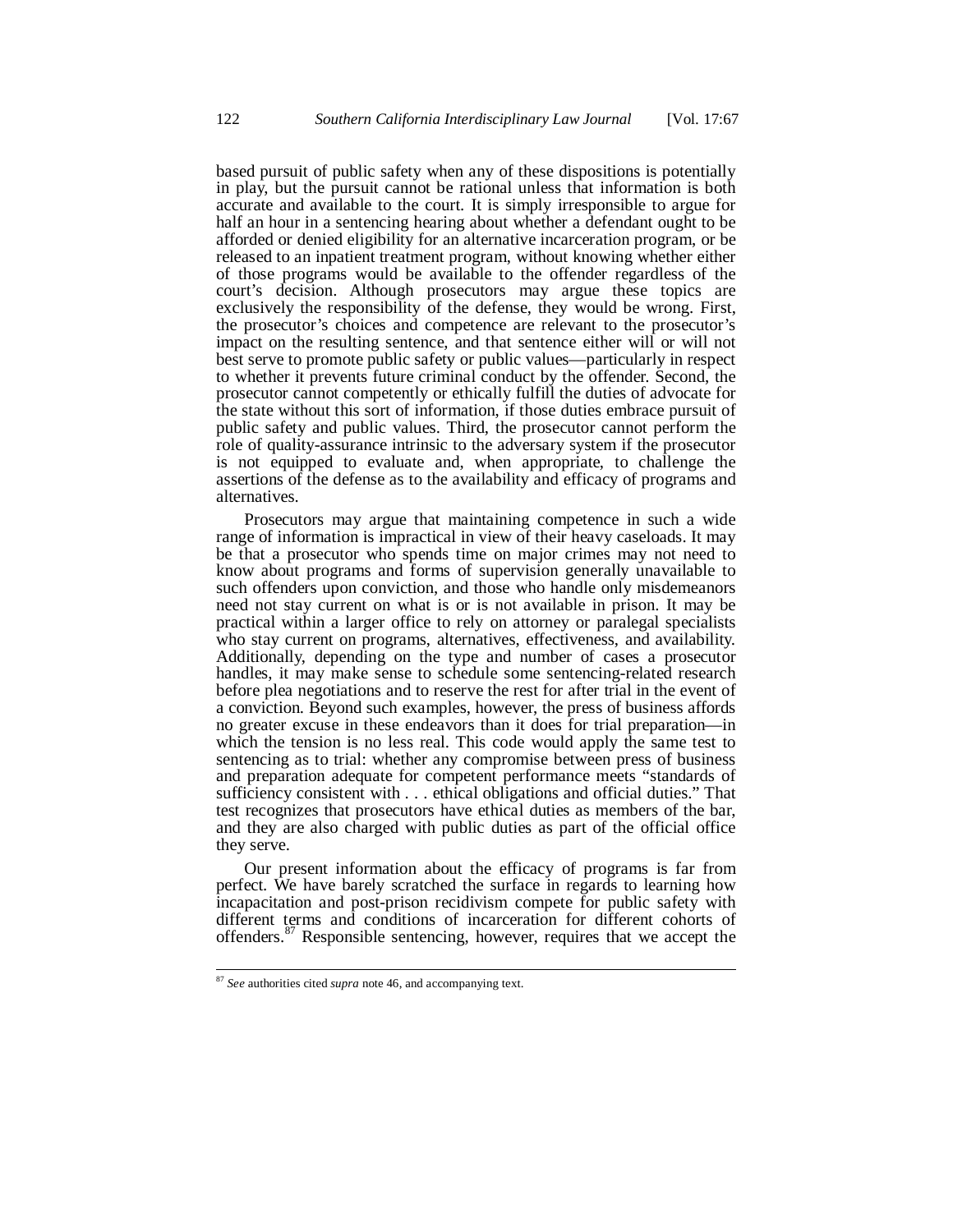challenge of improving our knowledge, and this code contemplates that the efforts of sentencing commissions under Subsection 12.1 will increase the availability of such information in the sentencing process. Those efforts will be of little value unless they are exploited by advocates as well as by judges.

Just as the prosecutor is charged with pursuing the correct interpretation and implementation of criminal law in criminal proceedings, the prosecutor is also charged with advocating for implementation of this sentencing code. This section recognizes that ethical obligations and laws apart from this code may limit a prosecutor's pursuit of public safety or public values in a particular case. Substantive and procedural provisions of applicable law, including laws governing the collection and presentation of evidence against an accused, and laws and ethical rules demanding disclosure of exculpatory evidence to the defense may prevent a conviction or require negotiating a lesser charge or sentence than public safety might otherwise demand. Similarly, risks to the success of a prosecution related to the availability or enthusiasm of witnesses, or the need to trade concessions to one defendant for assistance in prosecuting another, are part of a prosecutor's day-to-day reality. This section contemplates that prosecutors will assess such choices, within the bounds of law and ethical restrictions, in light of the ultimate goals of public safety and public values. Just as forgoing a prosecution altogether against one offender may be justified by the need to convict another offender who represents the greater risk to public safety, so can compromising a sentence—accepting a shorter jail or prison sentence, or placing a risky reliance on treatment—for one offender be consistent with a prosecutor's responsibilities if necessary to secure that offender's cooperation in convicting a more dangerous offender.

The purpose of this provision, however, is to make the guiding principle not administrative efficiency assessed by numbers of convictions per attorney per month, or numbers of jail months or years imposed, but the meaningful pursuit of the purposes of the enterprise of prosecution—public safety and public values.

In the same vein, courts frequently involve the prosecution as well as defense counsel in efforts to design procedures, dockets, and strategies for doing the work of criminal justice. Typically, these efforts capitalize on shared interests in efficiency—measured by processing cases as quickly and with as few resources as reasonably possible. Although such efficiencies are rightfully to be pursued, this section reflects the reality that unless they serve public safety and public values, means of speeding up the process do not improve safety or public values—and they do not even ultimately reduce workloads for courts, counsel, or law enforcement officials. Rather, without the meaningful metric of public safety and public values, mechanisms that speed up the process of criminal justice merely increase the frequency with which an individual offender becomes a subject of the process. This section directs the efforts of prosecutors in such undertakings towards the ends of public safety and public values.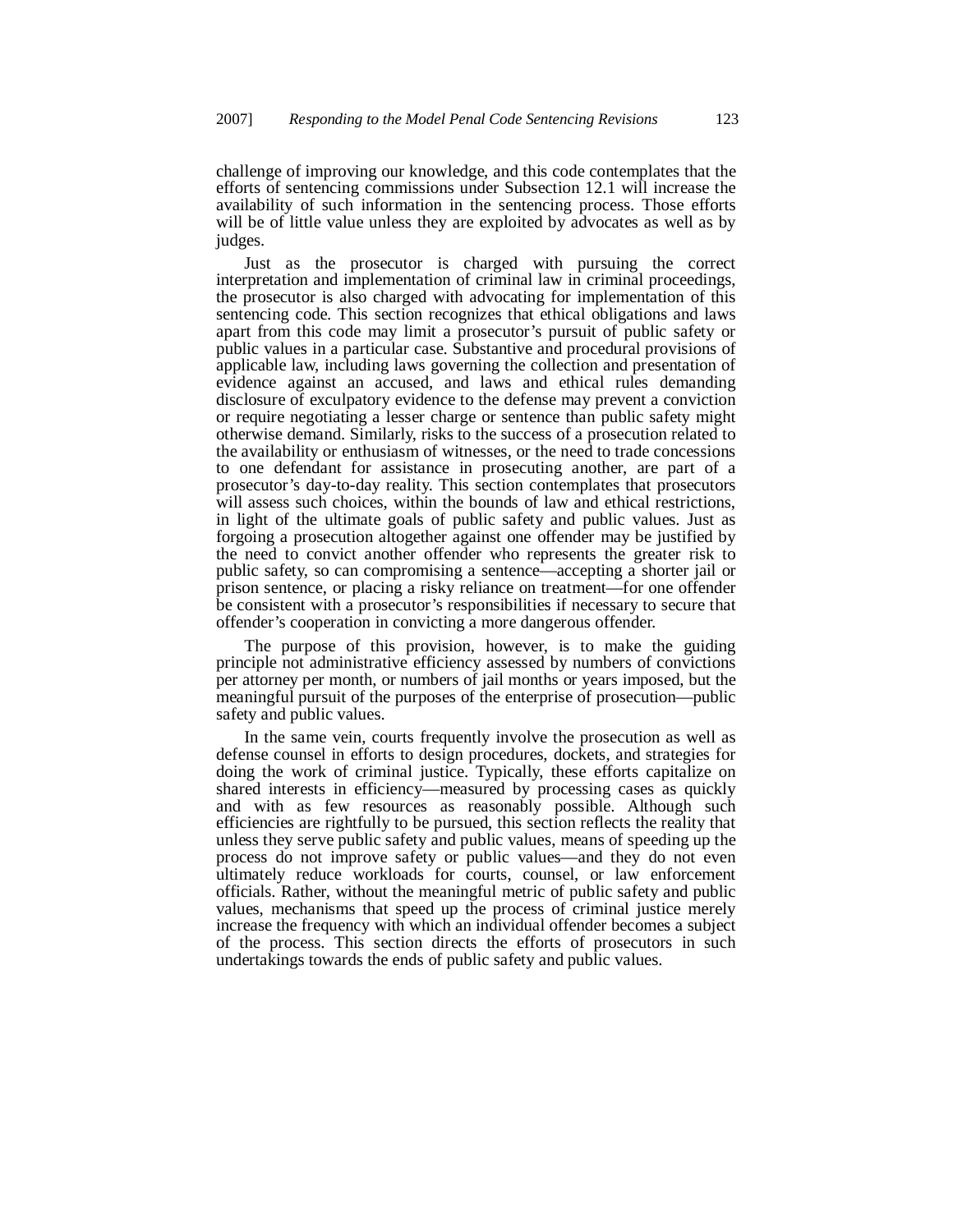Prosecutors do not represent victims, but have responsibilities to assist victims, to seek enforcement of victims' rights of participation, and to articulate the interests of victims to the court as provided in Sections 3 and 6.

# **§ 8 The Role of Defense Attorneys**

 **Defense attorneys represent defendants in proceedings, and are therefore charged with loyalty to clients within the limits of applicable ethical rules. To properly serve the interests of their clients, however, defense attorneys should be equipped to recognize and invoke, in pursuit of a defendant's legitimate objectives, any means by which considerations of public safety or public values support the client's objectives. Accordingly,**

- **a. Defense attorneys who negotiate, propose, and advocate for sentences shall be cognizant of the purposes of sentencing set forth in Section 1 of this code.**
- **b. As relevant to sentencing choices they negotiate, propose, or advocate, and within limits of practicality and standards of sufficiency consistent with their ethical obligations, defense attorneys shall obtain the following information:**
	- **i. The offender's criminal history, including performance under supervision and in any alternative sanctions or programs in or out of custody;**
	- **ii. Any credit for time served, wants, holds, or other pending proceedings that may affect the availability to the offender of any period of incarceration, program, or alternative sanction;**
	- **iii. The existence and nature of any program in or out of custody, any alternative sanction, and any condition or mode of supervision that may be considered as a sentencing component or recommendation, and the actual likelihood that the offender would in fact participate in and benefit from such program, alternative component, or recommendation;**
	- **iv. The best evidence regarding how the expected length of any incarceration in combination with any likely impact of incarceration on post-incarceration recidivism would affect the future criminal behavior of the offender; and**
	- **v. The interests of any victims as relevant to sentencing considerations under Section 6 of this code.**
- **c. Defense attorneys shall employ such information as described in Section 8(b) as appropriate to advocate for a disposition desired by the client or to advocate against a**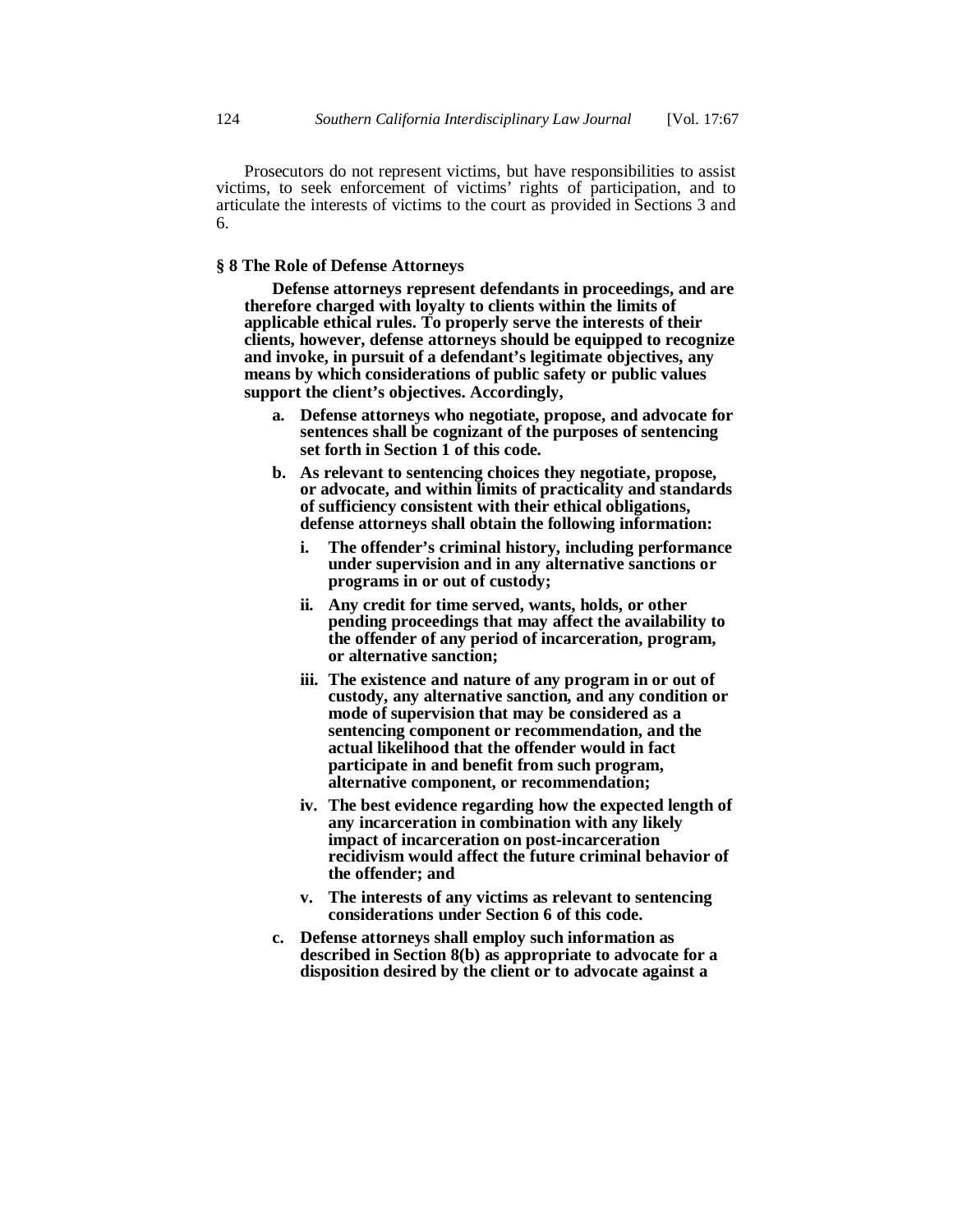**disposition the client disfavors.**

# **d. When so requested or permitted, defense attorneys may assist courts in establishing procedures, dockets, and strategies by which to implement this code and to pursue the purposes set forth in Section 1 of this code.**

Defense attorneys are obligated to serve the wishes of their clients. They have no duty to the public except duties owed as members of the bar. Thus, defense counsel vary in their styles as to whether they see it as part of their job to attempt to counsel a client toward effective rehabilitation, treatment, or other services—whether actually to address a client's criminogenic circumstances or merely to impress a prosecutor for purposes of negotiation or a judge for purposes of sentencing. Where treatment courts or other programs exist, it is the responsibility of defense counsel with potentially eligible clients to be in a position to discuss knowledgeably with clients how the program may or may not work.

A defense attorney who does not pursue a potentially meritorious avenue of defense or challenge to the admission of evidence<sup>88</sup> may be providing ineffective assistance of counsel and violating ethical duties to the client. The same is true of an attorney who does not seek or possess the requisite information with which to negotiate a favorable plea or argue for a favorable sentence—including the sort of information covered by Section 8(b). Even if there is no occasion for supporting an outcome a client desires, familiarity with that information may be a prerequisite to competent response to a prosecutor's argument in favor of a sentence. For example, a prosecutor may try to persuade a judge wavering between prison and probation that prison will provide the offender's best hope of treatment; a defense attorney whose client prefers probation should be prepared to argue—if it is true—that the defendant cannot qualify for that treatment in prison within the available prison term and given the resources of the prison, or because the defendant is ineligible by reason of a local hold. Obviously, the defense attorney should also be armed with any evidence which demonstrates that an available community-based treatment program has a good track record for reducing recidivism for cohorts similar to the client.

Although the defense attorney is not charged with pursuing the interests of victims and will frequently serve a client by attempting to dispute causation or damage or minimize the amount of restitution, the attorney cannot be properly prepared to represent the defendant without being familiar with the interests of any victim(s) in the case. Apart from merely being prepared to dispute restitution, a defense attorney who considers the interests of any victims may be able to formulate an argument for choosing community-based dispositions that allow the offender to keep

<sup>88</sup> Attorneys need not prepare every conceivable defense for all cases. For example, a client may make a knowing choice whether to pursue a plea bargain in spite of defenses the attorney lists, and may for any number of reasons spare defense counsel the obligation even to make any defense at all.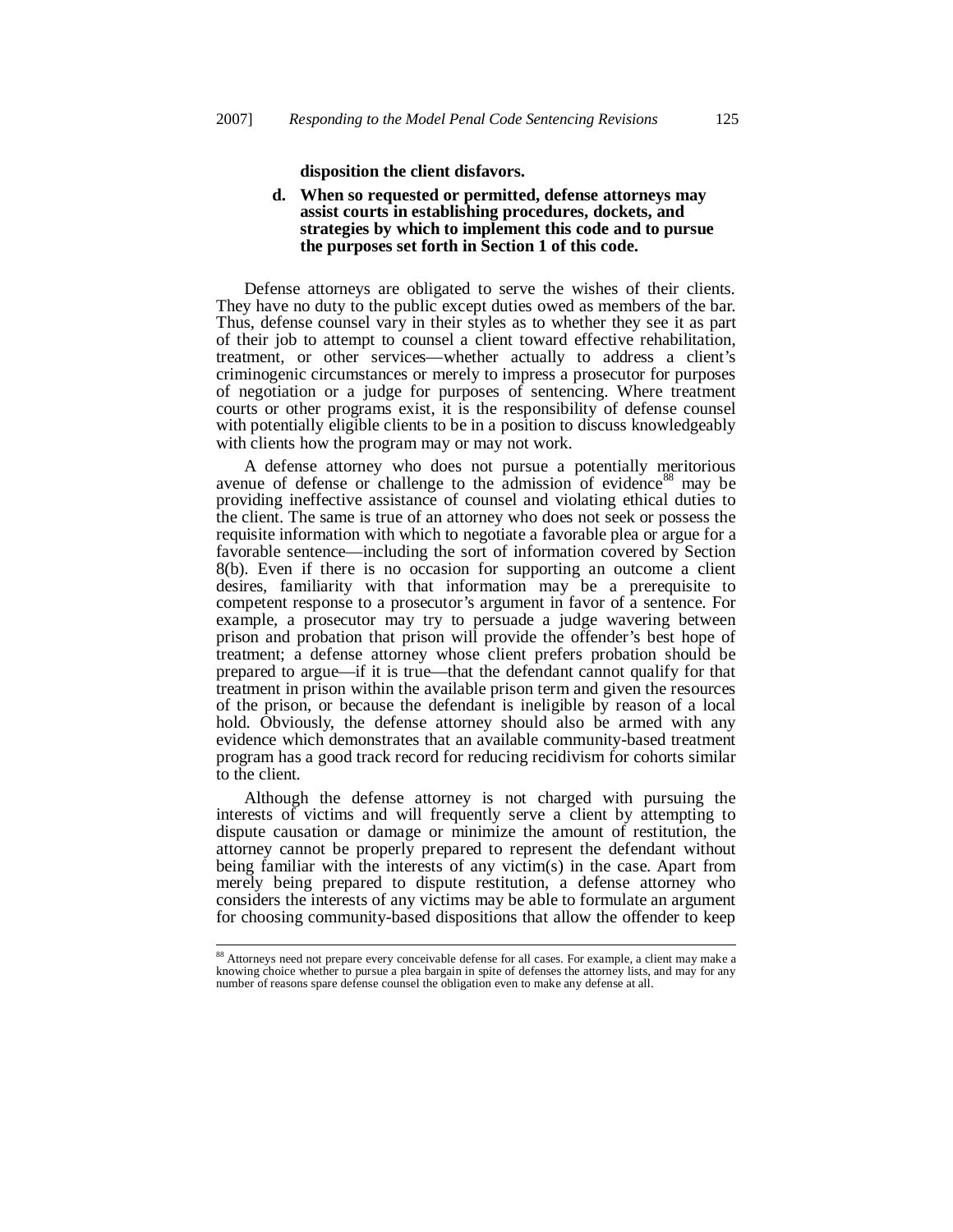working to pay restitution, or for restorative dispositions that may be preferred and beneficial to both the victim and offender.

Although the defense bar in many communities is becoming increasingly familiar with alternatives, programs, and the realities of prison, some defense attorneys will make an argument similar to that raised by many prosecutors—that the stress created by their heavy caseloads impede them from acquiring and maintaining the requisite information, or that this task belongs to the probation or corrections department and not to them. As with prosecutors, a defense attorney's specialization may narrow the scope of information with which the attorney may be conversant, and it may be practical within a larger office to rely on attorney or paralegal specialists who stay current on programs, alternatives, effectiveness, and availability. Depending on the type and number of cases a defense attorney handles, it may make sense to schedule some sentencing-related research before plea negotiations and to reserve the rest for after trial in the event of a conviction. Beyond such examples, however, the complaint that heavy caseloads prohibit defense attorneys from compiling information listed in Section 8 rings hollow, especially in light of the fact that such information is often needed for trial preparation. As with prosecutors, the test is the same for trial, plea negotiation, and sentencing proceedings—whether any compromise between the stress of a heavy caseload and preparation adequate for competent performance meets "standards of sufficiency consistent with ethical obligations." The only difference is that the defense attorney has no duties distinct from those that attach to all members of the bar.

Defense attorneys, like prosecutors, may be asked or permitted to assist courts in efforts to design procedures, dockets, and strategies for doing the work of criminal justice. Typically, these efforts capitalize on shared interests in efficiency—measured by processing cases as quickly and with as few resources as reasonably possible. Just as prosecutors will be looking for advantages as well as efficiencies from their perspective, so will the defense attorneys; each is typically vigilant in protecting against an unwarranted advantage being awarded to the other side. Defense attorneys tend to be supportive of dockets, procedures, and specialty courts that they consider offer some clients a more acceptable outcome by sentencing offenders to programs designed to prevent future crimes related to addiction, anger control, mental health, or compulsion. Defense attorneys may properly assist in promoting such responses to categories of crime and offenders, and may invoke available evidence to persuade the courts, any funding sources, and prosecutors as to the desirability of such efforts.

The risk in all such endeavors is that the ultimate winner is administrative convenience rather than the public missions of courts, prosecutors, or even defendants. This code is committed to the furtherance of public safety and values through sentencing, and relies upon the collection of the best available evidence as support for sentences which serve the purposes of sentencing under this code.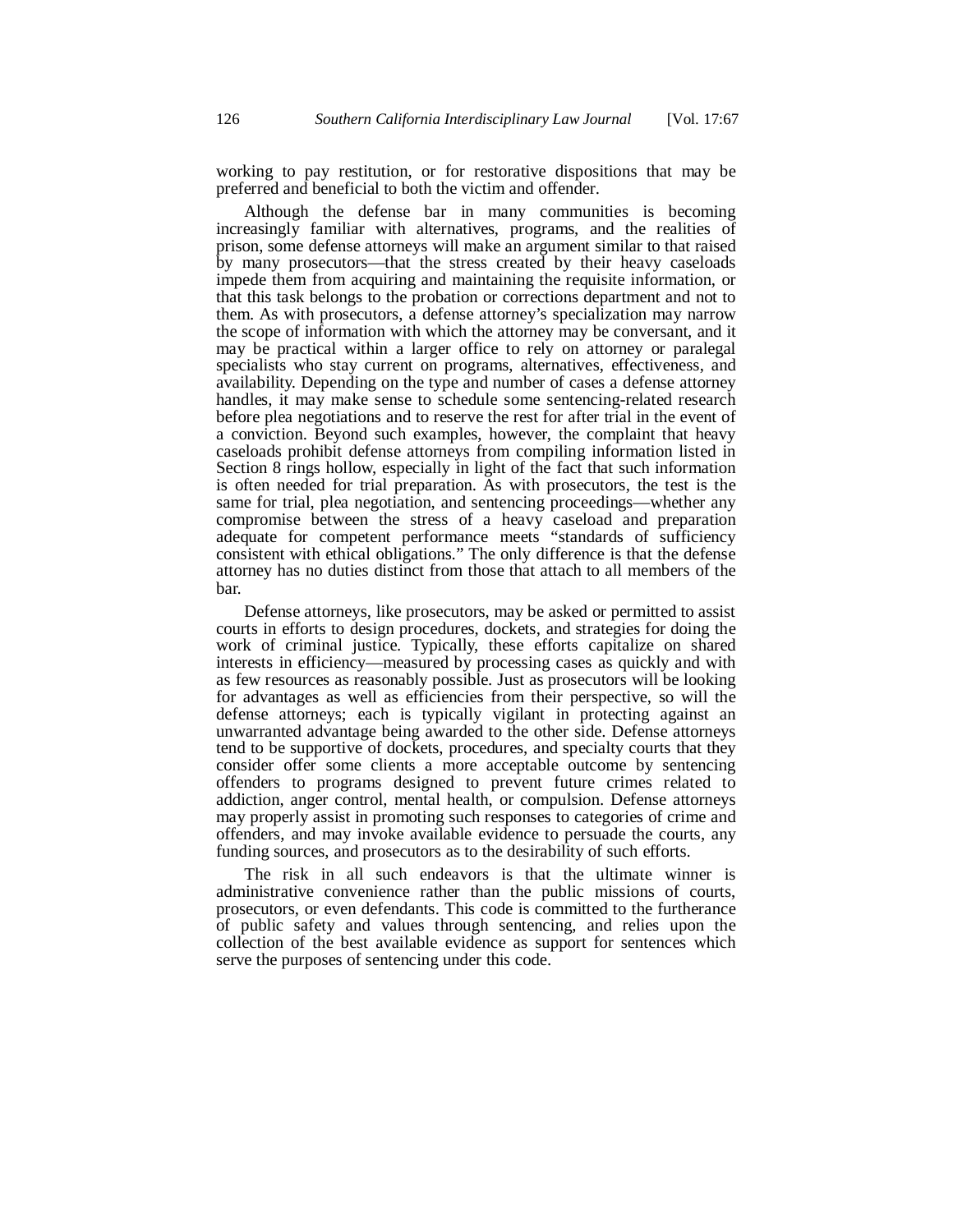#### **§ 9 The Role of Probation Officers**

 **Probation officers shall supervise and direct offenders on probation, report violations of the terms of probation to the court, and advise and advocate to the court the best means of reducing the offender's future criminal conduct. To this end, probation officers shall:**

- **a. Employ the best available data, research, and assessment instruments by which to assess an offender's needs, risks, and susceptibility to reformation;**
- **b. Employ the best available data and research by which to determine which correctional devices work best for which offenders to reduce their future criminal conduct;**
- **c. Maintain information concerning:**
	- **i. The offender's criminal history, including performance under supervision and in any alternative sanctions or programs in or out of custody;**
	- **ii. Any credit for time served, wants, holds, or other pending proceedings that may affect the availability of any period of incarceration, program or alternative sanction to the offender;**
	- **iii. The existence and nature of any program in or out of custody, any alternative sanction, and any condition or mode of supervision that may be considered as a modified term of probation or, in the event of revocation, as a sentencing component or recommendation, and the actual likelihood that the offender would in fact participate in and benefit from such program, alternative component, or recommendation;**
	- **iv. The best evidence regarding how the expected length of any incarceration in combination with any likely impact of incarceration on post-incarceration recidivism would affect the total future criminal behavior of the offender; and**
	- **v. The interests of any victims as relevant to sentencing considerations under Section 6 of this code.**

In most jurisdictions, sentencing occurs at least as frequently as a result of probation violations as it does as a result of convictions following a plea or trial. A judge's discretion upon finding a violation of probation is usually unhampered by any plea agreement. Any sentencing law should therefore adequately address the role of probation officers.

Most probation officers are far more conversant with the literature and science of criminology and corrections than are lawyers and judges, and yet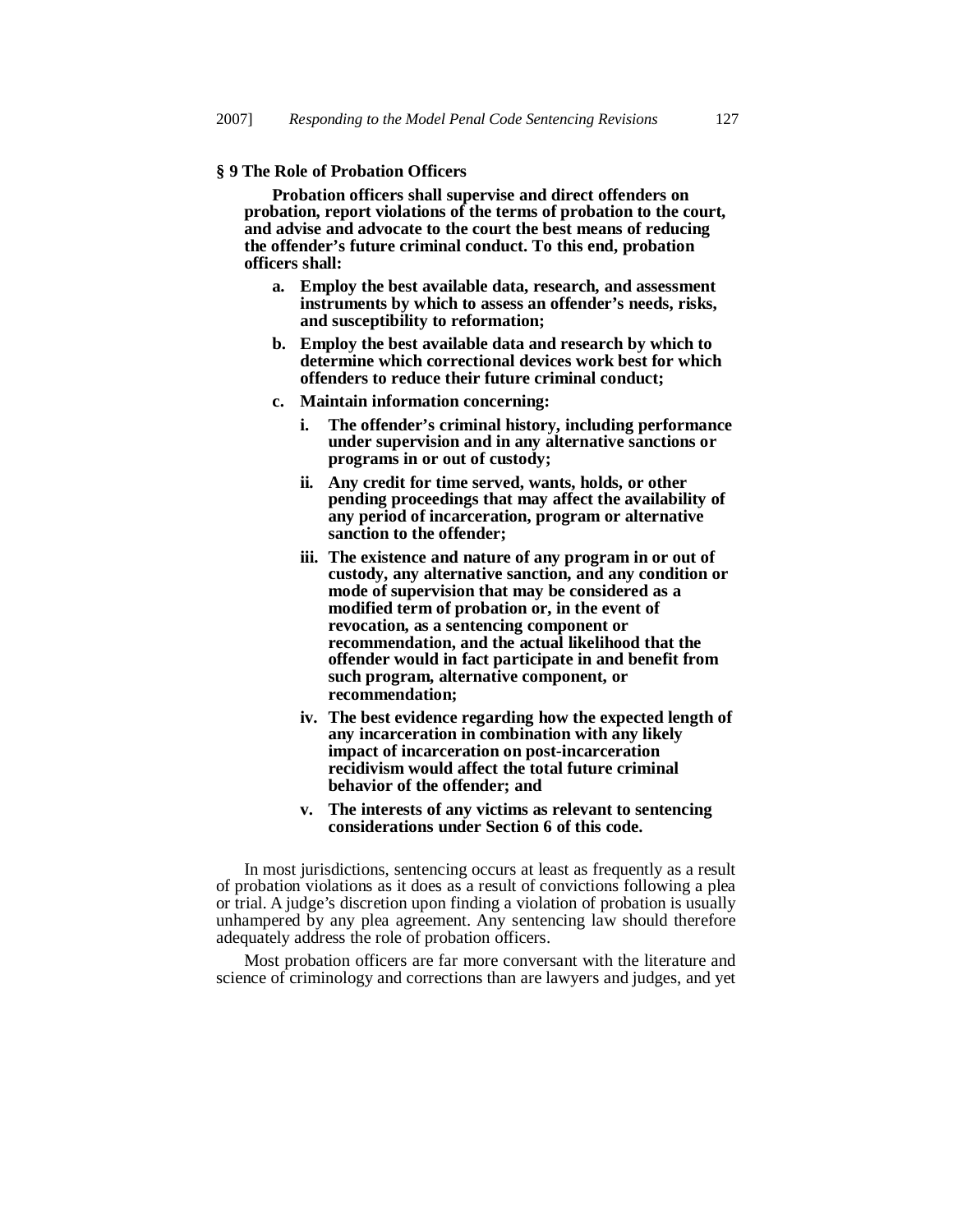under current sentencing practice rarely are they permitted to share any of their expertise with the court. This subsection reflects a reform implemented in Multnomah County (Portland, Oregon) to exploit the expertise of probation officers to improve dispositions in probation violation hearings.<sup>89</sup> In essence, this section demonstrates that just deserts can no longer be the sole rationale driving sentencing decisions. This section makes it clear that we want probation officers to share with us risk and needs assessments regarding offenders and knowledge of relevant literature whenever the officer communicates with us about a defendant's performance on probation. Thus, a violation report should summarize both the risk factors and performance of the probationer, and recommend a sentencing disposition based upon the best evidence of what action will most likely reduce recidivism. In doing so, the probation officer should consider the actual availability of dispositions to the offender in question. When a hearing is held to determine whether the defendant is in violation of probation, upon a finding of violation, the probation officer is expected to update this analysis and to assume the role of expert in advocating for a disposition that is most likely to reduce the offender's future criminal conduct.

#### **§ 10 The Role of Pre-Sentence Investigations**

 **Pre-sentence investigations, when available, shall gather and present to the court all evidence concerning the offender and the offense, and legally and practically available dispositions, to assist the court in fashioning a sentence that is most likely to reduce the offender's future criminal conduct and serve the purposes of sentencing. To this end, pre-sentence report writers shall:**

- **a. Gather evidence concerning the offender's background, including family history, mental and physical health, employment history, criminal history, previous experience with correctional sanctions and treatment, any pending charges or terms of supervision, and present needs and criminogenic factors;**
- **b. Gather evidence concerning the interests of any victim of the offender's crime;**
- **c. Employ the best available data, research, and assessment instruments by which to assess an offender's needs, risks, and susceptibility to reformation;**
- **d. Employ the best available data and research to determine which correctional devices work best on which offenders to reduce their future criminal conduct;**
- **e. Maintain information concerning:**

<sup>89</sup> *Sentencing Support Tools*, *supra* note 67.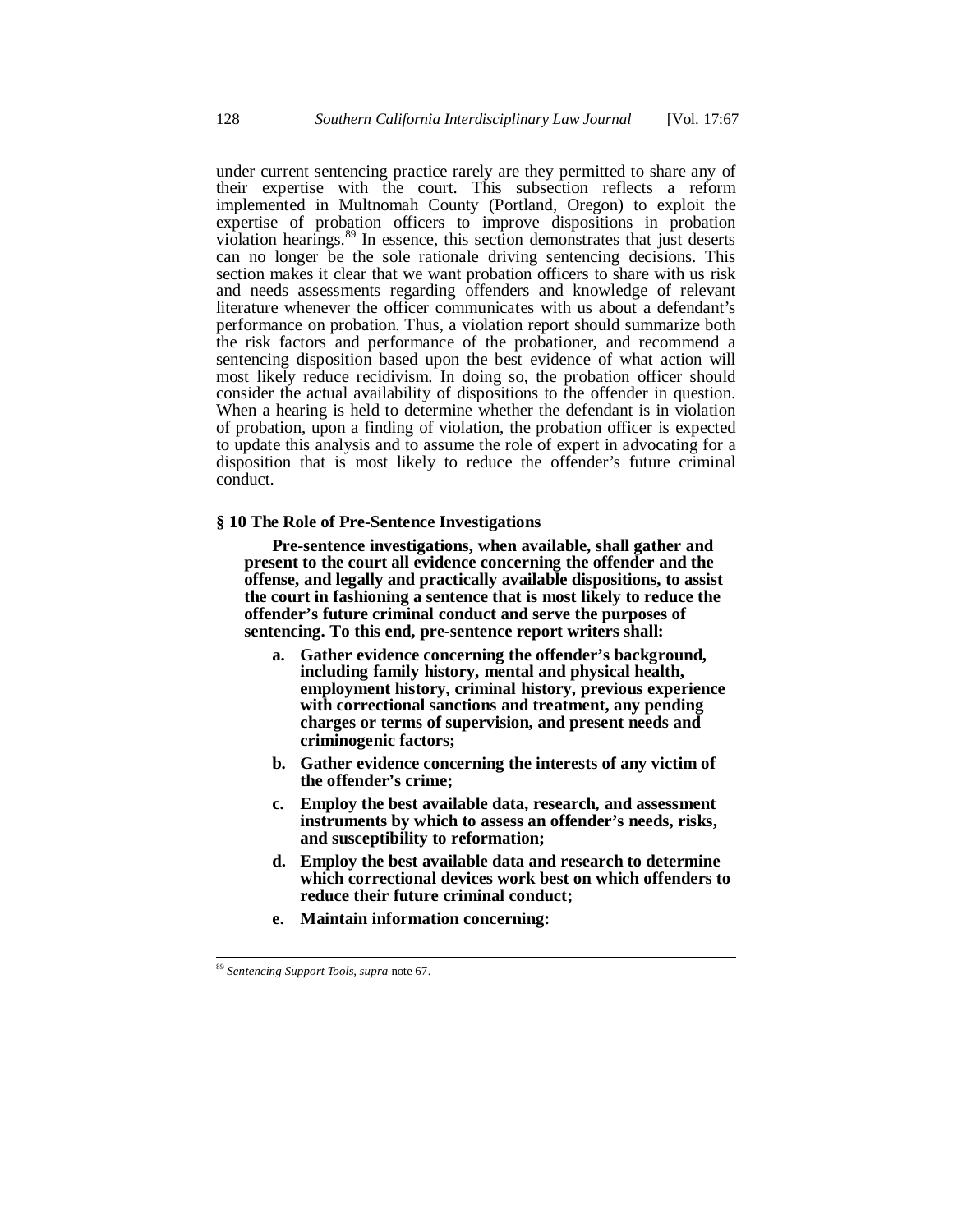- **i. The offender's criminal history, including performance under supervision and in any alternative sanctions or programs in or out of custody;**
- **ii. Any credit for time served, wants, holds, or other pending proceedings that may affect the availability of any period of incarceration, program, or alternative sanction to the offender;**
- **iii. The existence and nature of any program in or out of custody, any alternative sanction, and any condition or mode of supervision that may be considered as a sentencing component or recommendation, and the actual likelihood that the offender would in fact be able to participate in and benefit from such program, alternative component, or recommendation; and**
- **iv. The best evidence regarding how the expected length of any incarceration in combination with any likely impact of incarceration on post-incarceration recidivism would affect the future criminal behavior of the offender.**
- **f. Provide to the court an analysis of what disposition is most likely to reduce the offender's future criminal conduct and why, and if that disposition includes a program, an assessment of the actual availability of the program to the offender, and if it is available in or out of custody; and**
- **g. If any purpose of sentencing is not adequately served by a sentence that is most likely to reduce the offender's criminal conduct, recommend whether and how that sentence should be modified to pursue such other purposes, and indicate what research or data supports the need for and likely success of any such modification**.

The writers of pre-sentence reports have traditionally collected background information about the crime and the offender, but usually either fail to make any recommendation about the sentence or they make a recommendation based primarily on the rationale of just deserts and avoid any attempt at analyzing the collected information in light of available data and research to recommend a sentence that is most likely to reduce recidivism. Multnomah County has found success in adding a box to the form by which judges order a pre-sentence investigation report that requests the information described in Section 7(f), and the Oregon Legislature has recently required all pre-sentence investigations in Oregon to include that information.<sup>9</sup>

<sup>90</sup> ORS 144.791, as amended by 2005 Or. Laws ch. 473 (2007 OR. SB 914).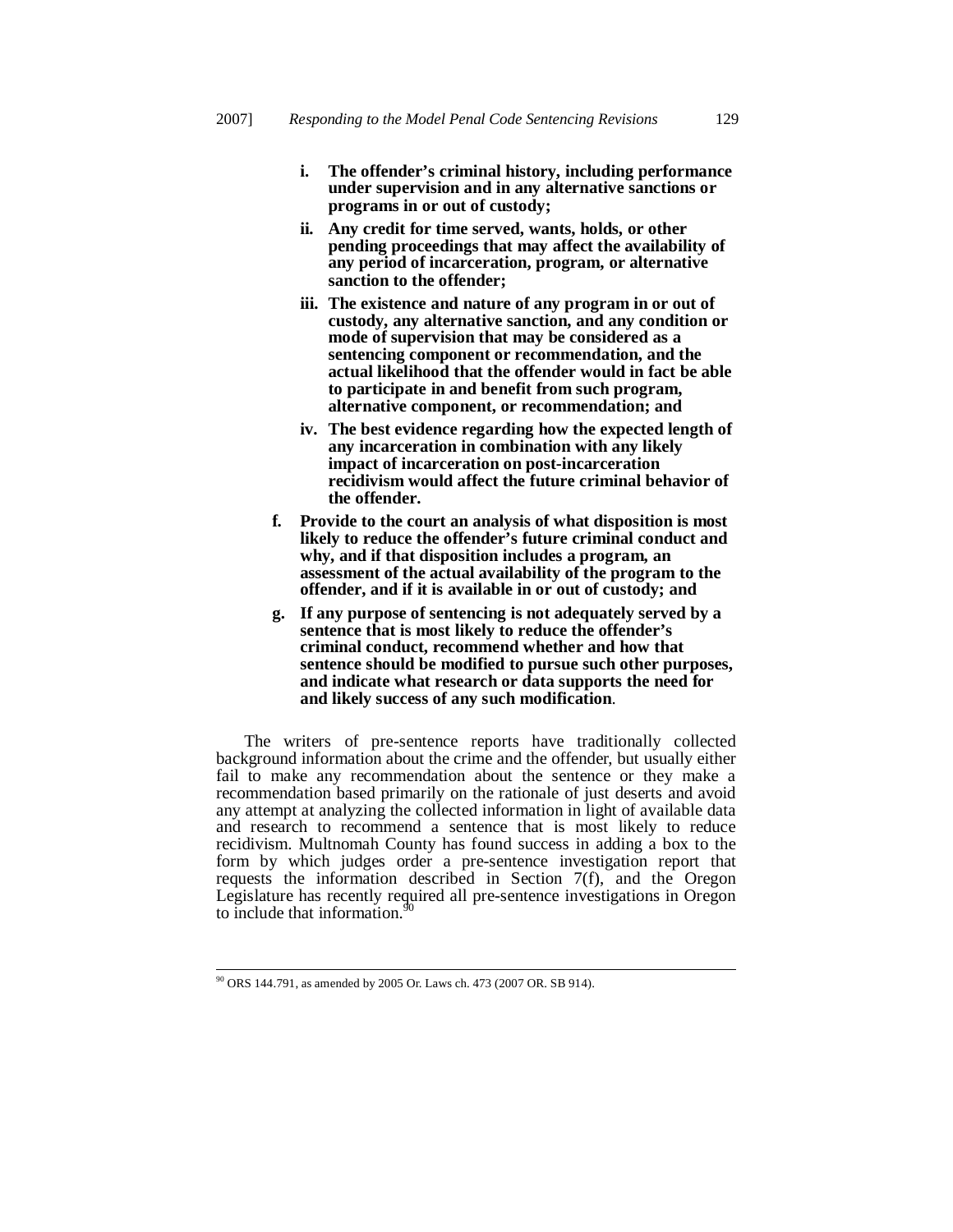As with probation officers, pre-sentence report writers are routinely trained in compiling research, data, and utilizing instruments of the criminology and corrections communities. Any rational sentencing law would attempt to exploit that training by mandating that it be a component of pre-sentence investigations. This draft does not state what types of cases should employ pre-sentence investigations.

# **§ 11 The Role of Appellate Review**

 **Appellate review of sentences exists to ensure that sentencing decisions pursue the purposes stated in Section 1. To this end, appellate courts shall:**

- **a. Enforce and interpret the provisions of this code and other laws relating to sentencing to promote public safety and public values;**
- **b. Establish and evolve thresholds for reliance upon evidence which sentencing decisions are based on under Section 3;**
- **c. Establish and evolve thresholds for what constitutes "best available data, research, and assessment instruments" within the meaning of this code with respect to the various methods by which courts pursue sentencing purposes; and**
- **d. Assess the adequacy of findings, conclusions, and reasoning by sentencing judges in rendering sentencing decisions as contemplated by Section 5.**

This section recognizes that appellate review is a critical mechanism both for promoting compliance with sentencing laws and for improving the evidentiary and analytical bases of sentencing. This section also recognizes that thresholds for reliance on evidence will vary with the sentencing objectives in question, but also contemplates that those thresholds will evolve as sentencing culture becomes more evidence-based, and the research, corrections, and criminology communities respond to the anticipated demand for improved data about what works (and when) to achieve which sentencing objectives. Subsequent subsections describe the means by which appellate review promotes the pursuit of sentencing objectives.

# **§ 11.1 Review of Sentencing Decisions**

 **The defendant and the state may appeal from a judgment imposing a sentence on any basis that could result in reversal or modification of a sentence under this subsection. The appellate court shall reverse or modify a sentence if the trial court committed error:**

**a. By imposing a sentence that is inconsistent with this code or otherwise contrary to law;**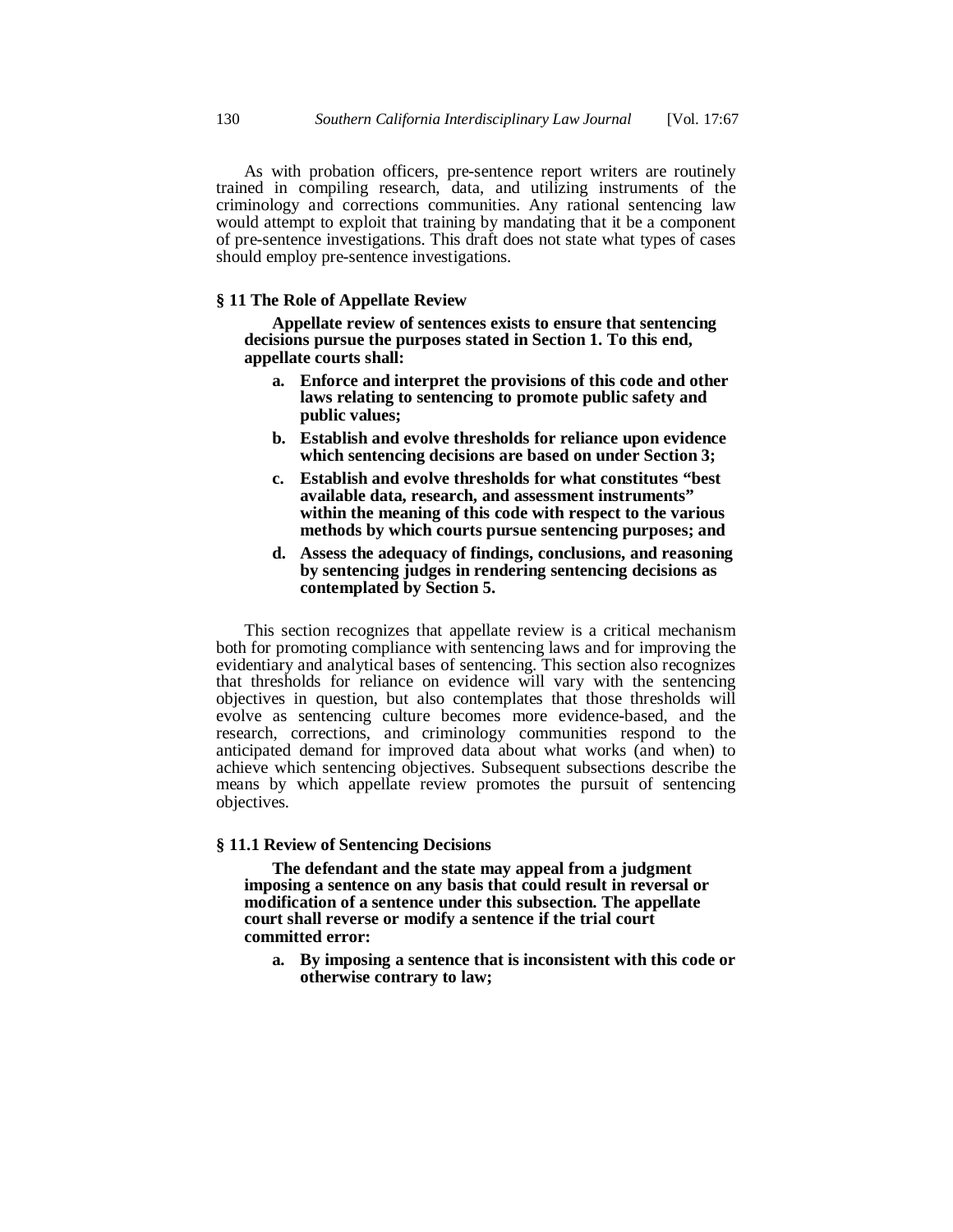- **b. By failing to follow procedures applicable to sentencing under this code or any other provision of law;**
- **c. By imposing a sentence without stating reasons or making findings of fact and conclusions of law as required by Section 5 of this code;**
- **d. By relying on findings of fact not supported by evidence as required by Section 3 of this code;**
- **e. By imposing a sentence that is not rationally supported by the trial court's reasons or findings of fact and conclusions of law; or**
- **f. By failing to find a fact proposed by a party and compelled by the evidence in the record, if that fact could reasonably affect the sentence in light of any reasons, findings, or conclusions that withstand review.**

This subsection is intended to provide review sufficient to enforce the provisions of this code. It also contemplates a steady increase in the extent to which sentencing decisions are based upon the best available evidence and effectively pursue public safety and the other purposes of sentencing.

The distinction between sentences "contrary to law" and those "inconsistent with this code" is that the former are those not available as a matter of law regardless of the sentencing purposes, and the latter are those that are lawfully available except to the extent that they conflict with provisions of this code. For example, a five year sentence is "not authorized by law" when the maximum sentence authorized for the crime in question is three years. A maximum sentence that is otherwise lawful, but is imposed on an offender with minimal culpability as assessed under Subsection 1.5, and who has no prior offenses and presents no other reason for imposing a harsh sentence under this code, is "inconsistent with this code," pursuant to Subsection 1.2.

Sentencing procedures contemplated by Subsection 11.1(b) include the protocol prescribed by Subsections 1.3 and 5.1 as well as any other provision related to sentencing procedure, such as Section 4.

Subsection 11.1(c) is intended to enforce the requirement of stating reasons or findings and conclusions as prescribed by Section 5. Subsections 11.1(d) and (e) invite the appellate court to determine both whether the evidence relied upon by the trial court was properly relied upon as the best available evidence as provided in Section 3, and whether it was sufficiently rational to support the sentencing disposition. This standard is intended to subject the evidentiary basis of findings to a "substantial evidence" test only after it passes the requirements that it be "sufficiently reliable to warrant its use in sentencing" when so required by Section 3, and, in all cases, that it be the best evidence available to the court in light of what the parties presented, what was reasonably accessible to the judge, and evolving standards of tolerance for evidence supporting the various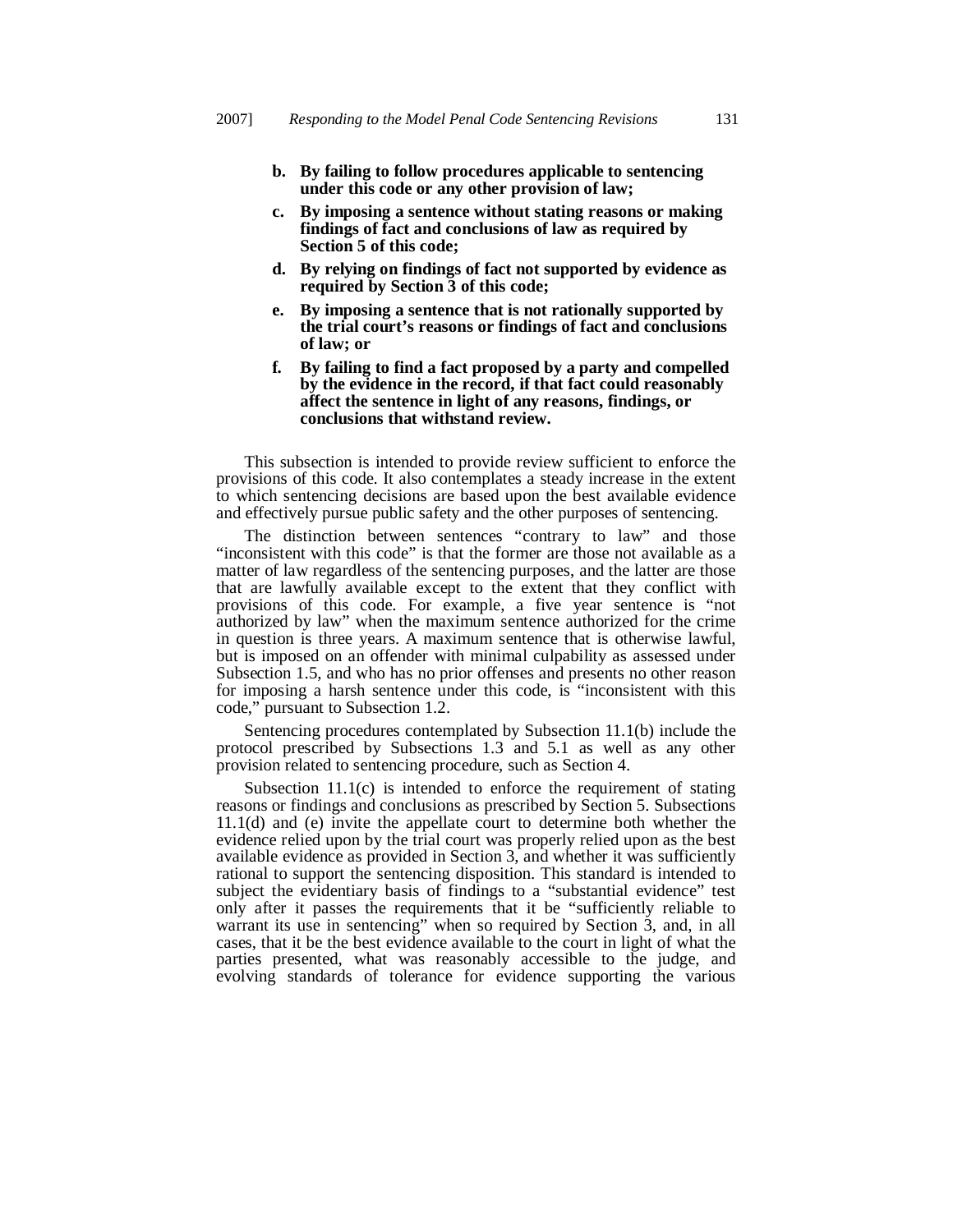objectives of sentencing. The appellate court also has a role in scrutinizing the rationality of a trial court's reasoning in arriving at a sentence from the evidence in the record.

Subsection 11.1(f) contemplates that a party may assert a fact potentially significant to sentencing and may prove that fact to the extent that the evidence compels that the fact be found. If that fact could affect sentencing in light of any reasons, findings, or conclusions that withstand review, a trial court's failure to find the fact may result in a reversal on appeal.

# **§ 11.2 Scope of Review**

 **The appellate court shall review de novo any issue of law, including an issue regarding the meaning of any provision of this code. The appellate court shall review issues of fact for substantial evidence in the record, except that it shall exclude any evidence that is insufficiently reliable or is not the best available evidence, pursuant to Section 3.**

This subsection modifies the typical distinction between de novo review on questions of law and substantial evidence review on questions of fact to ensure that the appellate court plays an adequate role in the evolution of thresholds for the use of information in the analysis of various sentencing objectives as explained in Section 3. As compared with some proposals,<sup>91</sup> this code does not skew standards of review to favor light sentences. Instead, this code promotes evidence-based sentences in responsible pursuit of public safety and public values, as stated in Section 1 and as guided by the protocol established in Subsections 1.3 and 5.1. A proper implementation of sub-constitutional limits of proportionality, and the express rejection of sentences that either punish without some evidentiary basis requiring such punishment or fail responsibly to seek crime reduction, should accomplish the objective of avoiding punitivism without risking unnecessary opposition to the proposed code because of perceptions of unwarranted leniency.

Review for "substantial evidence in the record" defers to trial court fact finding on disputed questions of fact as long as the evidence, properly admitted and relied upon under the provisions of this code, is sufficient to support the fact finding. The net result is that appellate courts are to defer to the trial court's sentencing result as long as the trial court has complied with the provisions of this code, including any applicable requirements for reasoning, findings, and conclusions under Subsections 5.1–5.3, found facts

<sup>&</sup>lt;sup>91</sup> One unpublished version shared by Ohio Senior Judge Burt Griffon, for example, would have appellate courts defer to trial court discretion whenever a court selected a non-prison sanction, and require a substantial showing on appeal to sustain any sentence over ten years. *See generally* Griffin & Katz, *supra* note 50*.* Whether either is reasonably appropriate in pursuit of legitimate social purposes depends upon far more variables than severity alone, and there is nothing to be achieved by promoting evidence based practices by an approach that takes sides in the severity debate *before* vetting the evidence.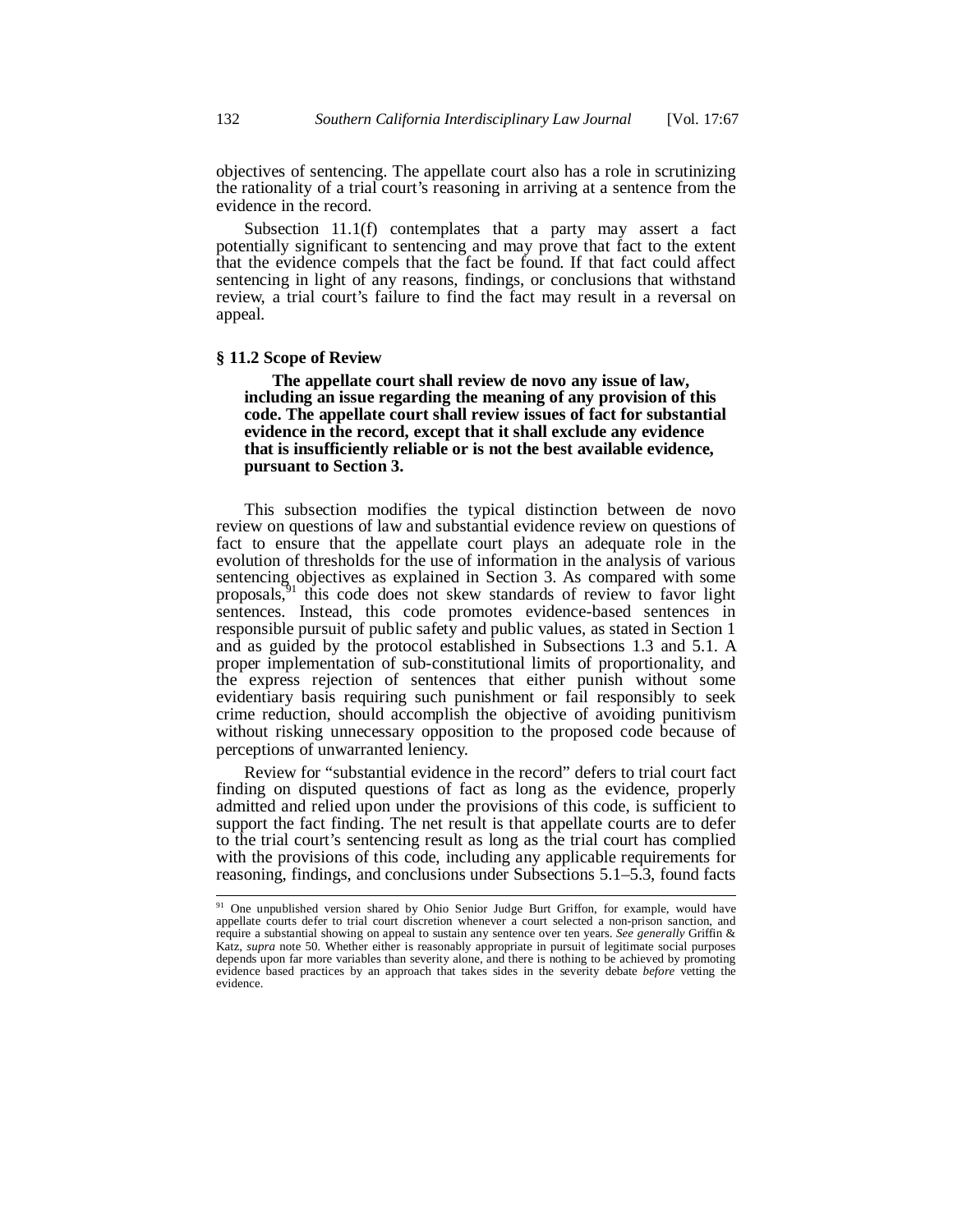based on substantial evidence, and reached a result that is permitted under this code and applicable law and which is rational in light of any findings and reasoning recited by the trial court.

# **§ 11.3 Reversal, Remand, and Modification**

 **As to any judgment imposing a sentence that must be reversed or modified pursuant to Section 11, the appellate court shall remand the case to the trial court for re-sentencing consistent with the opinion or directions of the appellate court, unless the appropriate sentence is necessarily determined by the appellate court's analysis, in which case the appellate court shall modify the sentence without a remand. In either case, the appellate court shall either cause its opinion to be published or delivered to the sentencing judge and to the parties.**

 **If the appellate court remands a case for re-sentencing, it may in its discretion suspend all or any portion of the sentence pending re-sentencing or otherwise determine whether the defendant shall be released from any custody pending re-sentencing.**

In most cases of reversal, the appellate court will remand for resentencing. Where the appropriate sentence follows as a matter of law from the appellate court's analysis, modification rather than remand is appropriate. In either case the appellate court's analysis shall be provided to the sentencing judge and counsel to inform the parties involved, and to educate the trial bench and members of the bar.

The last sentence of this section recognizes that an appellate court may be convinced that justice requires that a previously sentenced offender be relieved of all or part of a sentence, or potentially released from jail or prison, pending re-sentencing. However, if the defendant is serving a sentence that is not precluded regardless of the trial court's findings and decisions on remand, the defendant shall continue to serve that sentence pending re-sentencing.

### **§ 12 The Role of the Sentencing Commission**

 **The sentencing commission exists primarily to recommend to the legislative authority and to sentencing judges strategies and policies for ensuring that sentencing serves the purposes prescribed by Section 1. The sentencing commission also shall monitor, and report to the legislative, judicial, and executive departments the performance of the criminal justice and correctional systems measured in light of those purposes and the allocation and utilization of criminal justice and correctional resources.**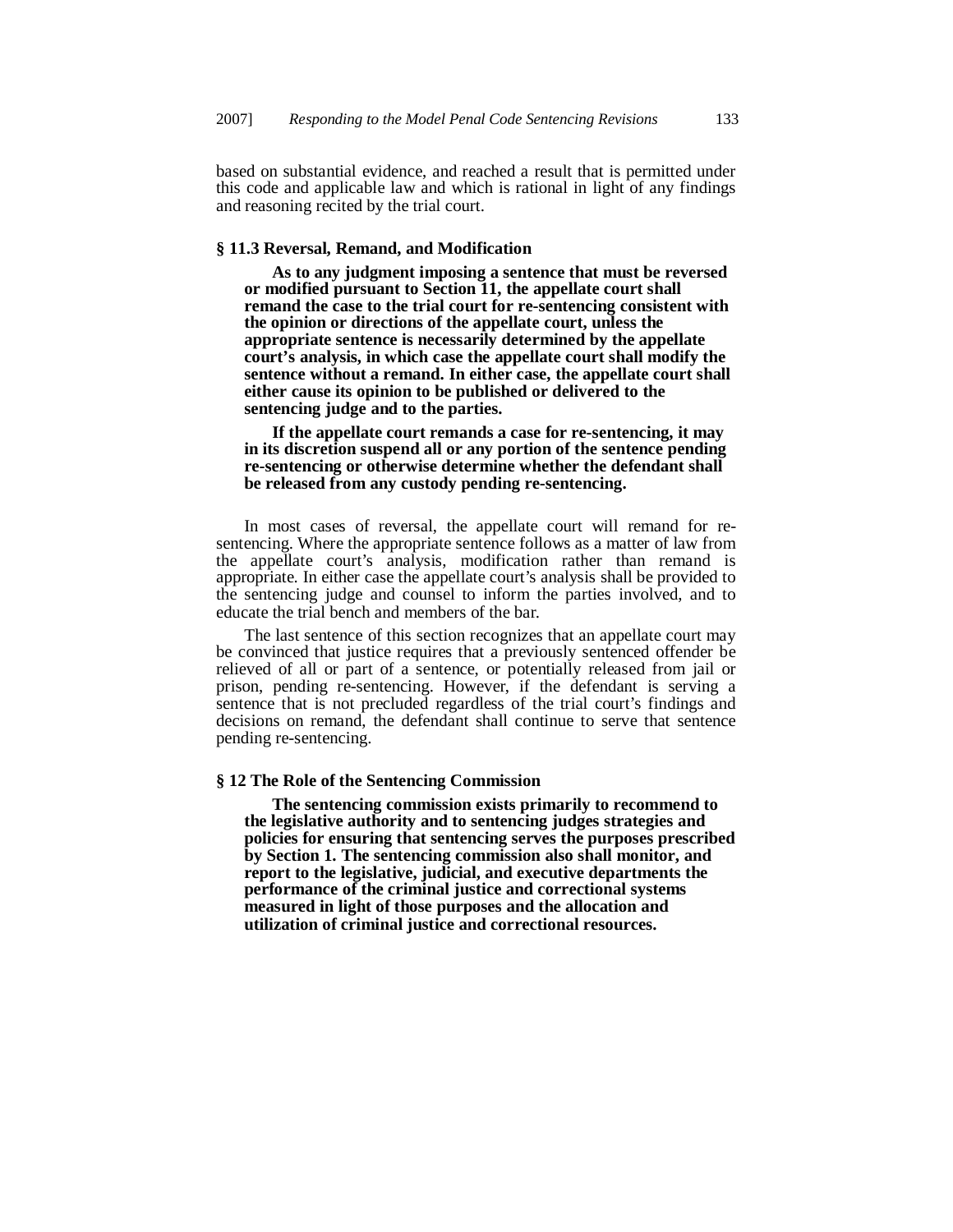This section addresses the primary flaw in laws and proposals that prescribe the mission of sentencing commissions. Instead of directing such commissions primarily to the tasks of monitoring the flow of cases and offenders for purely managerial purposes such as alerting managers and policy-makers to prison capacity issues and available prison resources, this section directs sentencing commissions primarily to the task of pursuing strategies which ensure that sentencing actually fulfills its intended purposes—to provide public safety and to promote public values. Sentencing commissions should attend to administrative matters as a secondary priority.

Reports should frequently be submitted to all three branches of government. Reports and recommendations concerning sentencing law appropriately go to the legislature; reports concerning correctional budgets appropriately go to the executive branch; and reports concerning judicial procedures and resources appropriately go to the judicial branch. All reports should be freely available to all branches and to the public.

# **§ 12.1 Functions of the Sentencing Commission**

 **The sentencing commission shall**

- **a. Conduct research, collect and assess data and research, and disseminate to sentencing judges and to policy-makers such research and data, concerning:**
	- **i. Which dispositions and correctional modalities best reduce recidivism for which offenders and offenses;**
	- **ii. Which terms and conditions of incarceration, prisoner reintegration, and supervision best reduce recidivism for which offenders and offenses;**
	- **iii. Which instruments best assess risk and susceptibility to reformation of which offenders;**
	- **iv. Under what circumstances and for what crimes sanctions serve the purposes of general deterrence, and whether and when any interests in general deterrence are consistent with or require adjustment of dispositions that are most likely to reduce a sentenced offender's future criminal conduct;**
	- **v. Under what circumstances and for what crimes sanctions promote public trust and confidence in the criminal justice system, and whether and when promoting public trust and confidence is consistent with or requires adjustment of dispositions that are most likely to reduce a sentenced offender's future criminal conduct;**
	- **vi. Under what circumstances and for what crimes sanctions promote human dignity, compassion, and**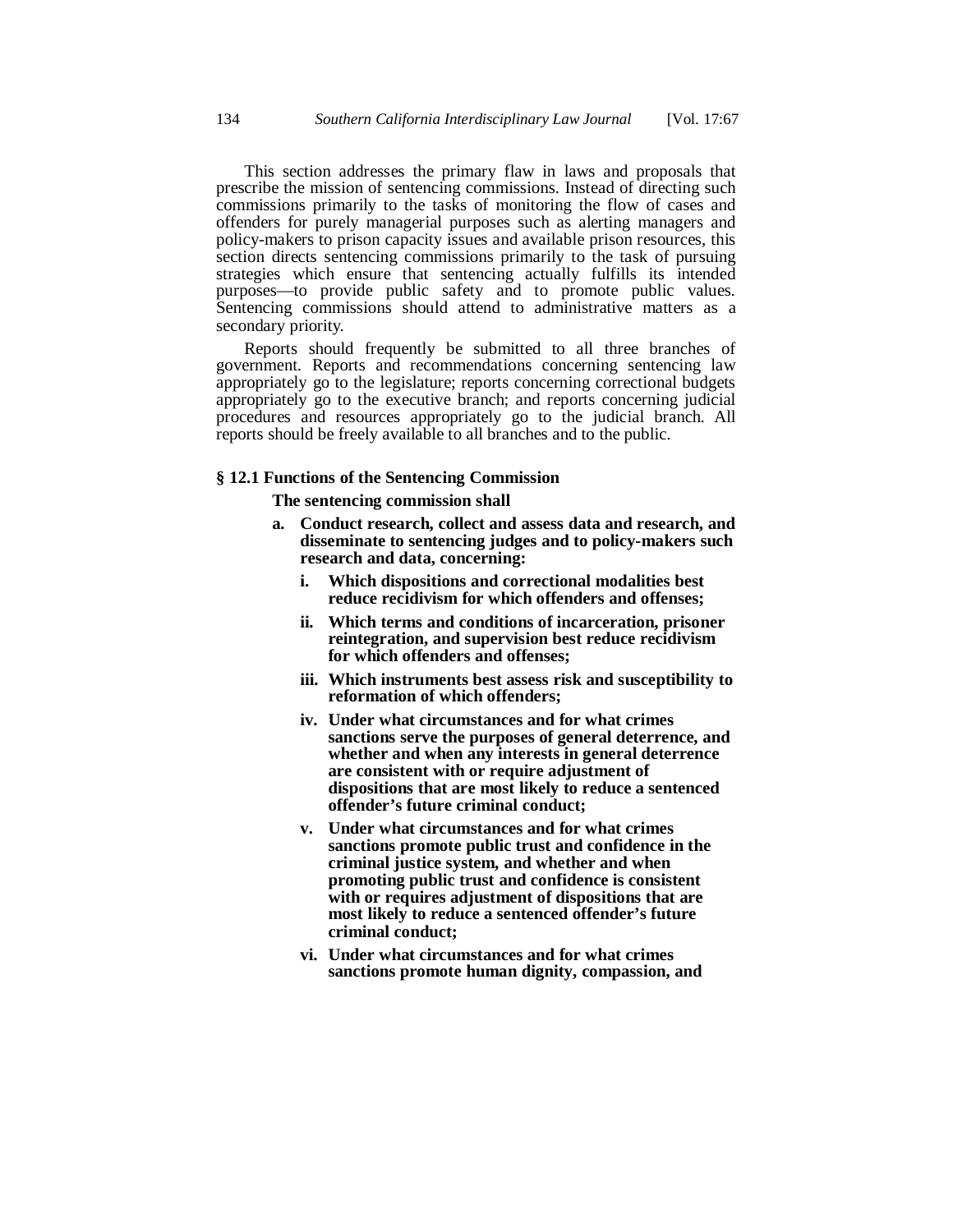**respect for the persons, property, and rights of others, and whether and when promoting such values is consistent with or requires adjustment of dispositions that are most likely to reduce a sentenced offender's future criminal conduct;**

- **vii. Under what circumstances and for what crimes sanctions prevent private retaliation and vigilantism, and whether and when preventing private retaliation and vigilantism is consistent with or requires adjustment of dispositions that are most likely to reduce a sentenced offender's future criminal conduct; and**
- **viii. The nature, reliability, and validity of evidence and data relevant to Subsection 12.1(a)(i)–(viii).**
- **b. Recommend to the legislative authority the creation or modification of presumptive ranges and modalities of sentence for categories of crimes and offenders;**
- **c. Recommend to the legislative authority the modification of maximum sentences for categories of crimes and offenders;**
- **d. Recommend to the legislative and executive authority changes in the utilization and allocation of correctional resources;**
- **e. Recommend to the legislative and judicial branches the adoption of strategies to further the purposes of sentencing prescribed by Section 1;**
- **f. Collect, interpret, and report to the legislature, the judicial department, and the executive branch data concerning:**
	- **i. Sentencing patterns;**
	- **ii. The allocation and utilization of correctional and criminal justice resources;**
	- **iii. The nature and efficiency of the processes and procedures of sentencing; and**
	- **iv. The impact of new or proposed legislation on sentencing purposes, processes, and correctional and criminal justice resources.**
- **g. Review new and proposed legislation regarding crimes and sentencing as relevant to the commission's functions under this subsection.**

To perform its function of promoting strategies that ensure that sentencing dispositions accomplish their purposes, the commission is directed to conduct and assemble research and data on the issues listed in this subsection—each of which is expressly relevant to crafting an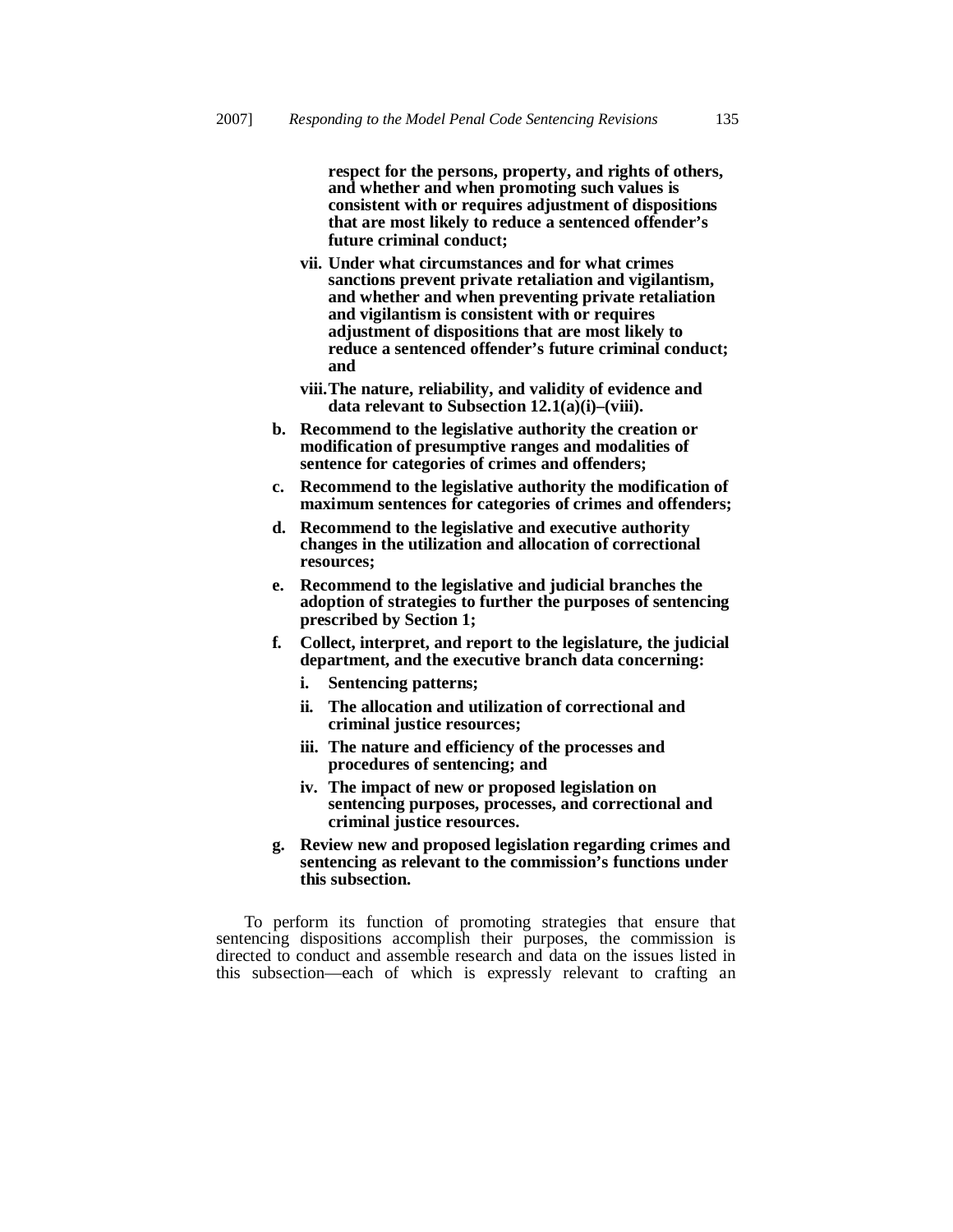appropriate sentence at the trial level, and to recommending the appropriate allocation of resources and presumptive ranges and modalities of sentencing at the policy level. To this end, the commission is expected to make recommendations concerning existing laws as well as proposed or newly adopted laws. It is not critical that the commission itself conduct all research, as there is a wealth of untapped research that should be vetted and employed by judges and policy-makers alike in their pursuit of furthering sentencing purposes. As stated above,  $92$  "data" includes feedback on the correlations between sanctions and outcomes, in terms of crime reduction.

Dissemination need not be limited to traditional (and traditionally ignored) annual reports, but may be in a form that is more accessible and more likely to assist judges, advocates, and policy-makers. One example is Multnomah County's sentencing support tools.<sup>93</sup> Another is the Virginia sentencing commission's incorporation of risk assessment into sentencing guidelines to allocate incarceration resources, at least in part, according to risk levels.<sup>94</sup> Missouri is also pursuing a similar effort<sub> $\frac{1}{95}$ </sub> which has recently reported a resulting significant reduction in recidivism.<sup>9</sup>

To a similar purpose is the modest charge by the Oregon legislature to our sentencing commission (the "Criminal Justice Commission") that it: "conduct a study to determine whether it is possible to incorporate consideration of reducing criminal conduct and the crime rate into the commission's sentencing guidelines and, if it is possible, the means of doing so."<sup>96</sup>

The commission also has a critical role in evolving standards for evidence concerning the relationship between sentences and their purposes. Of course the commission should address what sorts of evidence are probative for determining which sentences are most likely to reduce crime by which offenders sentenced for which crimes. But commissions should also consider what sorts of evidence legitimately support analysis of the relationship between sentences and general deterrence, public satisfaction with the justice system, prevention of private retaliation and vigilantism, and respect for the persons, property, and rights of others. Since it is charged with conducting and assessing research in these areas, the commission should recommend standards for determining when information is sufficiently reliable to affect sentencing decisions in all of these areas.

<sup>92</sup> *See Sentencing Support Tools*, *supra* note 67, and accompanying text. <sup>93</sup> *See id.* <sup>94</sup> *See* authorities cited, *supra* note 78.

<sup>&</sup>lt;sup>95</sup> Missouri Sentencing Advisory Commission, *Recommended Sentencing Report and Implementation*<br>Update (June 2005), *available at Update* (June 2005), *available at* http://www.mosac.mo.gov/Documents/final%20report21June%202005.pdf, and *Biennial Report 2007*

<sup>(</sup>September 2007), *available at* http://www.mosac.mo.gov/Documents/MOSAC%20Commission%20Report%202007%20Final.pdf. <sup>96</sup> 2005 Or. Laws ch. 474 (SB 919). This effort produced a bill that would have broadened discretion under some of Oregon's sentencing guidelines blocks while encouraging judges to consider a risk assessment instrument in exercising that discretion. 2007 Or. SB 276–4. The bill failed in the 2007 Oregon Legislature when its design promised a fiscal impact and late numbers shifted the likely impact on prison bed demand. The project may continue.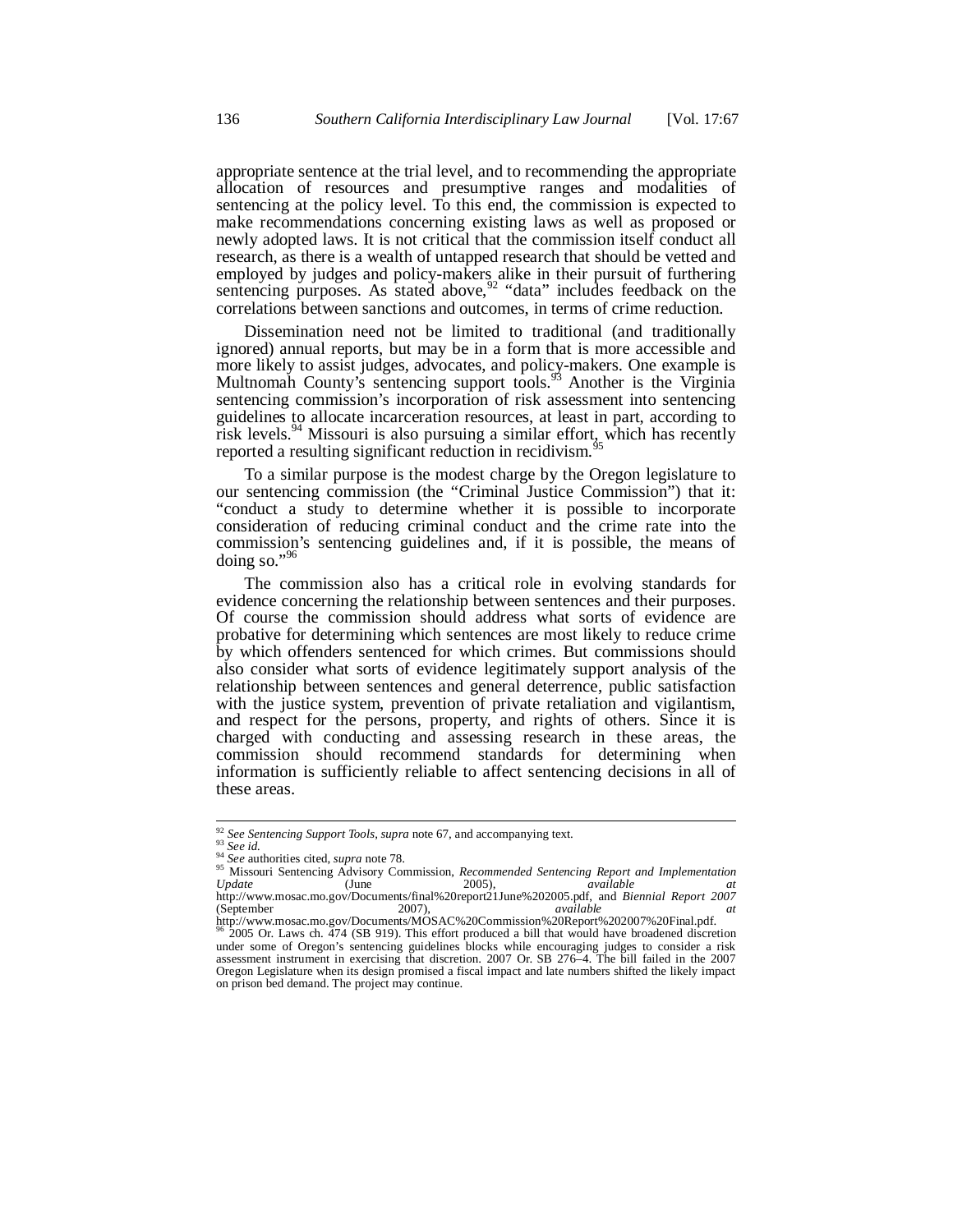The commission properly provides copies of the results of its research and data both to sentencing judges, to encourage more informed sentencing, and to policy-makers, to support recommendations for the modification of sentencing laws, policies, and strategies. Under this draft, the commission retains the less critical but still significant role of monitoring and reporting on sentencing patterns and impacts on correctional resources for managerial purposes.

#### **§ 12.2 Access to Data by the Sentencing Commission**

 **State and local criminal and juvenile justice agencies shall afford the sentencing commission unfettered access to the agency's electronic data for purposes of performing the commission's functions. The commission shall abide by any existing lawful restrictions on access to or dissemination of data to which it gains access. Except as otherwise expressly provided by law, however, the commission is free to conduct analysis of all data it acquires, and disseminate reports, conclusions, and aggregate data resulting from such analysis to sentencing judges and to other recipients of the commission's reports and recommendations, as long as it does not thereby disclose or allow access to individual or law enforcement information subject to such restrictions. Data which is subject to public access shall not lose that status by its transmission to or receipt by the commission.**

Those who have worked with sentencing in a research capacity are likely to recognize the utility and the need for this provision. Modern data warehousing, business intelligence, and query tools make it unnecessary to achieve uniformity of hardware and software among databases to provide the benefits of integrated criminal justice data. This subsection is intended to provide the commission legal access to all state and local criminal justice agency data, so that it may extract the data automatically to assist the commission in performing the tasks mandated by Subsection  $12.1^9$ 

#### IV. CONCLUSION

 Profound revisions to the Model Penal Code sentencing provisions are working their way through the American Law Institute. These revisions are likely to accomplish great harm if states adopt them without modification. Instead of repairing the faults of existing sentencing codes by replacing feigned accomplishment with rigorous pursuit of public safety and public values, the proposed revisions would abandon public safety as a

<sup>&</sup>lt;sup>97</sup> One example is Multnomah County's sentencing support tools, but this access also facilitates the automated receipt of sentencing reports which have proved troublesome to sentencing commissions and trial courts involved in monitoring sentencing patterns. *See, e.g.*, 2005 OR. LAWS CH. 10 (SB 124), *available at* http://www.leg.state.or.us/05orlaws/sess0001.dir/0010ses.htm (stating that courts shall submit sentencing information to the commission as provided by rules of the commission, which shall be adopted with the approval of the chief justice).